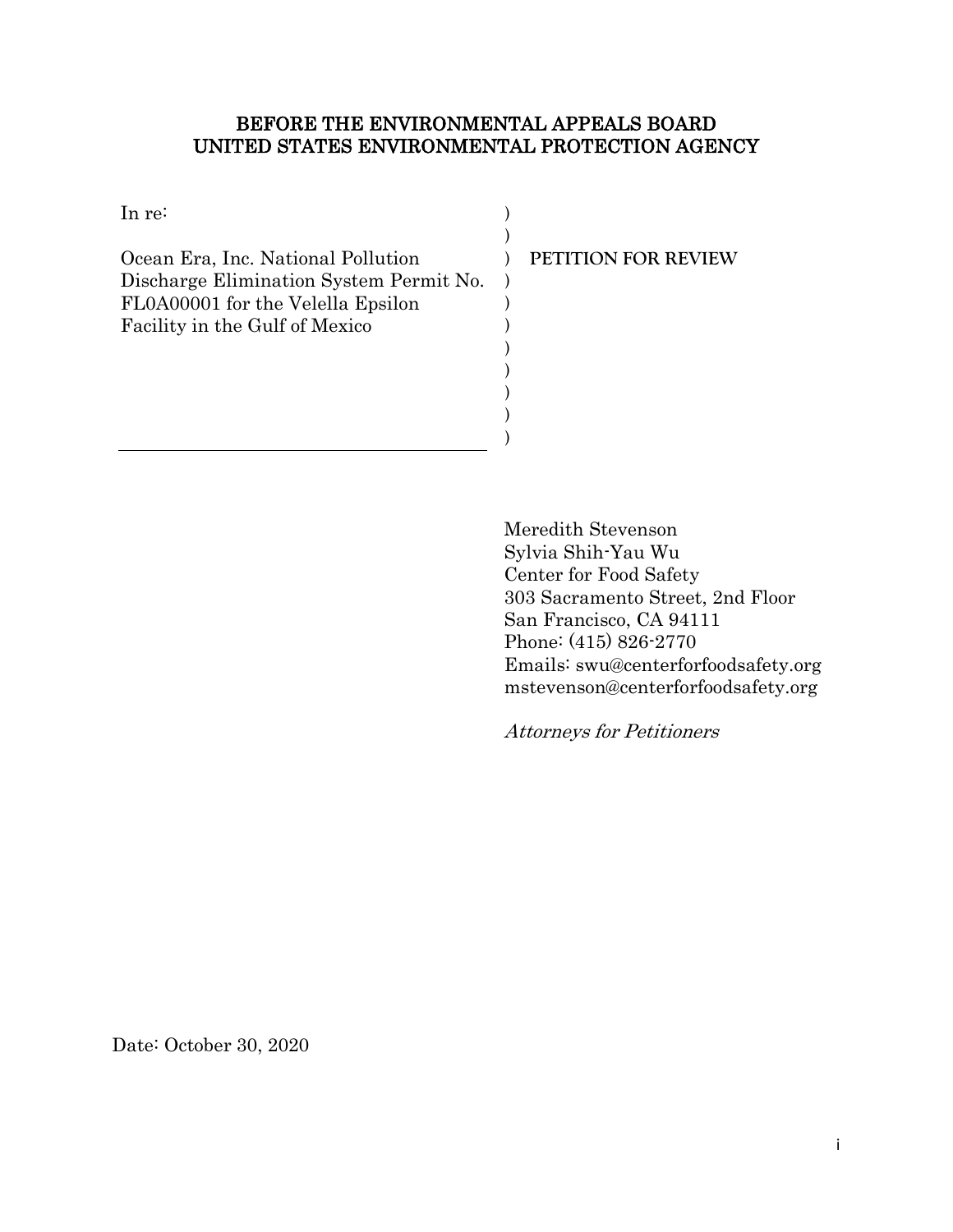# TABLE OF CONTENTS

| $I_{\cdot}$ |                                                     |                                                                                                                        |    |
|-------------|-----------------------------------------------------|------------------------------------------------------------------------------------------------------------------------|----|
|             | $A_{-}$                                             |                                                                                                                        |    |
| II.         |                                                     |                                                                                                                        |    |
| III.        |                                                     |                                                                                                                        |    |
| IV.         |                                                     |                                                                                                                        |    |
|             |                                                     |                                                                                                                        |    |
| I.          |                                                     | Industrial Net Pen Ocean Aquaculture Generally  16                                                                     |    |
| II.         |                                                     | History of Offshore Aquaculture in the Gulf of Mexico  17                                                              |    |
| III.        |                                                     |                                                                                                                        |    |
| IV.         |                                                     |                                                                                                                        |    |
| V.          |                                                     |                                                                                                                        |    |
| VI.         | Designation of the Gulf of Mexico as an Aquaculture |                                                                                                                        |    |
|             |                                                     |                                                                                                                        |    |
| VII.        |                                                     |                                                                                                                        |    |
|             |                                                     |                                                                                                                        |    |
|             |                                                     |                                                                                                                        |    |
| I.          |                                                     | The issuance of the NPDES permit is illegal under the Clean Water                                                      |    |
|             |                                                     |                                                                                                                        | 25 |
|             | Α.                                                  | EPA failed to consider relevant factors under the ODC 25                                                               |    |
|             |                                                     | EPA must evaluate the threat to human health caused<br>1.<br>by the project's contribution to harmful algal blooms 26  |    |
|             |                                                     | 2.<br>EPA must evaluate the threat to human health caused<br>by the project's contribution to antibiotic resistance 29 |    |
|             | <b>B.</b>                                           | EPA failed to consider all discharged pollutants under                                                                 |    |
|             |                                                     |                                                                                                                        |    |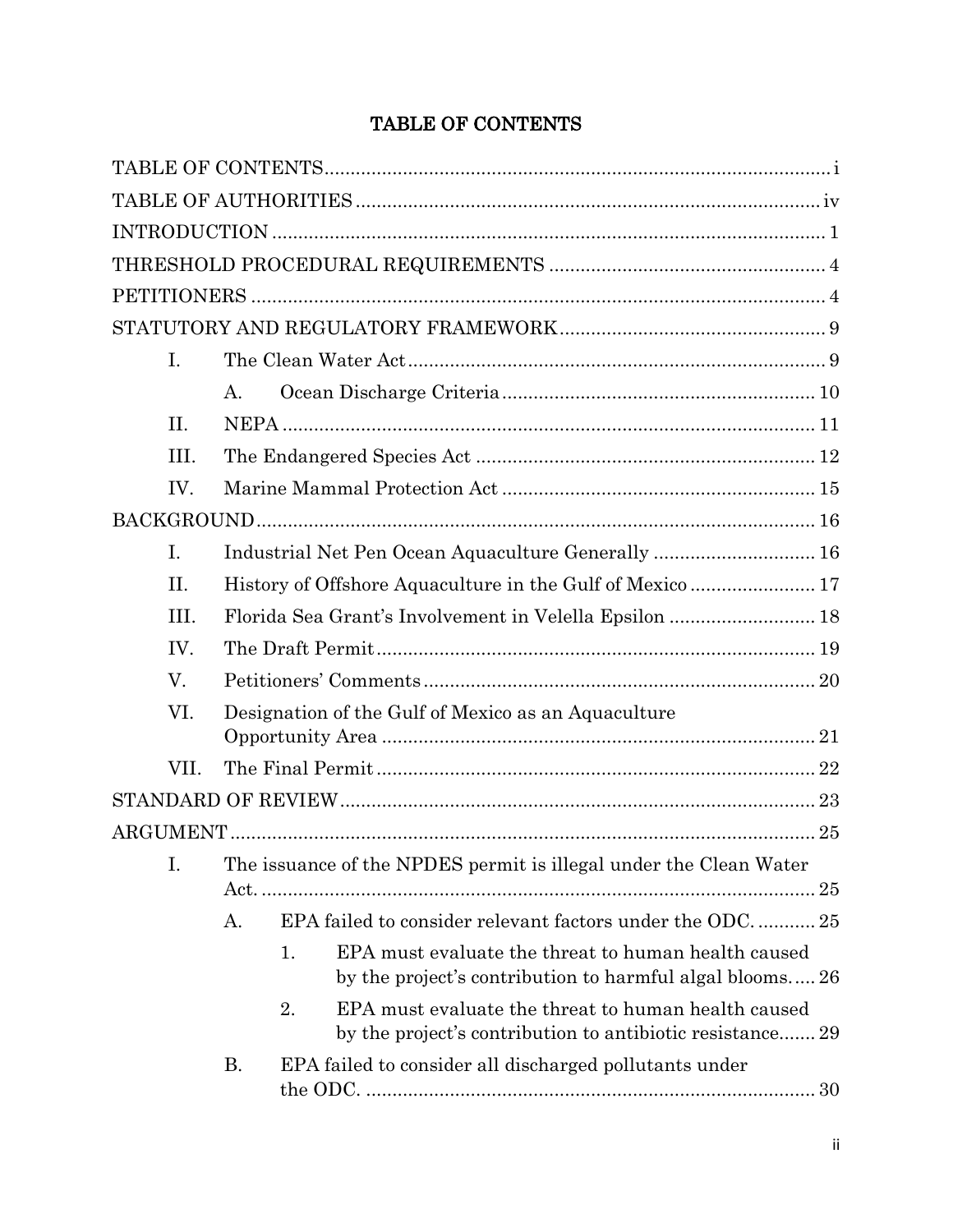|      |    | EPA failed to evaluate pathogens under the ODC31<br>1.                                                                                                                              |
|------|----|-------------------------------------------------------------------------------------------------------------------------------------------------------------------------------------|
|      |    | 2.                                                                                                                                                                                  |
|      |    | EPA failed to include escaped fish in the ODCE 32<br>3.                                                                                                                             |
|      | C. | The discharge, as permitted, will result in unreasonable                                                                                                                            |
|      | D. | EPA failed to consider local environmental conditions and left<br>out a mandatory revocation/modification clause from the                                                           |
| II.  |    | EPA's inadequate analysis of the NPDES permit application violates                                                                                                                  |
|      | A. | EPA failed to take a hard look at the direct, indirect, and                                                                                                                         |
|      | В. | EPA failed to prepare an EIS that sufficiently takes into                                                                                                                           |
|      |    | 1.<br>The cumulative impacts analysis is outdated and fails to<br>take into account cumulative impacts of the project in<br>relation to other planned offshore aquaculture projects |
|      |    | 2.<br>The EPA violated NEPA by limiting its environmental<br>review to 18 months and failing to examine the effects<br>of the full permit term and other long-term effects39        |
|      |    | 3.<br>The agency failed to discuss the cumulative impacts of                                                                                                                        |
|      | В. | EPA unlawfully relied on mitigation measures without<br>explanation, instead of assessing the direct impacts of the                                                                 |
|      |    | Pathogen spread and antibiotic use remain unassessed. 43<br>1.                                                                                                                      |
|      |    | 2.                                                                                                                                                                                  |
|      | C. | EPA failed to take a hard look at other potential impacts.  46                                                                                                                      |
|      | D. | EPA failed to sufficiently assess reasonable alternatives.  47                                                                                                                      |
|      | Е. | The significant impacts of the proposed project require the                                                                                                                         |
| III. |    | The Endangered Species Act requires EPA to conduct formal<br>consultations and prepare a Biological Opinion prior to issuing the                                                    |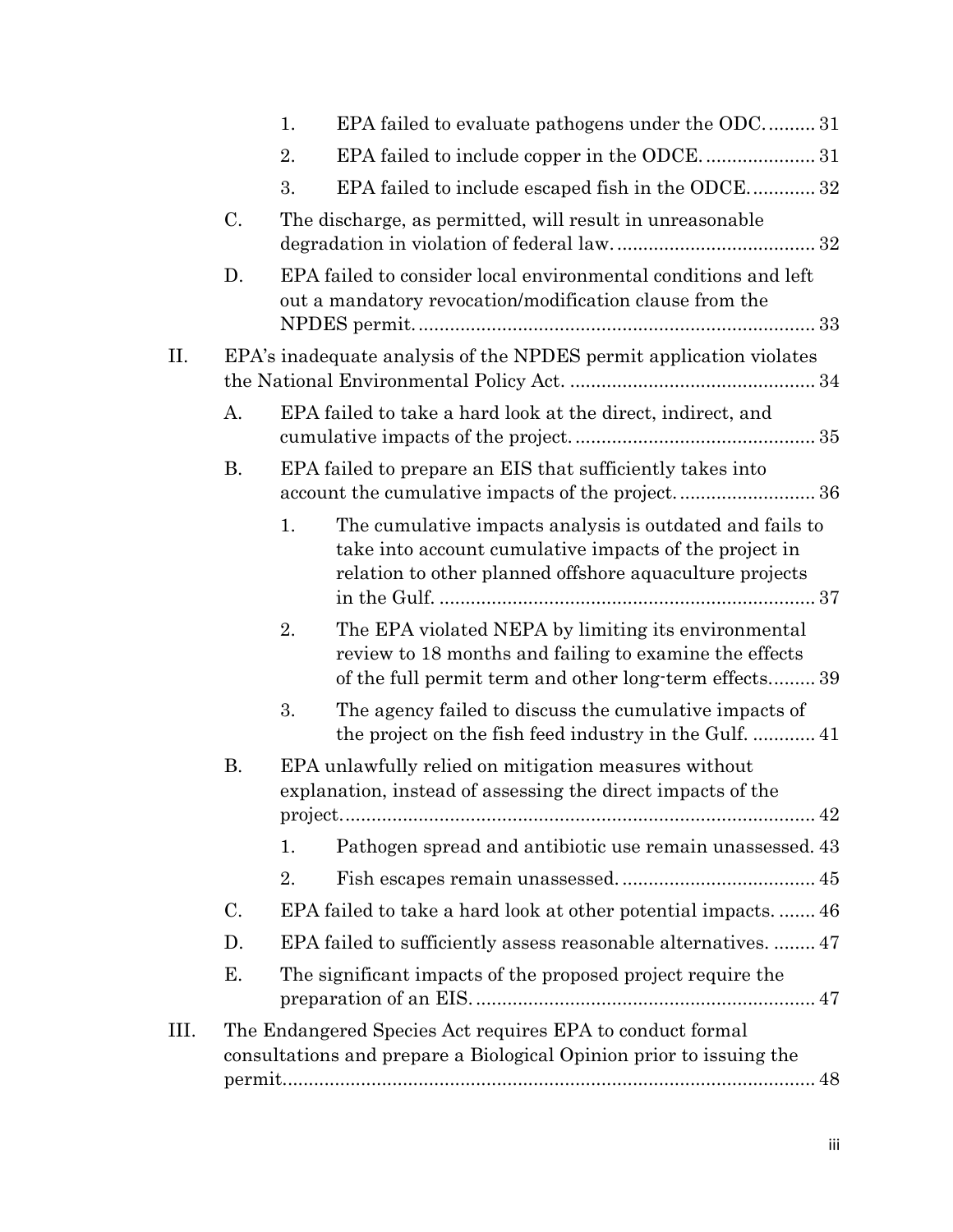|  |     | A.             | The BE describes twenty species that this facility will impact. 48 |                                                                 |  |
|--|-----|----------------|--------------------------------------------------------------------|-----------------------------------------------------------------|--|
|  |     | В.             |                                                                    | EPA's BE fails to adequately assess threats to listed species49 |  |
|  |     |                | 1.                                                                 | The BE fails to cover all impacts to listed species from        |  |
|  |     |                | 2.                                                                 | The BE does not cover a sufficient span of time52               |  |
|  |     | $\mathbf{C}$ . |                                                                    |                                                                 |  |
|  |     | D.             |                                                                    |                                                                 |  |
|  | IV. |                | The MMPA requires EPA to obtain proper authorization from NMFS     |                                                                 |  |
|  |     | $A_{-}$        |                                                                    | "Takes" of marine mammals will occur as a result of the VE      |  |
|  |     |                |                                                                    |                                                                 |  |
|  |     |                |                                                                    |                                                                 |  |
|  |     |                |                                                                    |                                                                 |  |
|  |     |                |                                                                    |                                                                 |  |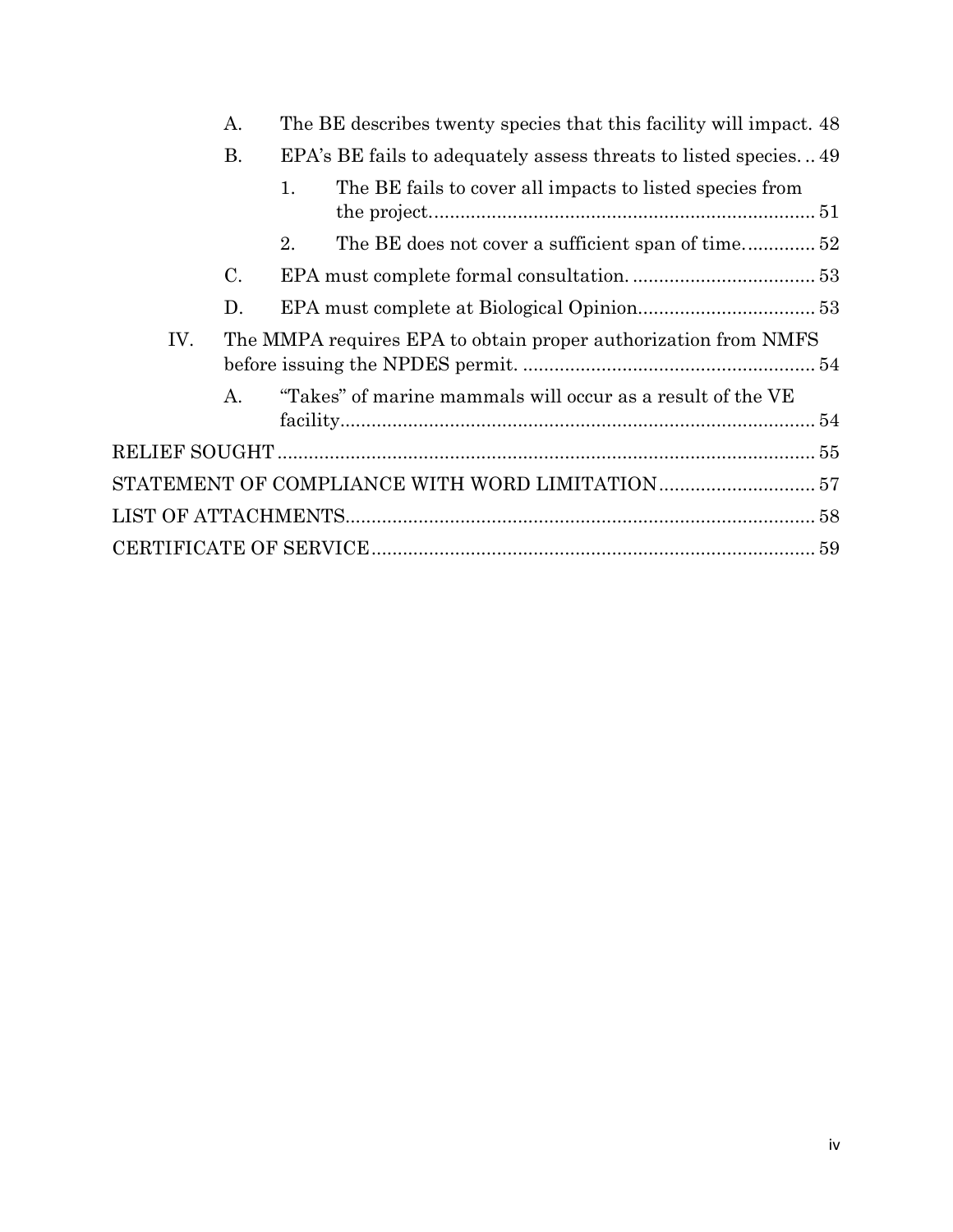## TABLE OF AUTHORITIES

# Page(s)

# Federal Cases

| Am. Petroleum Inst. v EPA,                                         |
|--------------------------------------------------------------------|
| Asarco v. E.P.A.,                                                  |
| In re Ash Grove Cement Co.,                                        |
| In re Bil-Dry Corp.,                                               |
| In re Chukchansi Gold Resort & Casino Waste Water Treatment Plant, |
| Greenpeace v. Nat'l Marine Fisheries Serv.,                        |
| Gulf Fishermens Ass'n v. Nat'l Marine Fisheries Serv.,             |
| Gulf Fishermens Ass'n v. NMFS,                                     |
| In re Howmet Corp.,                                                |
| In re Morton L. Friedman & Schmitt Constr. Co.,                    |
| Nat. Res. Def. Council, Inc. v. U.S. E.P.A.,                       |
| Nat'l Ass'n of Home Builders v. Norton,                            |
| Native Ecosystems Council v. Dombeck,                              |
| Neighbors of Cuddy Mountain v. U.S. Forest Serv.,                  |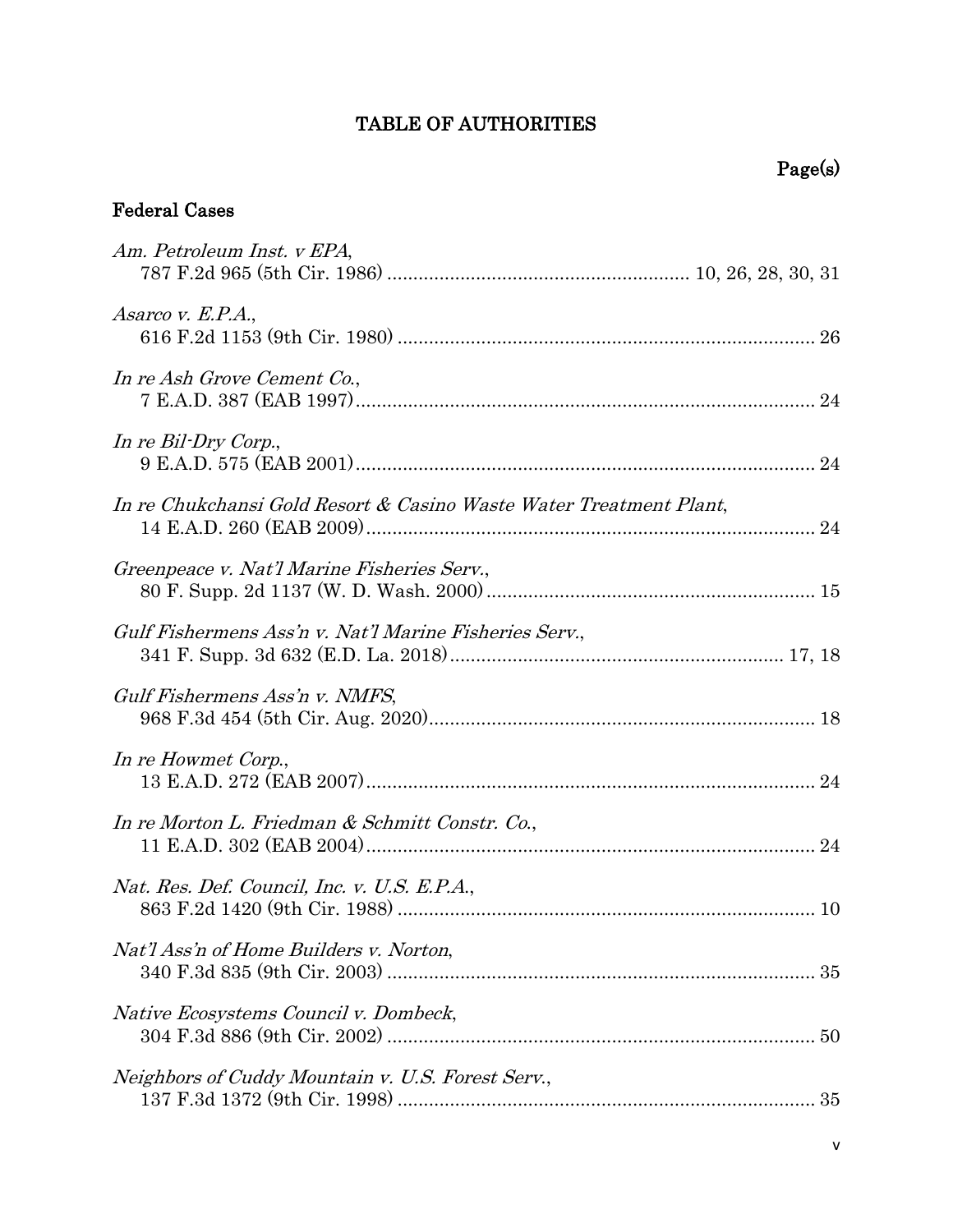# Federal Cases (Cont'd)

| Page(s) |
|---------|
|---------|

| Nw. Evtl. Advocates v. EPA,                            |
|--------------------------------------------------------|
| O'Reilly v. U.S. Army Corps of Engineers,              |
| Ocean Advocates v. U.S. Army Corps of Eng'rs,          |
| Ocean Advocates v. United States Army Corps of Eng'rs, |
| Or. Natural Res. Council v. United States BLM,         |
| Oregon Natural Desert Ass'n v. Singleton,              |
| San Luis & Delta-Mendota Water Auth. v. Locke,         |
| Save the Yaak Comm. v. Block,                          |
| Tenn. Valley Auth. v. Hill,                            |
| <b>Federal Statutes</b>                                |
|                                                        |
|                                                        |
|                                                        |
|                                                        |
|                                                        |
|                                                        |
|                                                        |
|                                                        |
|                                                        |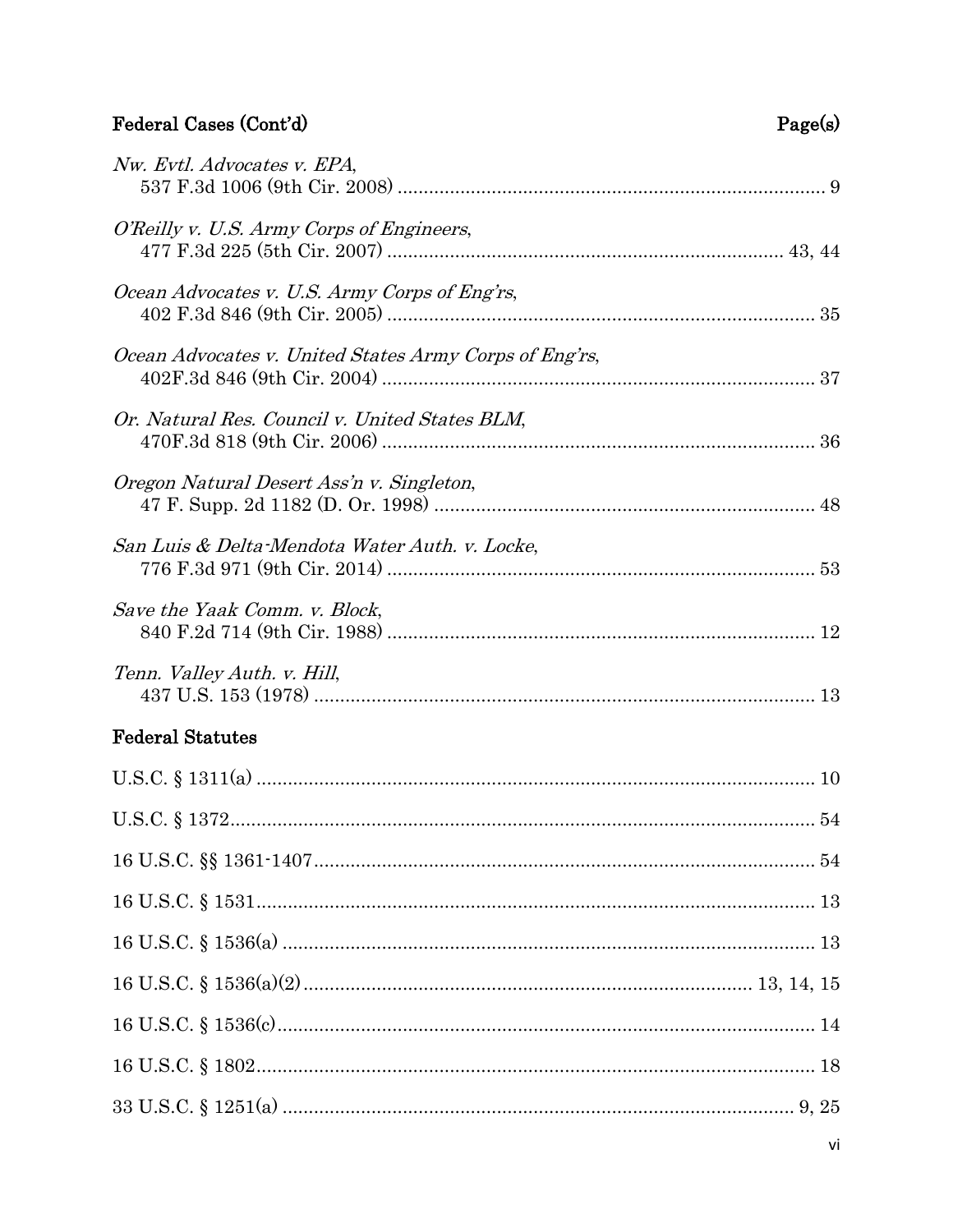| Federal Statutes (Cont'd)                                         | Page(s) |
|-------------------------------------------------------------------|---------|
|                                                                   |         |
|                                                                   |         |
|                                                                   |         |
|                                                                   |         |
|                                                                   |         |
|                                                                   |         |
|                                                                   |         |
|                                                                   |         |
|                                                                   |         |
|                                                                   |         |
|                                                                   |         |
|                                                                   |         |
|                                                                   |         |
|                                                                   |         |
|                                                                   |         |
|                                                                   |         |
| <b>State Statutes</b>                                             |         |
|                                                                   |         |
| National Pollutant Discharge Elimination System Permit and Rivers |         |
|                                                                   |         |
| Regulations                                                       |         |
|                                                                   |         |
|                                                                   |         |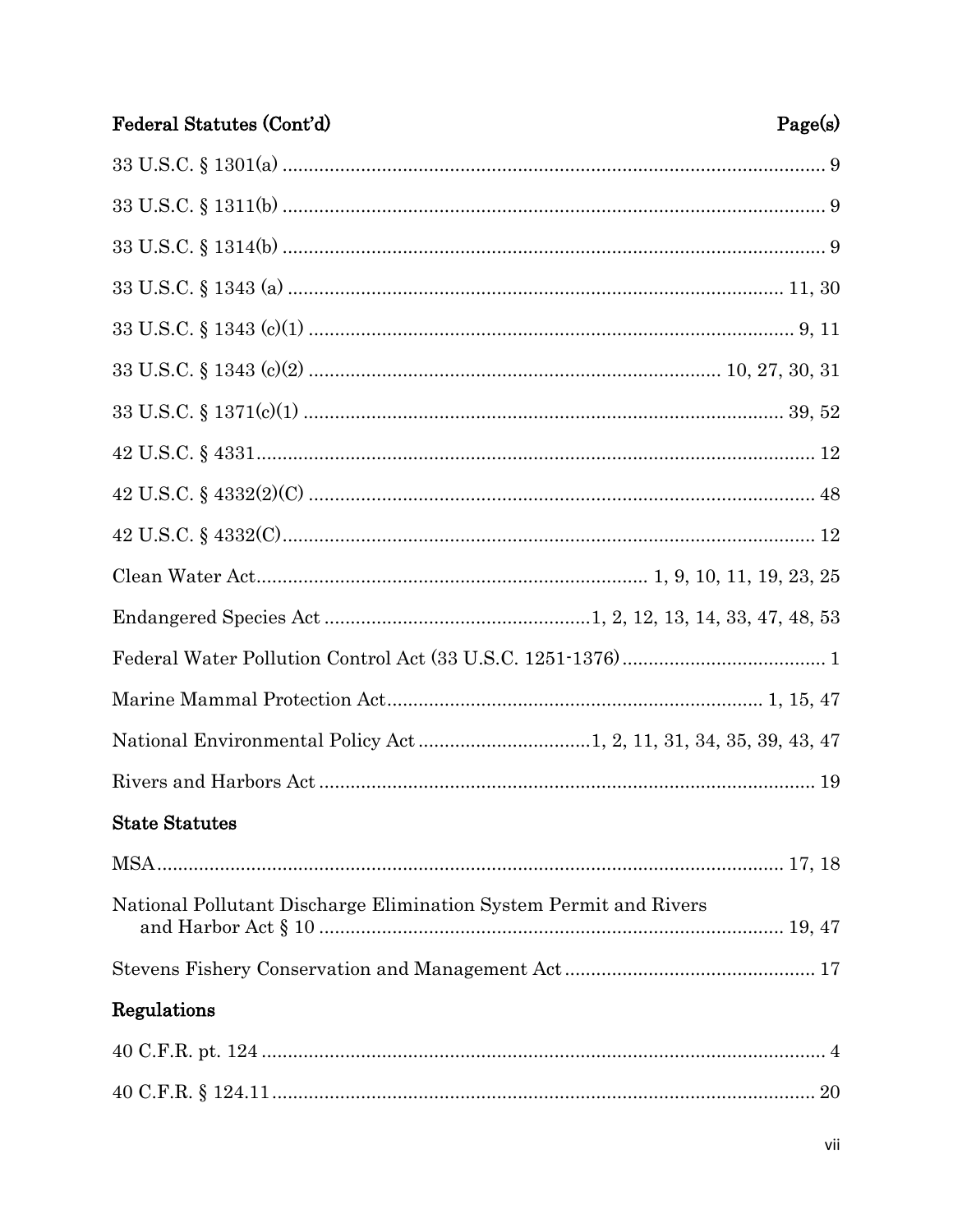| Regulations (Cont'd) | Page(s) |
|----------------------|---------|
|                      |         |
|                      |         |
|                      |         |
|                      |         |
|                      |         |
|                      |         |
|                      |         |
|                      |         |
|                      |         |
|                      |         |
|                      |         |
|                      |         |
|                      |         |
|                      |         |
|                      |         |
|                      |         |
|                      |         |
|                      |         |
|                      |         |
|                      |         |
|                      |         |
|                      |         |
|                      |         |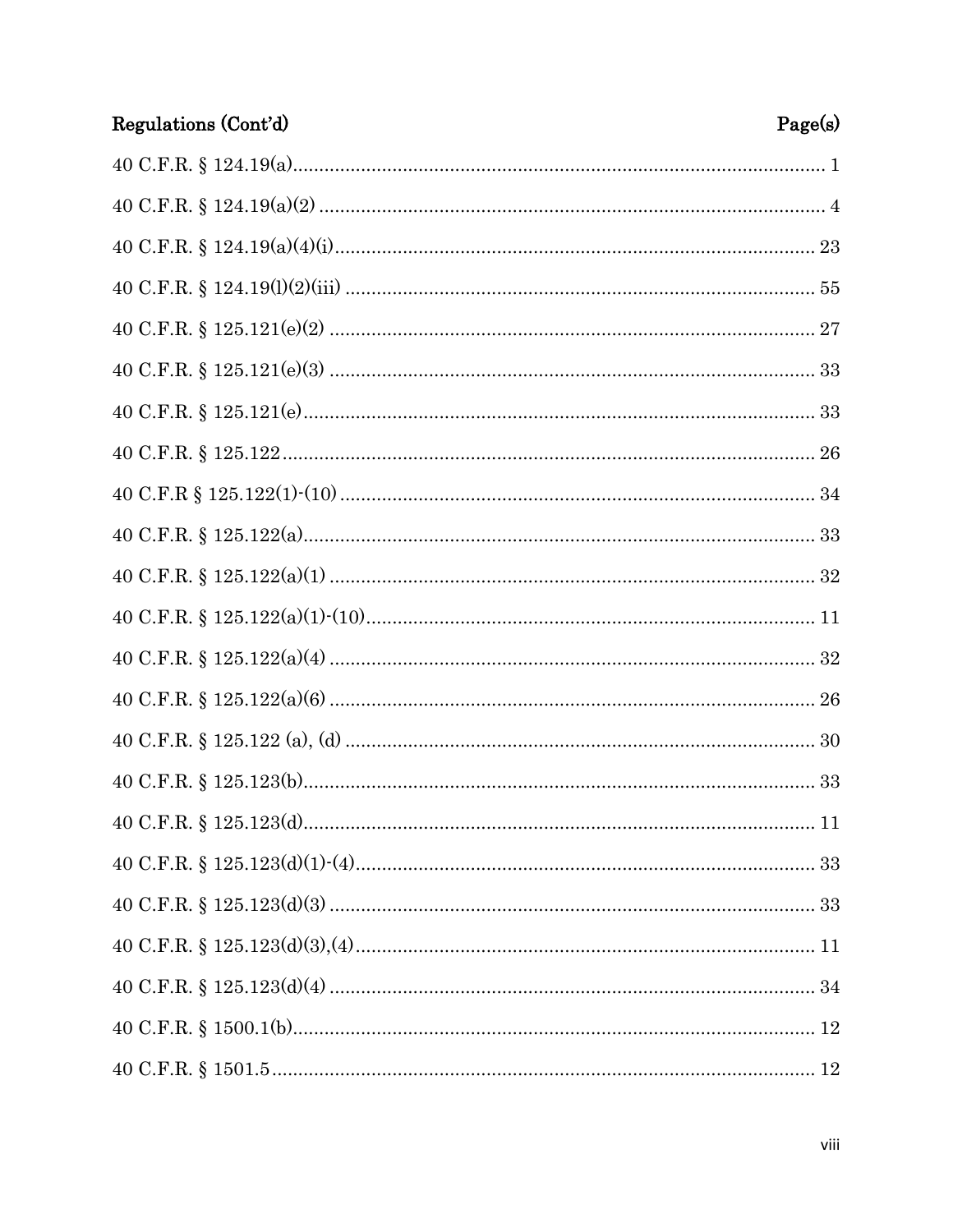| Regulations (Cont'd)                                                                                                         | Page(s) |
|------------------------------------------------------------------------------------------------------------------------------|---------|
|                                                                                                                              |         |
|                                                                                                                              |         |
|                                                                                                                              |         |
|                                                                                                                              |         |
|                                                                                                                              |         |
|                                                                                                                              |         |
|                                                                                                                              |         |
|                                                                                                                              |         |
|                                                                                                                              |         |
|                                                                                                                              |         |
|                                                                                                                              |         |
|                                                                                                                              |         |
| $50\text{ C.F.R. } \S~402.12~(2001) \dots 51$                                                                                |         |
|                                                                                                                              |         |
|                                                                                                                              |         |
|                                                                                                                              |         |
| <b>Other Authorities</b>                                                                                                     |         |
|                                                                                                                              |         |
|                                                                                                                              |         |
|                                                                                                                              |         |
| Changing Markets Foundation, Until the Seas Run Dry (2019),<br>http://changingmarkets.org/wp-content/uploads/2019/04/REPORT- |         |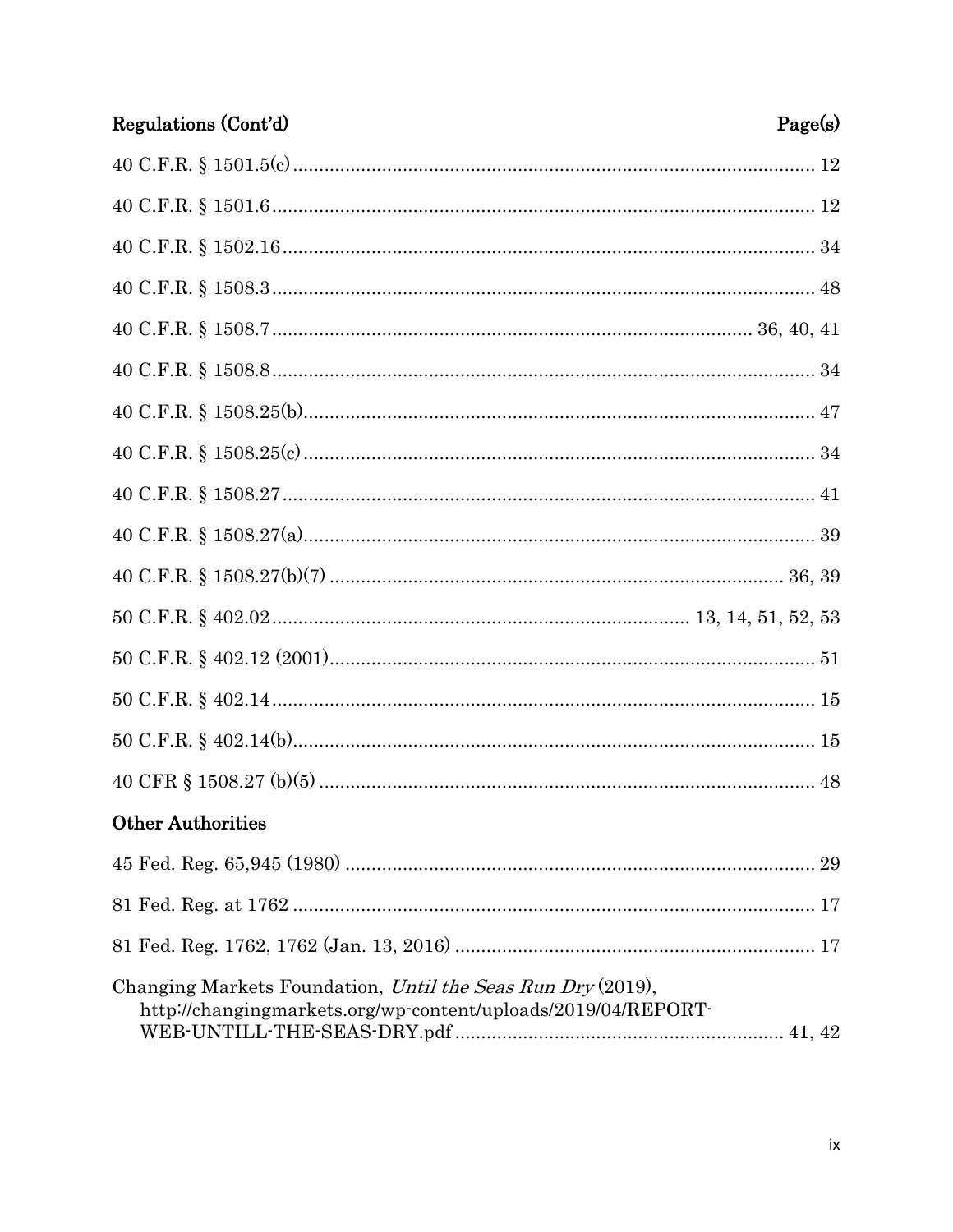# Other Authorities (Cont'd) Page(s)

| EPA, Notice of Public Hearing and Extended Public Comment Period<br>Regarding the Proposed Issuance of a National Pollutant Discharge<br>Elimination System Permit, Public Notice No. 19FL00002, Dec. 12,<br>20                                            |
|------------------------------------------------------------------------------------------------------------------------------------------------------------------------------------------------------------------------------------------------------------|
| Executive Office of the White House, Promoting American Seafood<br>Competitiveness and Economic Growth, Executive Order 13921<br>21                                                                                                                        |
| Executive Order on Promoting American Seafood Competitiveness and<br>Economic Growth, Executive Office of the White House, Promoting<br>American Seafood Competitiveness and Economic Growth,                                                              |
| Florida Fish and Wildlife Conservation Commission, <i>Commercial</i><br>Fisheries Landing Summaries, available at<br>https://public.myfwc.com/FWRI/PFDM/ReportCreator.aspx (last<br>22                                                                     |
| Florida Fish and Wildlife Conservation Commission, Red Tide FAQ,<br>28                                                                                                                                                                                     |
| Florida Sea Grant, <i>Integrated Projects to Increase Aquaculture</i><br>Production in the U.S. - Project Summaries,<br>https://seagrant.noaa.gov/News/Article/ArtMID/1660/ArticleID/1656<br>/Sea-Grant-announces-93-million-for-aquaculture-research-and- |
| Florida Sea Grant, Offshore Aquaculture,                                                                                                                                                                                                                   |
|                                                                                                                                                                                                                                                            |
| In re Charles River Pollution Control Dist.,                                                                                                                                                                                                               |
| Monterey Bay Aquarium, Atlantic Menhaden, Gulf Menhaden 8 (June<br>4, 2015), https://www.seafoodwatch.org/-                                                                                                                                                |
| NOAA Announces Regions for First Two Aquaculture Opportunity<br>Areas under Executive Order on Seafood (Aug. 20, 2020) 21, 22, 23, 38                                                                                                                      |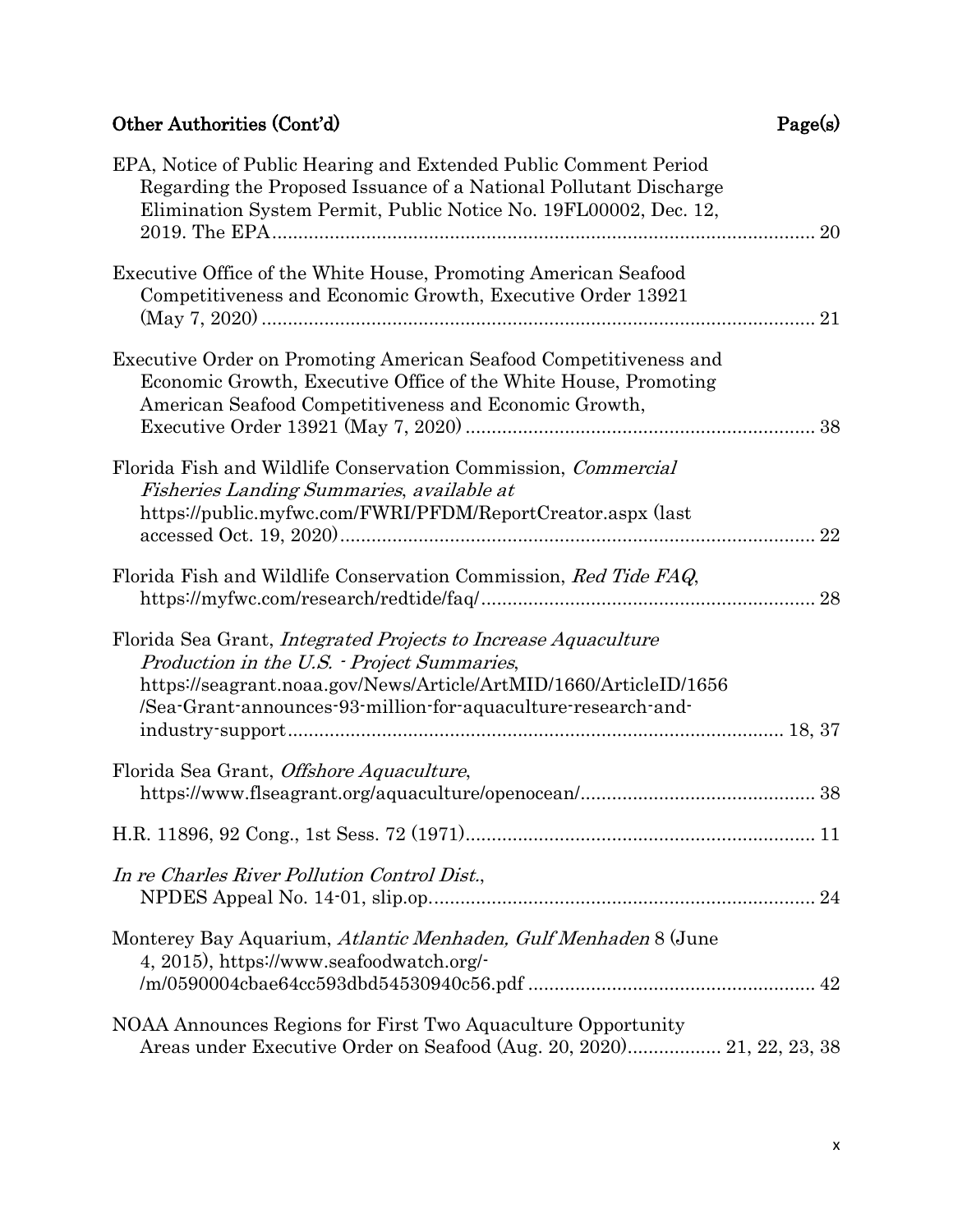# Other Authorities (Cont'd) Page(s)

| Velella Epsilon. Florida Sea Grant, <i>Offshore Aquaculture</i> , |  |
|-------------------------------------------------------------------|--|
|                                                                   |  |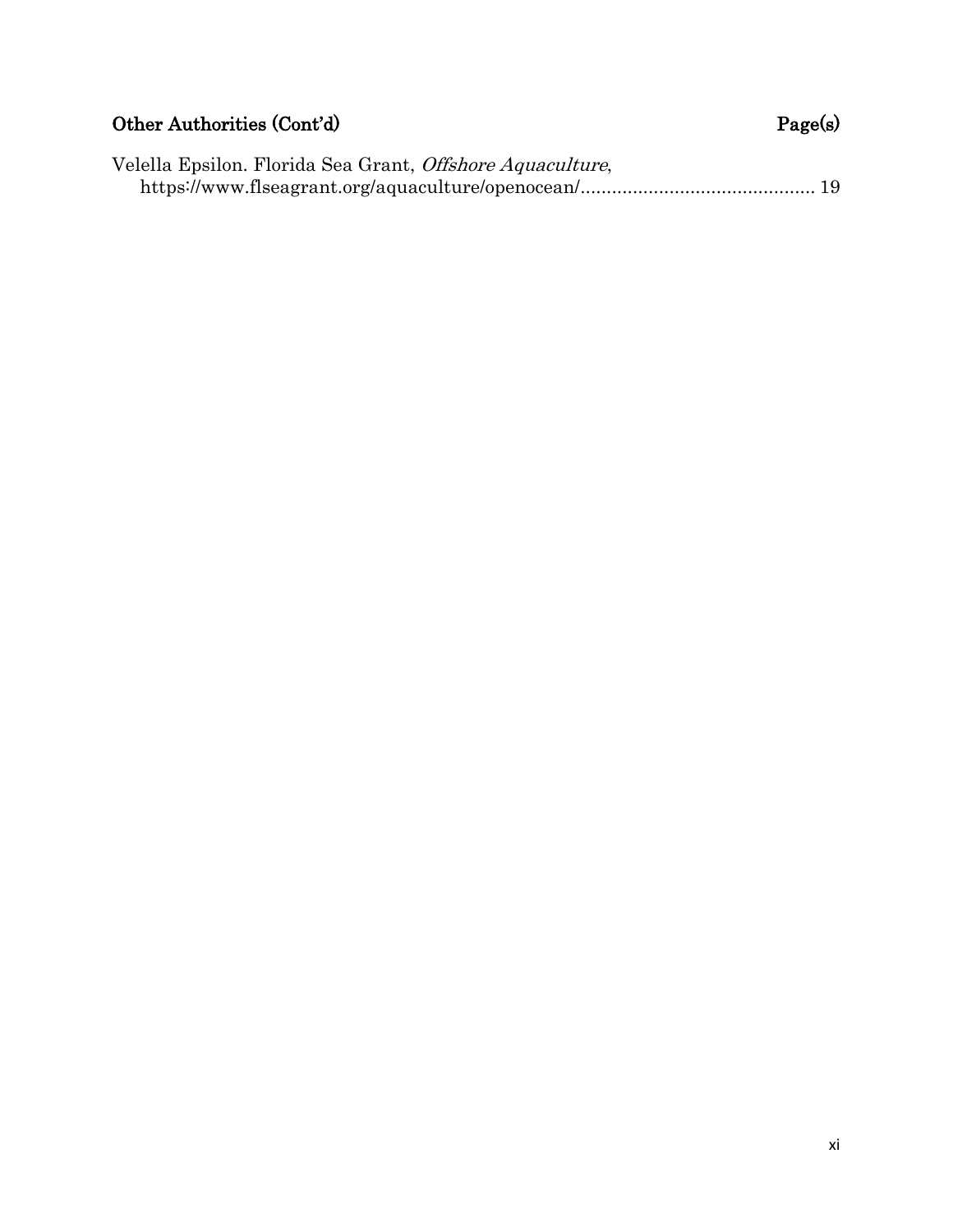## <span id="page-11-4"></span><span id="page-11-0"></span>INTRODUCTION

Pursuant to 40 C.F.R. § 124.19(a), Center for Food Safety (CFS), Friends of the Earth (FOE), Recirculating Farms (RecircFarms), Tampa Bay Waterkeeper (TBWK), Suncoast Waterkeeper (SCWK), Healthy Gulf, Sierra Club Florida, the Center for Biological Diversity (CBD), and Food & Water Watch (FWW) (collectively, Petitioners) petition for review of the conditions of National Pollution Discharge Elimination System Permit No. FL0A00001, issued to Ocean Era, Inc. on September 30, 2020, by the Regional Administrator, U.S. Environmental Protection Agency Region IV (EPA). U.S. EPA, NPDES Permit No. FL0A00001–Ocean Era, Inc. (2020) (NPDES permit or the Permit).[1](#page-11-5) This Permit authorizes Ocean Era, Inc., to operate the only industrial ocean finfish farm in U.S. federal waters—in the Gulf of Mexico approximately 45 miles from the coast of Sarasota, FL—and to discharge untreated, industrial wastewater from the facility directly into the surrounding ocean. Final EA at 13. The Region's issuance of the Permit is illegal for a variety of reasons, under at least four federal laws: the Federal Water Pollution Control Act (33 U.S.C. 1251-1376) (Clean Water Act or CWA), the National Environmental Policy Act (42 U.S.C. 4321- 4370) (NEPA), the Endangered Species Act (16 U.S.C. §§ 1531-1544) (ESA), and the Marine Mammal Protection Act (16 U.S.C. § 1361 et seq.) (MMPA).

<span id="page-11-3"></span><span id="page-11-2"></span><span id="page-11-1"></span>First, EPA's issuing of the permit violates the Ocean Discharge Criteria (ODC) of the Clean Water Act by failing to assess numerous pollutants under

 $\overline{\phantom{a}}$ 

<span id="page-11-5"></span><sup>&</sup>lt;sup>1</sup> Documents are available on the U.S. EPA's website. See [https://www.epa.gov/npdes-permits/ocean](https://www.epa.gov/npdes-permits/ocean-era-inc-velella-epsilon-aquatic-animal-production-facility-national-pollutant)[era-inc-velella-epsilon-aquatic-animal-production-facility-national-pollutant.](https://www.epa.gov/npdes-permits/ocean-era-inc-velella-epsilon-aquatic-animal-production-facility-national-pollutant)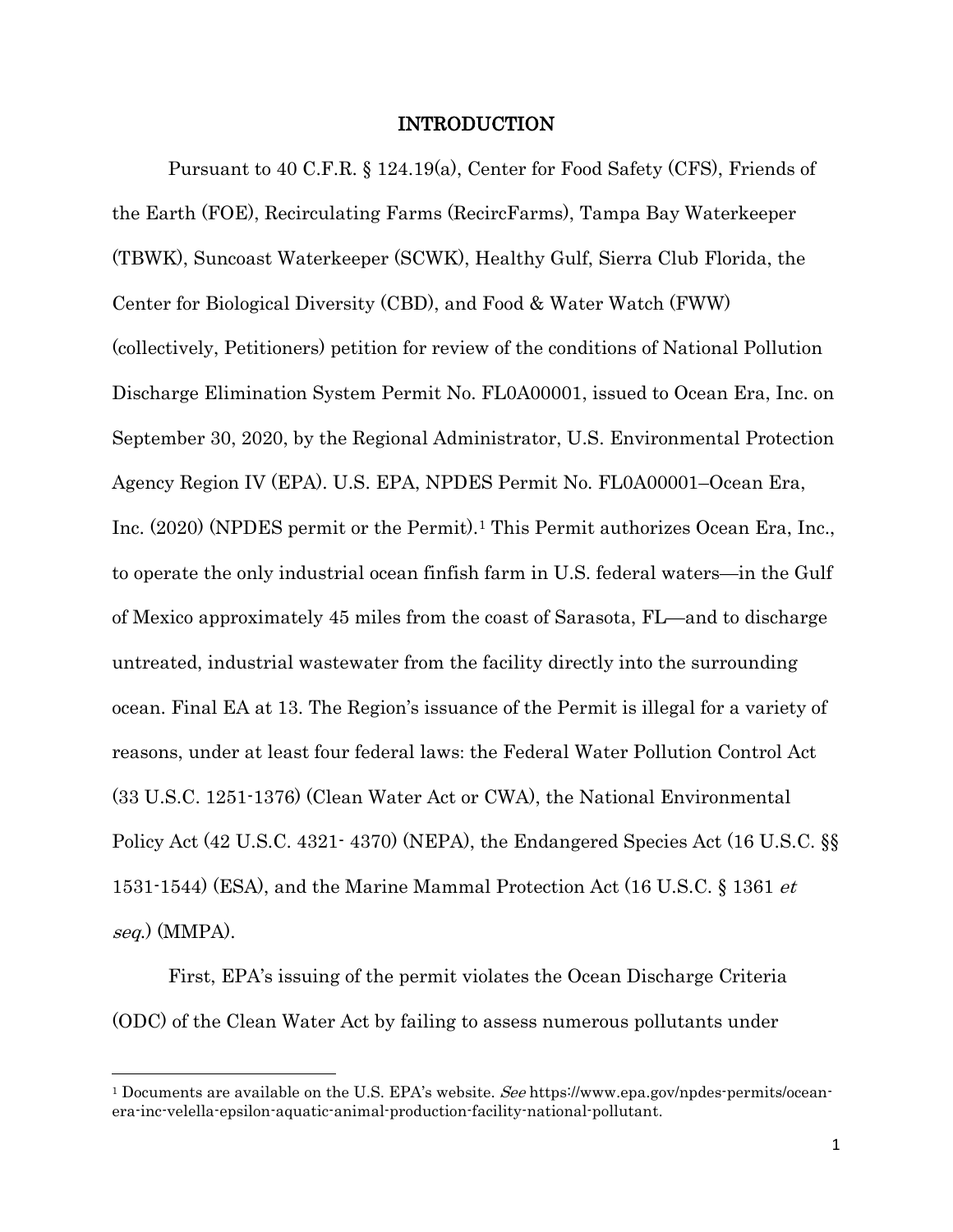mandatory criteria and failing to assess relevant factors. See EPA, Final Ocean Discharge Criteria Evaluation: Ocean Era, Inc.–Velella Epsilon, Sep. 30, 2020 (ODCE). The permit issuance thus cannot guarantee that the facility will not result in "unreasonable degradation of the marine environment," in violation of federal law.

<span id="page-12-1"></span>Second, EPA's permit process violates NEPA, as the NEPA documentation ignores cumulative impacts, other mandatory NEPA factors, and short-term and long-term effects of the permit. See Final Environmental Assessment: National Pollutant Discharge Elimination System Permit for Ocean Era, Inc.–Velella Epsilon Offshore Aquaculture Project – Gulf of Mexico, September 2020 (Final EA). Additional assessment is needed to fully evaluate the impacts of the project.

<span id="page-12-0"></span>Third, EPA's permit process violates the Endangered Species Act through failing to assess numerous impacts of the project on endangered species in the Biological Evaluation. See Biological Evaluation, EPA and USACE, Final Biological Evaluation: Ocean Era, Inc.–Velella Epsilon, Sep. 30, 2020 (BE). A Biological Opinion (BiOp) is necessary to ensure that the project does not threaten listed species or critical habitat.

Fourth, EPA failed to receive proper authorization for the facility under the MMPA. This facility will inevitably "harass" marine mammals and result in "takes," which require proper authorization from the National Marine Fisheries Service (NMFS).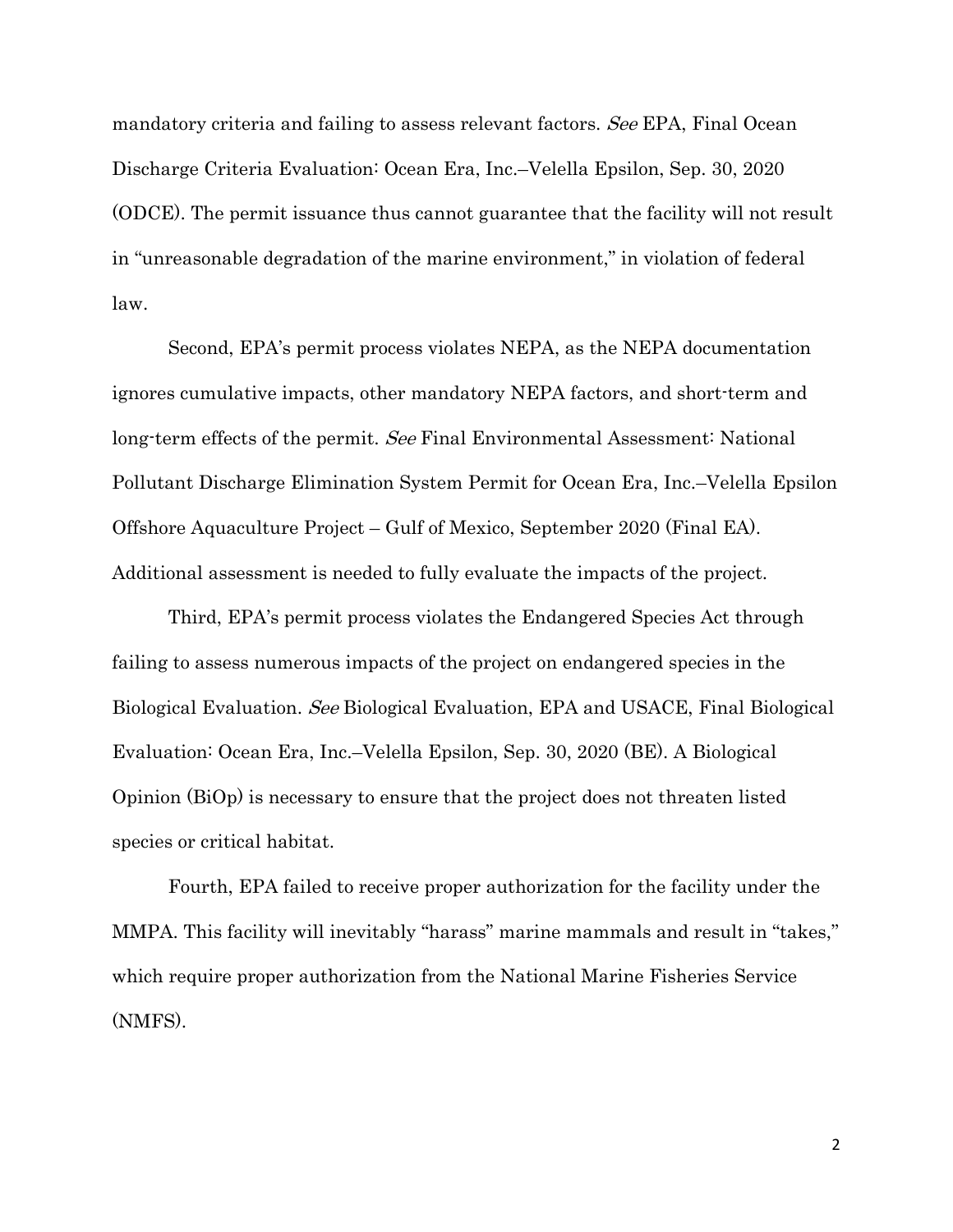The EPA thus based its approval on clearly erroneous conclusions. First, the EPA erroneously concluded that this facility may discharge antibiotics, pathogens, escaped fish, fish feed, and copper without causing "unreasonable degradation" to the marine environment under the ODC. ODCE at 48. In approving discharges of escaped fish, pathogens, and copper without evaluating these discharges under the ODC, the EPA unlawfully permitted unreasonable degradation in violation of the CWA. Second, the EPA concluded that Ocean Era Inc.'s discharges are unlikely to significantly impact the human environment because the agency's assessments overlooked key discharges, avoided assessing these discharges for the full duration of the permit, and insisted that conditions of the NPDES permit would mitigate impacts without explanation. Third, the EPA concluded that the project's potential threats are "highly unlikely to occur or extremely minor in severity" and that the proposed project is not likely to adversely affect listed species or designated critical habitat. BE at 28. The EPA could not have reasonably reached these conclusions because it did not sufficiently assess discharges, nor did it evaluate whether those discharges could adversely affect endangered species and the marine environment.

As set forward herein, Petitioners contend that EPA committed numerous substantive and procedural errors prior to issuing the NPDES permit. Based on the errors listed below, Petitioners request that the Environmental Appeals Board (EAB or the Board) grant this petition for review and remand the NPDES permit to EPA with instructions for EPA to correct all substantive and procedural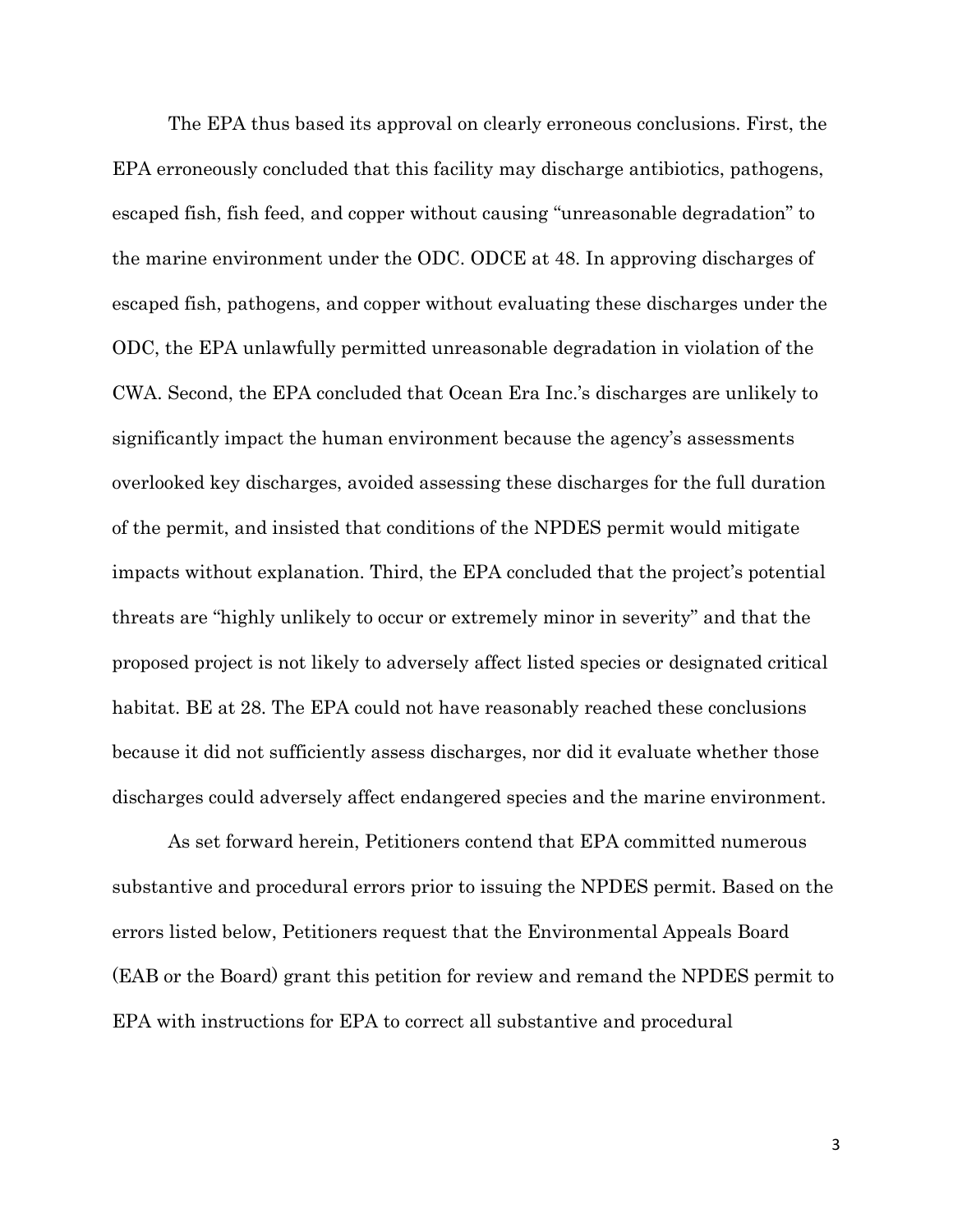shortcomings and provide for appropriate supplemental public notice and comment after the required analyses have been completed and the permit has been corrected.

#### <span id="page-14-3"></span><span id="page-14-0"></span>THRESHOLD PROCEDURAL REQUIREMENTS

Petitioners satisfy the threshold requirements for filing a petition for review under 40 C.F.R. part 124. In particular:

- <span id="page-14-2"></span>1. Petitioners are entitled to petition for review of the permit decision because it filed timely public comments with the Region. See 40 C.F.R.  $\S$  124.19(a)(2). Petitioners CFS, FOE, FWW, CBD, Sierra Club, and Healthy Gulf submitted joint comments on September 29, 2019. Ex. A, Petitioners' Comments. Petitioners CFS, CBD, FWW, FOE, Sierra Club, and Suncoast Waterkeeper also filed supplemental joint comments on February 4, 2020. Ex. D, Petitioners' Supplemental Comments.
- 2. Petitioners' written comments raised the issues in this petition, preserving them for review. See Ex. A at  $1-13$ ; Ex. D at  $1-17$ . Citations to the relevant comments are included below.

#### <span id="page-14-1"></span>PETITIONERS

CFS is a nonprofit, public interest organization with a mission to protect public health and the environment by curbing the proliferation of harmful food production technologies, such as industrial aquaculture practices, and by promoting sustainable forms of food production. CFS represents over 950,000 farmer and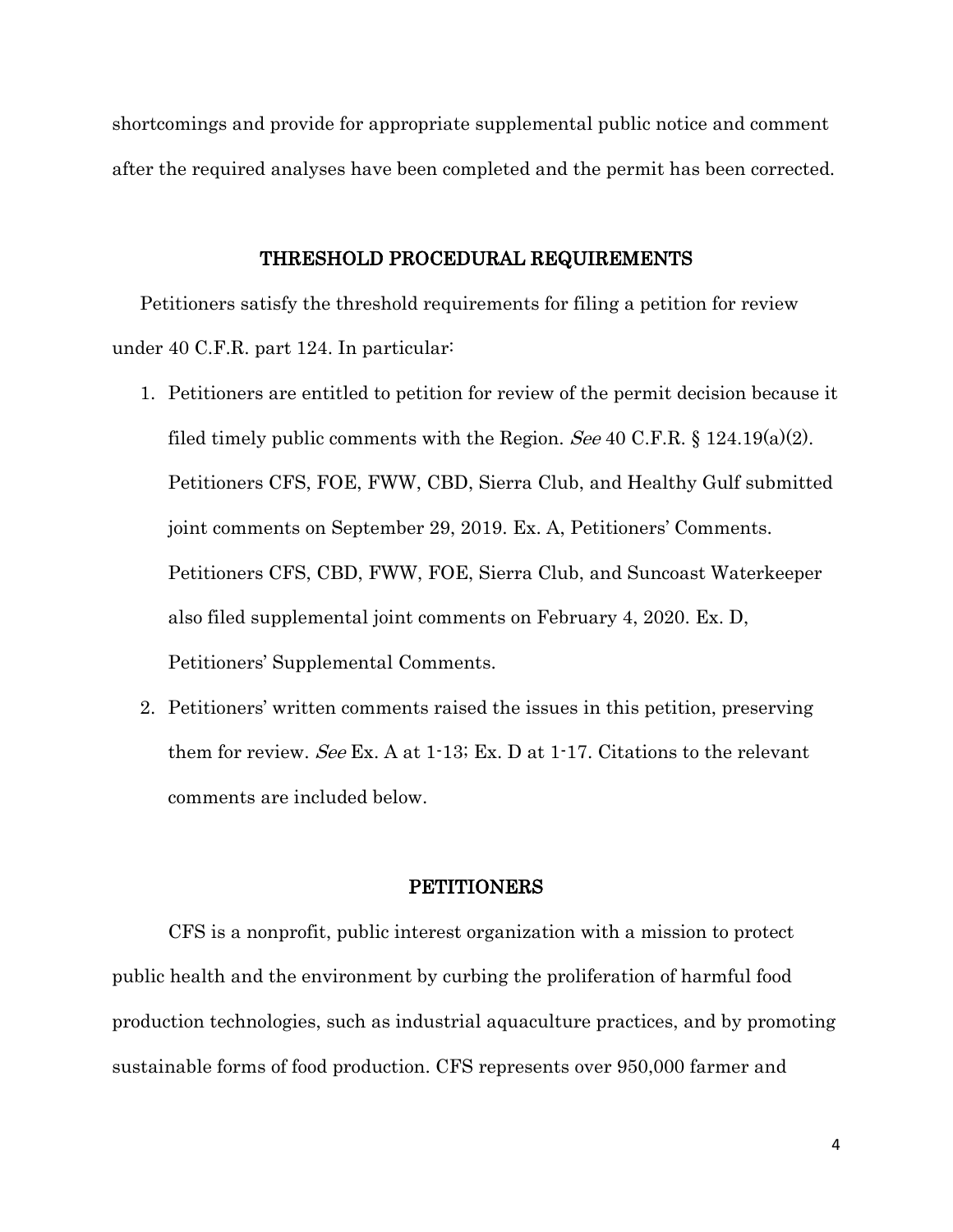consumer members who reside in every state across the country, who support safe, sustainable food production. CFS has long had a specific aquaculture program, dedicated to addressing the adverse environmental and public health impacts of industrial aquaculture, including numerous policy, scientific, and legal staff. In its program, CFS strives to ensure and improve aquaculture oversight, furthering policy and cultural dialogue with regulatory agencies, consumers, chefs, landowners, and legislators on the critical need to protect public health and the environment from industrial aquaculture and to promote and protect more sustainable alternatives.

FOE fights to protect our environment and create a healthy and just world by promoting clean energy and solutions to climate change, keeping toxic and risky technologies out of the food we eat and products we use, and protecting marine ecosystems and the people who live and work near them. FOE's sustainable aquaculture campaign specifically focuses on highlighting the dangers of industrial ocean fish farming and supporting sustainable seafood production alternatives. The organization has nearly 1.7 million members and activists across all 50 states working to make these visions a reality. The organization is part of the Friends of the Earth International federation, a network in 74 countries working for social and environmental justice.

The Recirculating Farms Coalition is a collaborative group of farmers, educators, food justice advocates and many others committed to building community health, by developing new sources of fresh, accessible food. Through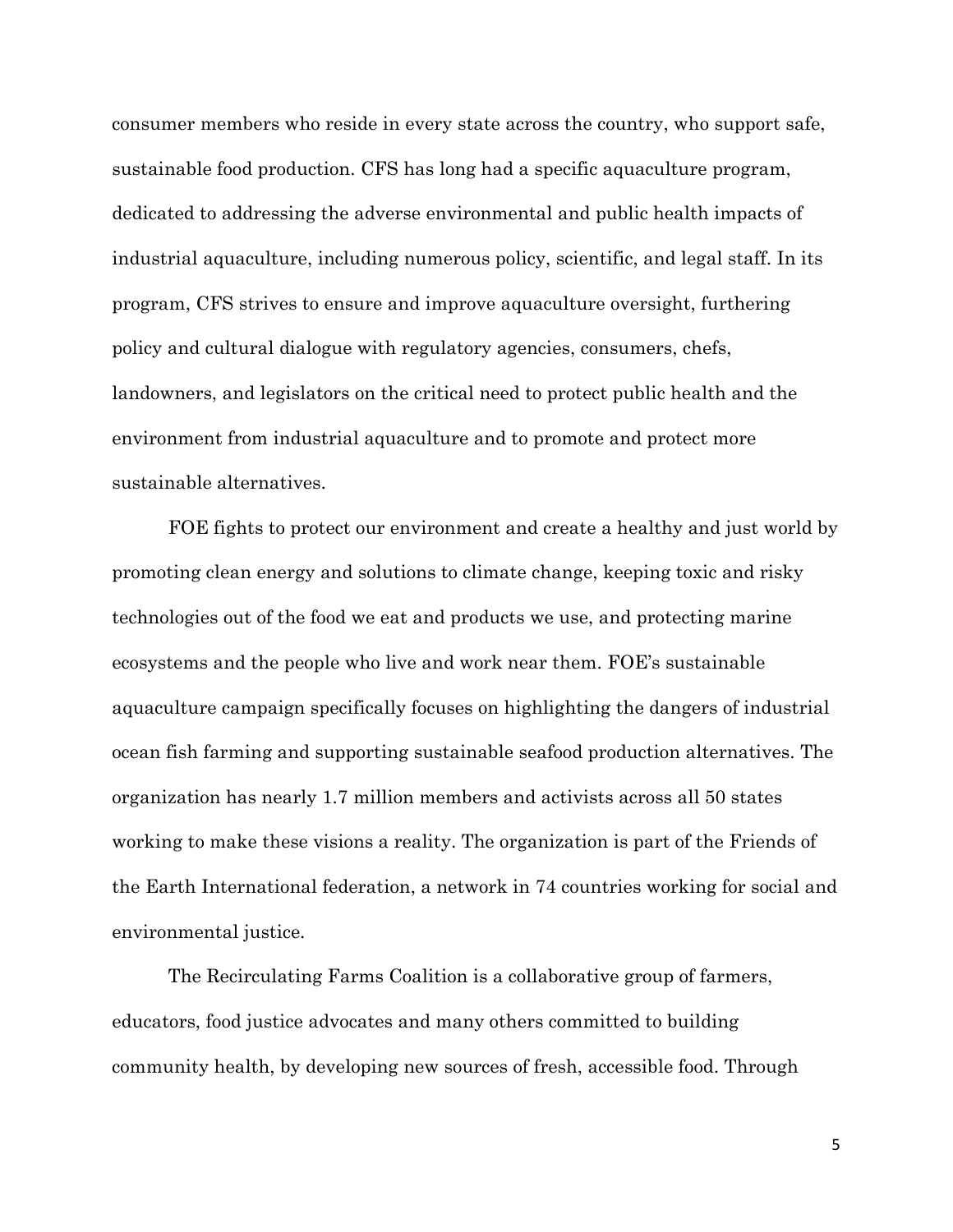training, outreach and advocacy, RecircFarms runs ecologically and socially responsible programs that grow local, affordable food, and create stable jobs in green businesses, in diverse communities, to foster physical, mental and financial wellness.

SCWK is a non-profit public benefit corporation with members throughout Southwest Florida, including Pinellas, Hillsborough, Sarasota, Manatee, and Charlotte Counties. SCWK is dedicated to protecting and restoring the Florida Suncoast's waterways on behalf of its members through enforcement, fieldwork, advocacy, and environmental education for the benefit of the communities and SCWK's members that rely upon these precious coastal resources. To further its mission, SCWK actively seeks federal and state implementation of environmental laws, and, where necessary, directly initiates enforcement actions on behalf of itself and its members. SCWK has been registered as a non-profit corporation in Florida since 2012 and has maintained its good and current standing in Florida since that time. SCWK is a licensed member of Waterkeeper Alliance, Inc., an international non-profit environmental organization, made up of over 300 separate Waterkeeper programs, such as SCWK. SCWK's office is located in Sarasota, Florida.

TBWK is a non-profit public benefit corporation organized under the laws of the State of Florida with members throughout the Tampa Bay watershed. TBWK is dedicated to protecting and improving the Tampa Bay watershed while ensuring swimmable, drinkable and fishable water for all. TBWK's approach combines sound science, policy advocacy, grassroots community engagement and education to stand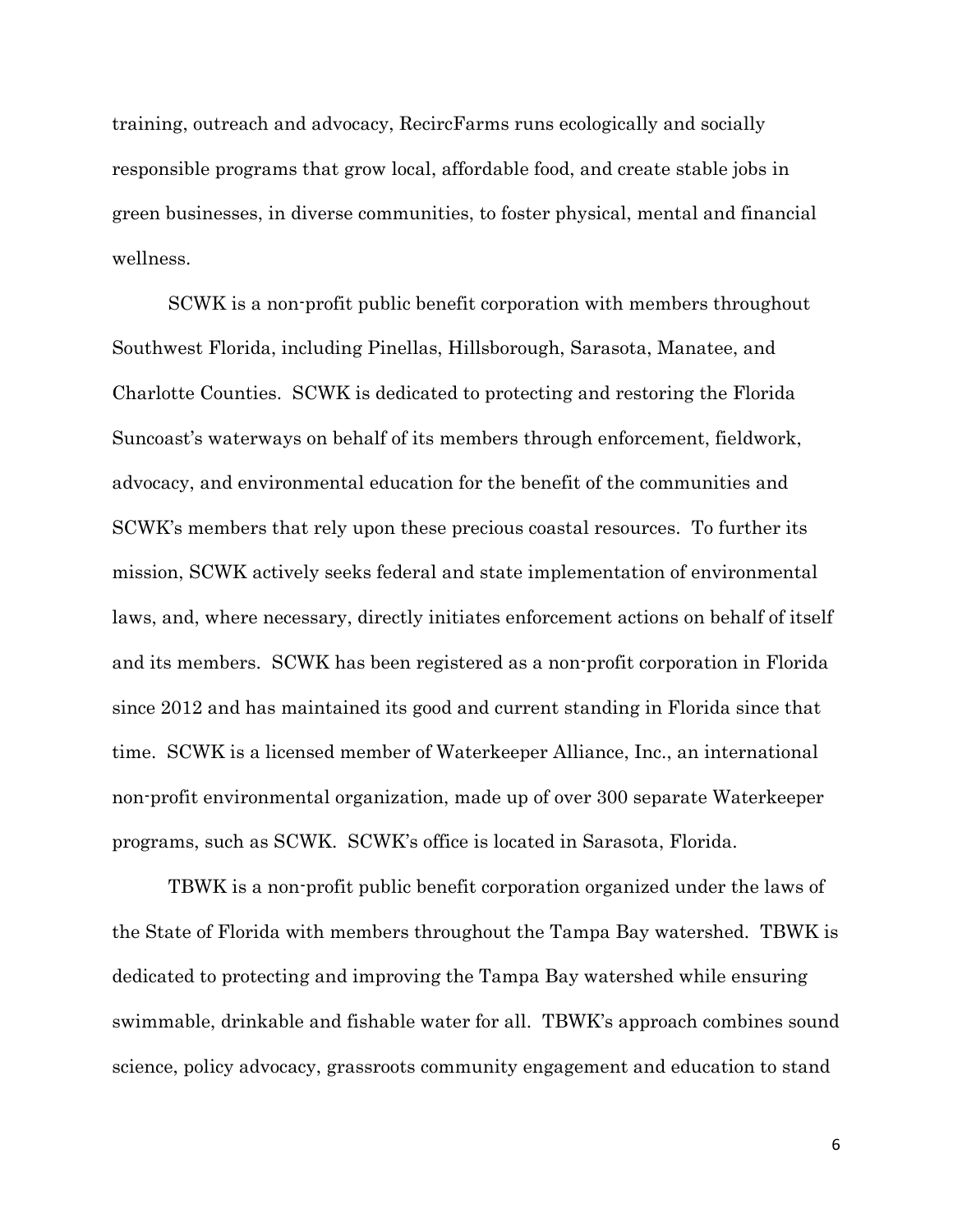up for clean water together as a community, ensuring a clean and vibrant future for the Tampa Bay watershed. To further its mission, TBWK actively seeks federal and state implementation of environmental laws, and, where necessary, directly initiates enforcement actions on behalf of itself and its members. TBWK has been registered as a non-profit corporation in Florida since 2017 and, like SCWK, is a licensed member of Waterkeeper Alliance, Inc. TBWK's office is located in St. Petersburg, Florida.

Healthy Gulf is a New Orleans based non-profit with a mission to collaborate with and serve communities who love the Gulf of Mexico by providing the research, communications, and coalition-building tools needed to reverse the long pattern of over exploitation of the Gulf's natural resources. Healthy Gulf has hundreds of members and over 20,000 e-supporters spread out across the region and the nation. Since 1994, Healthy Gulf has been working to advance a healthy Gulf of Mexico returned to its former splendor that supports a thriving ecosystem that includes the Gulf's natural resources and, just as importantly, the people, communities, and cultures that depend on those resources.

FWW is a national, nonprofit, public-interest consumer advocacy organization that mobilizes people to hold elected officials accountable and fight the corporate control and abuse of the essential resources that people need in order to live. FWW members include commercial and recreational fishermen and women, conservationists, and consumers, and it advocates on issues related to aquaculture, food safety standards, and other environmental and food policy issues. Food &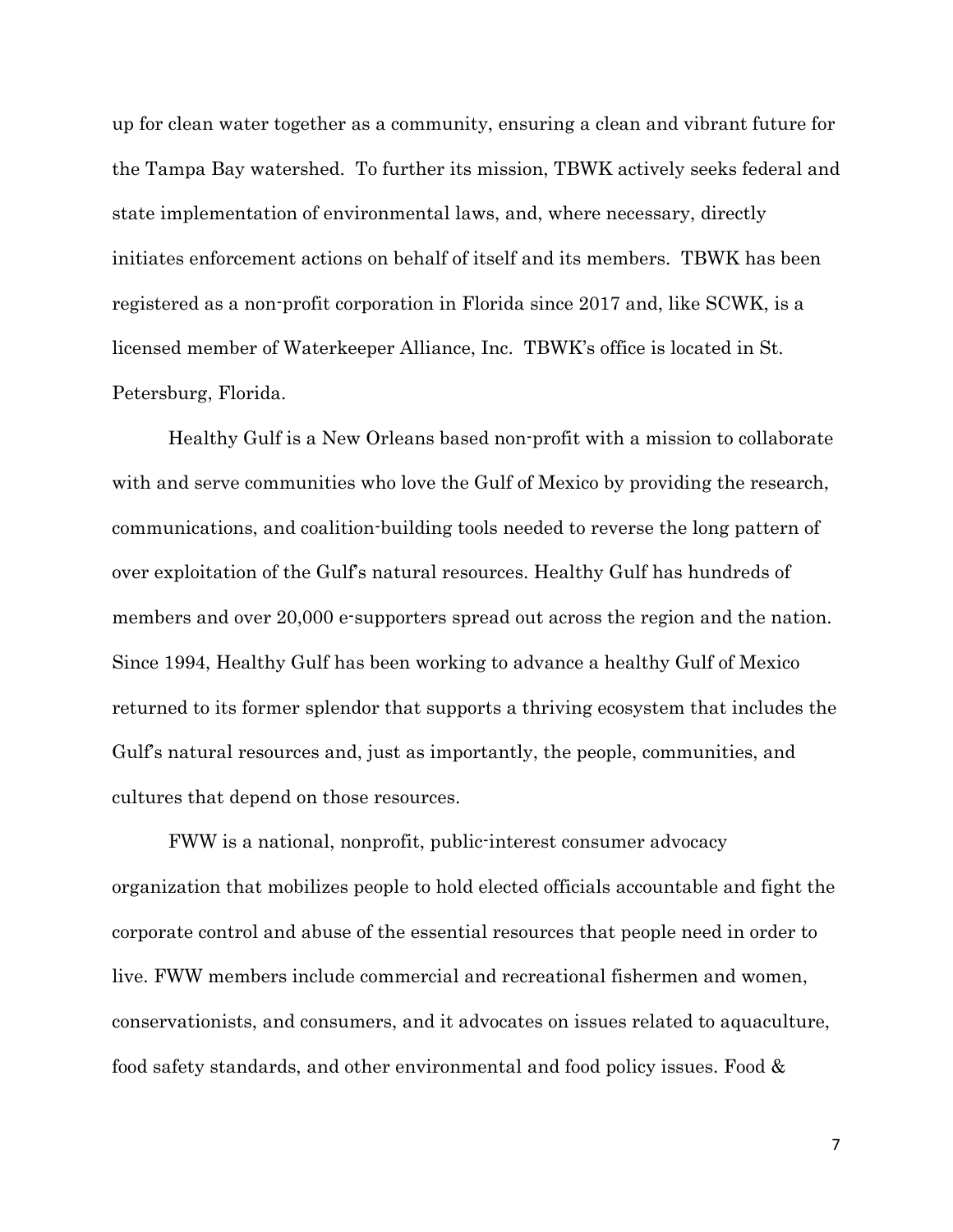Water Watch staff have tracked developments in the aquaculture field, submitted comments to federal agencies, and communicated with legislators and agency officials on aquaculture issues since the organization's inception.

Founded in 1892, Sierra Club is the most enduring environmental organization in the United States. Sierra Club amplifies the power of its 3.8 million members and supporters to defend everyone's right to a healthy world. Sierra Club works with other partner organizations, nonprofits, and campaigns to build a diverse, inclusive movement that represents today's American public. Sierra Club knows that environmental issues can't be separated from social justice—because we all breathe the same air and share the same land.

CBD is a nonprofit corporation headquartered in Tucson, Arizona, with offices across the country, including in St. Petersburg, FL. The Center has 81,843 members throughout the United States, including Florida (and 1.7 million members and online activists). CBD works through science and environmental law to advocate for the protection of endangered, threatened, and rare species and their habitats both in the United States and abroad. CBD has been actively involved in protecting Florida's and the Gulf of Mexico's wildlife for decades. CBD's Oceans Program focuses specifically on conserving marine wildlife and habitat.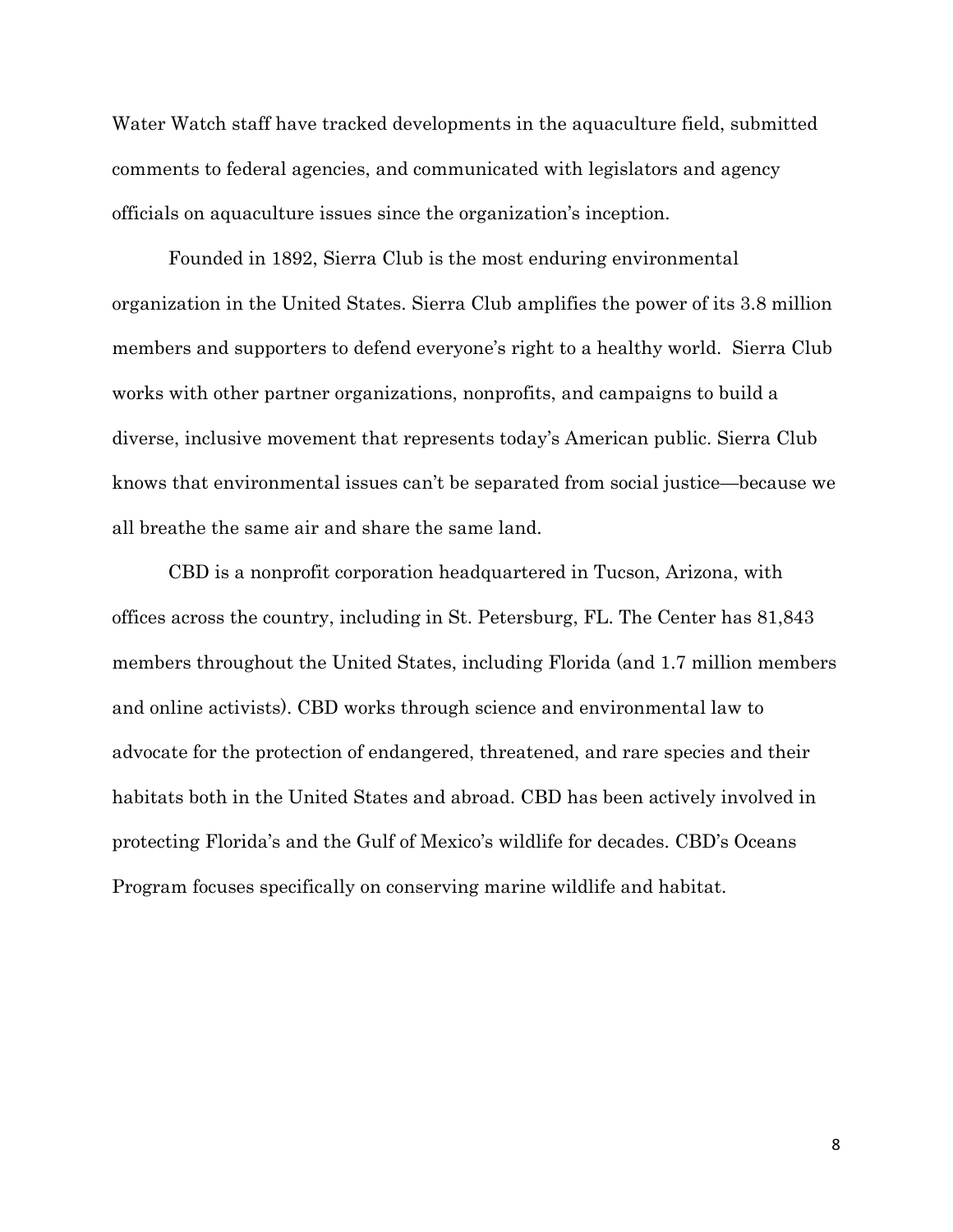#### <span id="page-19-8"></span><span id="page-19-3"></span><span id="page-19-2"></span><span id="page-19-1"></span><span id="page-19-0"></span>STATUTORY AND REGULATORY FRAMEWORK

#### I. The Clean Water Act

<span id="page-19-4"></span>The Congressional goals of the Clean Water Act are "to restore and maintain the chemical, physical, and biological integrity of the nation's waters." 33 U.S.C. § 1251(a). The heart of the Clean Water Act is the NPDES permitting program. Under Section 301, "the discharge of any pollutant by any person shall be unlawful." 33 U.S.C. § 1301(a). "The combined effect of sections  $301(a)$  and  $402$  is that '[t]he CWA prohibits the discharge of any pollutant from a point source into navigable waters of the United States without an NPDES permit." Nw. Evtl. Advocates v. EPA, 537 F.3d 1006, 1010 (9th Cir. 2008) (quoting N. Plains Res. Council v. Fid. Exploration & Dev. Co., 325 F.3d 1155, 1160 (9th Cir. 2003)).

<span id="page-19-6"></span><span id="page-19-5"></span>Permits issued by EPA typically include two types of specific limitations on the discharge of pollutants: a) technology-based effluent limitations, 33 U.S.C. § 1314(b), and b) water-quality based effluent limitations, 33 U.S.C. § 1311(b). However, sources operating beyond the territorial seas are not subject to state water quality standards, and environmental quality-based conditions in permits are based on the "ocean discharge criteria" established under Section 403 of the Clean Water Act. 33 U.S.C. § 1343.

<span id="page-19-7"></span>Congress enacted Section 403 to provide heightened protections for marine waters. 33 U.S.C. § 1343. Congress directed EPA to publish regulations and guidelines for determining degradation of the "waters of the territorial sea, the contiguous zone, and oceans." Id.  $\S 1343(c)(1)$ . Section 403 requires that EPA's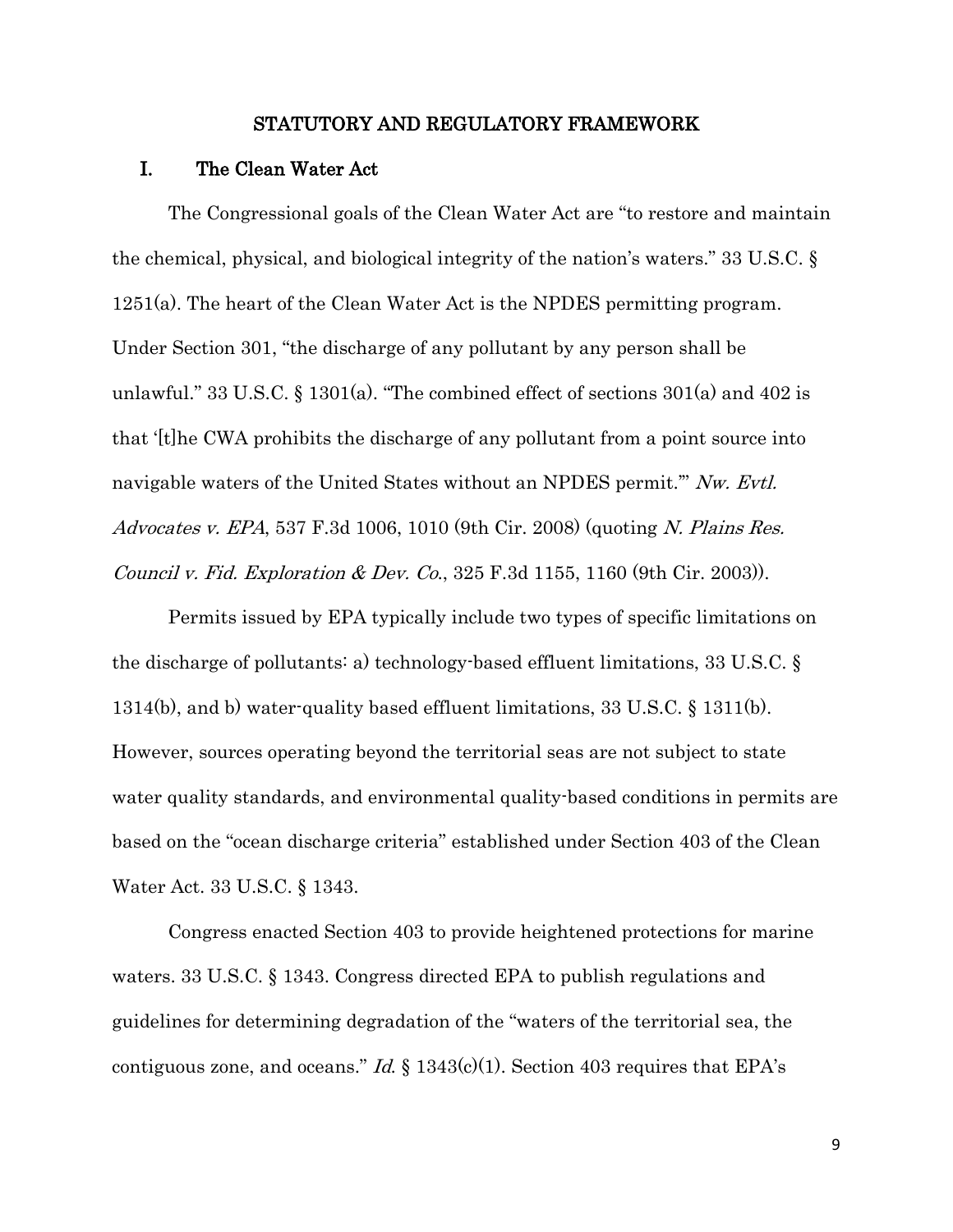determination of degradation "shall include" specific factors including effects on alternate uses of the ocean, effects to human health and welfare, and effects to esthetic, recreation and economic values. Id.  $\S$  1343(c)(1)(A) $\cdot$ (G).

<span id="page-20-4"></span>Section 403 further circumscribes the exercise of EPA's discretion. "[N]o permit shall be issued under section 1342" where "insufficient information exists on any proposed discharge to make a reasonable judgment on any of the guidelines established pursuant to this subsection." *Id.*  $\S 1343(c)(2)$ . "Thus, the Act requires ocean polluters who receive a permit to satisfy both the technological requirements of the effluent limitations and also the ocean degradation criteria of section 403." Nat. Res. Def. Council, Inc. v. U.S. E.P.A., 863 F.2d 1420 (9th Cir. 1988); see also Am. Petroleum Inst. v EPA, 787 F.2d 965, 970 (5th Cir. 1986).

#### <span id="page-20-3"></span><span id="page-20-2"></span><span id="page-20-1"></span><span id="page-20-0"></span>A. Ocean Discharge Criteria

As noted, the CWA prohibits the discharge of any pollutants, unless in compliance with certain sections of the statute. U.S.C. § 1311(a). To provide a further measure of protection for the territorial seas and oceans, Congress amended the CWA to include the Ocean Discharge Criteria, and specifically prohibited the issuance of any permit for discharges into the territorial seas and oceans, unless such permit was in compliance with regulations for determining degradation of ocean waters. The statute mandates that if EPA cannot obtain sufficient information on any proposed discharge to make a reasonable judgment as to its impact on the marine environment, "no permit shall be issued." 33 U.S.C. § 1343  $(c)(2)$ .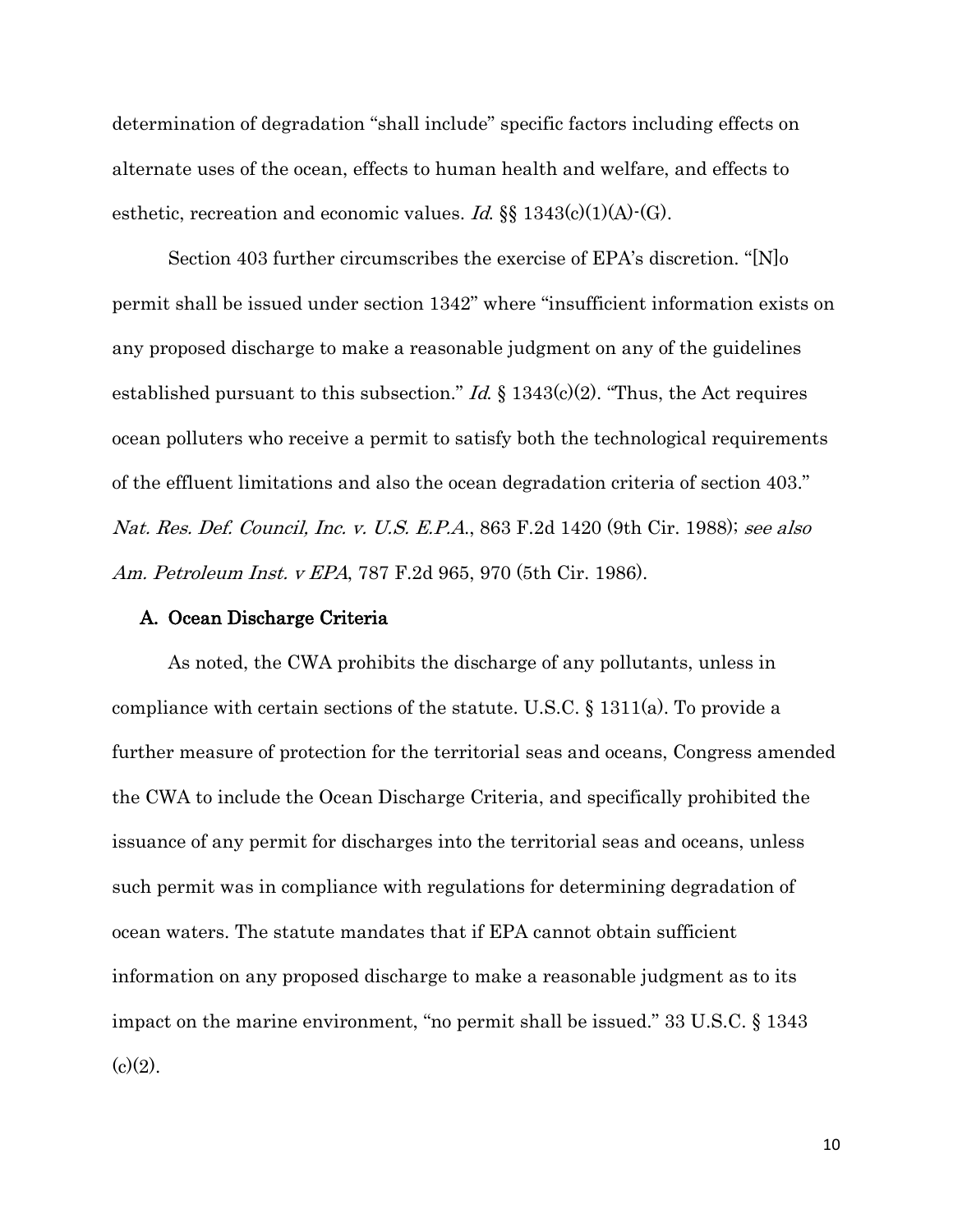In passing the ODC, Congress intended to provide additional protections to the oceans. In 1972 testimony before the House of Representatives in favor of the ODC, EPA Administrator William D. Rucklehaus testified that the ODC "would take into account the effect of pollutant disposal, in particular volumes, and concentrations, on human health and welfare, marine life and esthetic, recreational and economic values." H.R. 11896, 92 Cong., 1st Sess. 72 (1971).

<span id="page-21-7"></span><span id="page-21-4"></span><span id="page-21-2"></span>EPA regulations, promulgated pursuant to § 1343, impose an affirmative burden on EPA to evaluate the impacts from the discharges into oceans on human health and welfare, marine life and upon esthetic, recreational and economic values. 40 C.F.R. § 125.122(a)(1)-(10). The Agency is compelled to determine "the degradation of the waters of the territorial seas, the contiguous zone, and the oceans." 33 U.S.C. § 1343 (c)(1). If the discharge is a threat to human health or welfare, or results in a loss of recreational or economic values, a NPDES permit cannot be issued. 33 U.S.C. § 1343 (a). However, if the EPA decides to issue a NPDES permit, it must impose conditions under 40 C.F.R. § 125.123(d). Permit conditions include those that "are necessary because of local environmental conditions," and each permit must contain a clause allowing for the modification or revocation of any permit if continued discharge causes unreasonable degradation. 40 C.F.R. § 125.123(d)(3),(4).

## <span id="page-21-6"></span><span id="page-21-5"></span><span id="page-21-3"></span><span id="page-21-1"></span><span id="page-21-0"></span>II. NEPA

Congress enacted NEPA after recognizing that human activity, particularly including resource exploitation and technological advances, is having a profound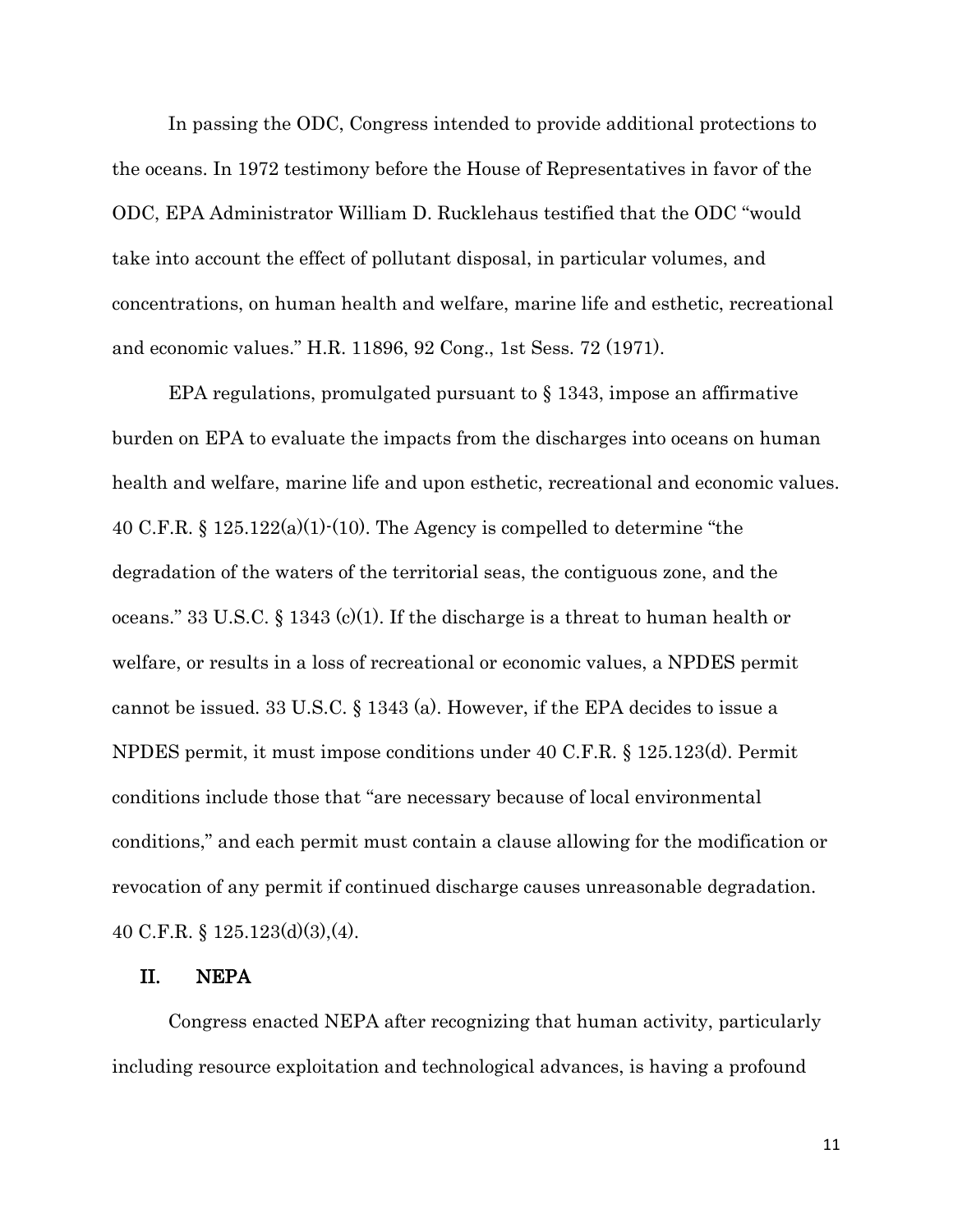<span id="page-22-2"></span>effect on the natural environment. 42 U.S.C. § 4331. In order that both federal agencies and the public have information regarding environmental impacts, each federal agency must create a detailed statement before taking a major federal action. 40 C.F.R. § 1500.1(b). The statement should include:

- <span id="page-22-5"></span>(i) the environmental impact of the proposed action,
- (ii) any adverse environmental effects which cannot be avoided should the proposal be implemented,
- (iii) alternatives to the proposed action,
- (iv) the relationship between local short-term uses of man's environment and the maintenance and enhancement of long-term productivity, and
- (v) any irreversible and irretrievable commitments of resources which would be involved in the proposed action should it be implemented.

<span id="page-22-3"></span>42 U.S.C. § 4332(C).

<span id="page-22-6"></span>A federal agency may avoid issuing a full impact statement if it first prepares a shorter Environmental Assessment (EA) and makes a Finding of No Significant Impact (FONSI). 40 C.F.R. §§ 1501.5, 1501.6. The EA shall "[b]riefly provide sufficient evidence and analysis for determining whether to prepare an environmental impact statement or a finding of no significant impact," and "[b]riefly discuss the purpose and need for the proposed action . . . and the environmental impacts of the proposed action and alternatives." 40 C.F.R. § 1501.5(c). Agencies must take a "hard look," at the data, and base a FONSI on a "convincing statement of reasons." Save the Yaak Comm. v. Block, 840 F.2d 714, 717 (9th Cir. 1988).

## <span id="page-22-7"></span><span id="page-22-4"></span><span id="page-22-1"></span><span id="page-22-0"></span>III. The Endangered Species Act

The Endangered Species Act, 16 U.S.C. §§ 1531-1544, "represent[s] the most comprehensive legislation for the preservation of endangered species ever enacted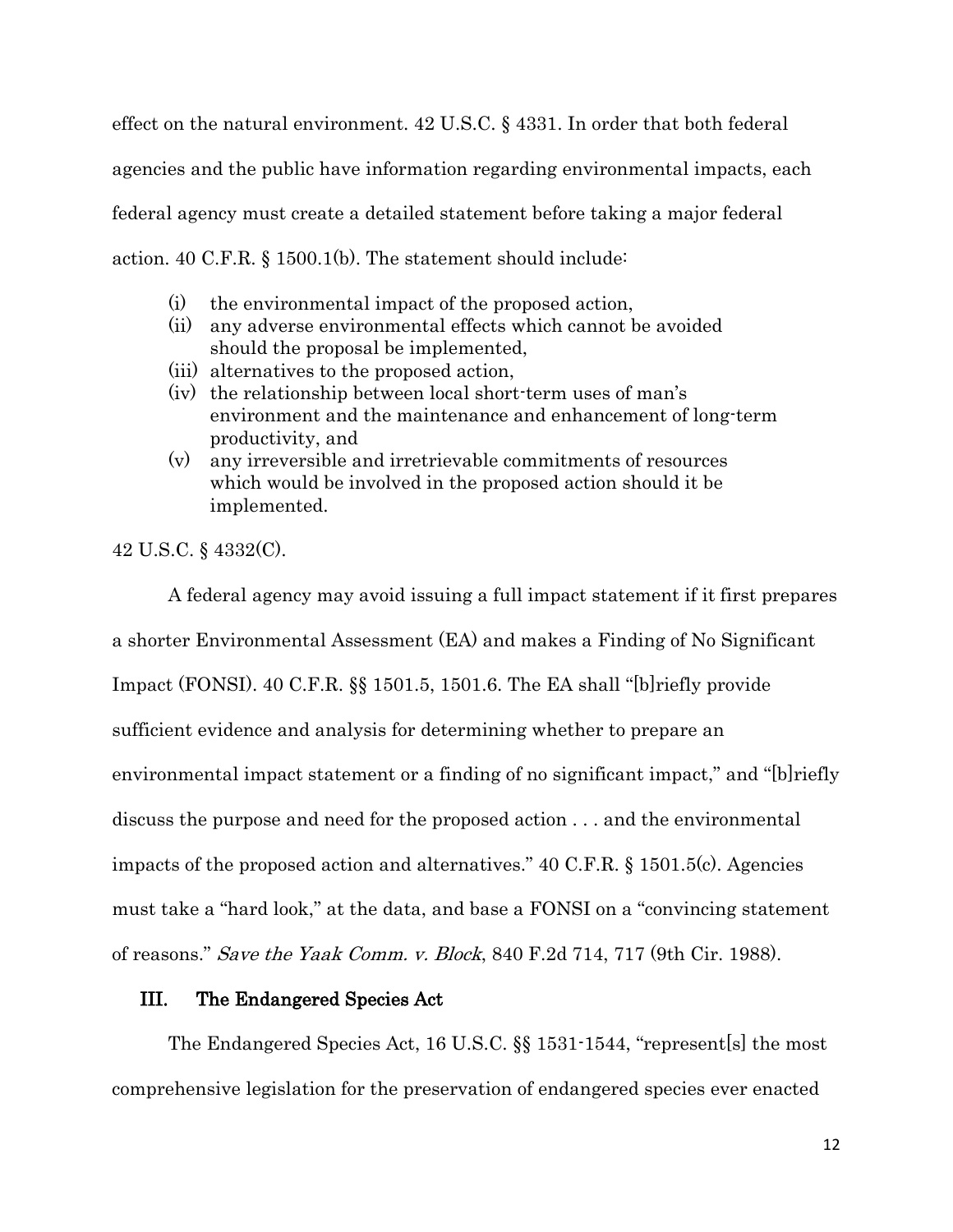<span id="page-23-0"></span>by any nation." Tenn. Valley Auth. v. Hill, 437 U.S. 153, 180 (1978). The ESA declares it the policy of Congress "to conserve endangered species and threatened species." 16 U.S.C. § 1531.

<span id="page-23-2"></span><span id="page-23-1"></span>Pursuant to Section 7 of the ESA, before undertaking any action that may have direct or indirect effects on any listed species, an action agency must engage in consultation with NMFS and/or Fish and Wildlife Service (FWS) (collectively, the consulting agencies) in order to evaluate the impact of the proposed action. See 16 U.S.C. § 1536(a). In jointly issued regulations, the consulting agencies defined the term "action" for the purposes of Section 7 broadly to mean "all activities or programs of any kind authorized, funded, or carried out, in whole or in part, by Federal agencies," 50 C.F.R. § 402.02, "in which there is discretionary federal involvement or control." Id. § 402.03. An agency may only avoid this consultation requirement for a proposed action if it determines that its action will have "no effect" on threatened or endangered species or critical habitat. Id.  $\S$  402.14(a).

<span id="page-23-4"></span><span id="page-23-3"></span>The purpose of consultation is to ensure that the action at issue "is not likely to jeopardize the continued existence of any endangered species or threatened species or result in the destruction or adverse modification of [designated] habitat of such species." 16 U.S.C.  $\S$  1536(a)(2). As defined by the ESA's implementing regulations, an action will cause jeopardy to a listed species if it "reasonably would be expected, directly or indirectly, to reduce appreciably the likelihood of both the survival and recovery of a listed species in the wild by reducing the reproduction, numbers, or distribution of that species." 50 C.F.R. § 402.02. The evaluation of the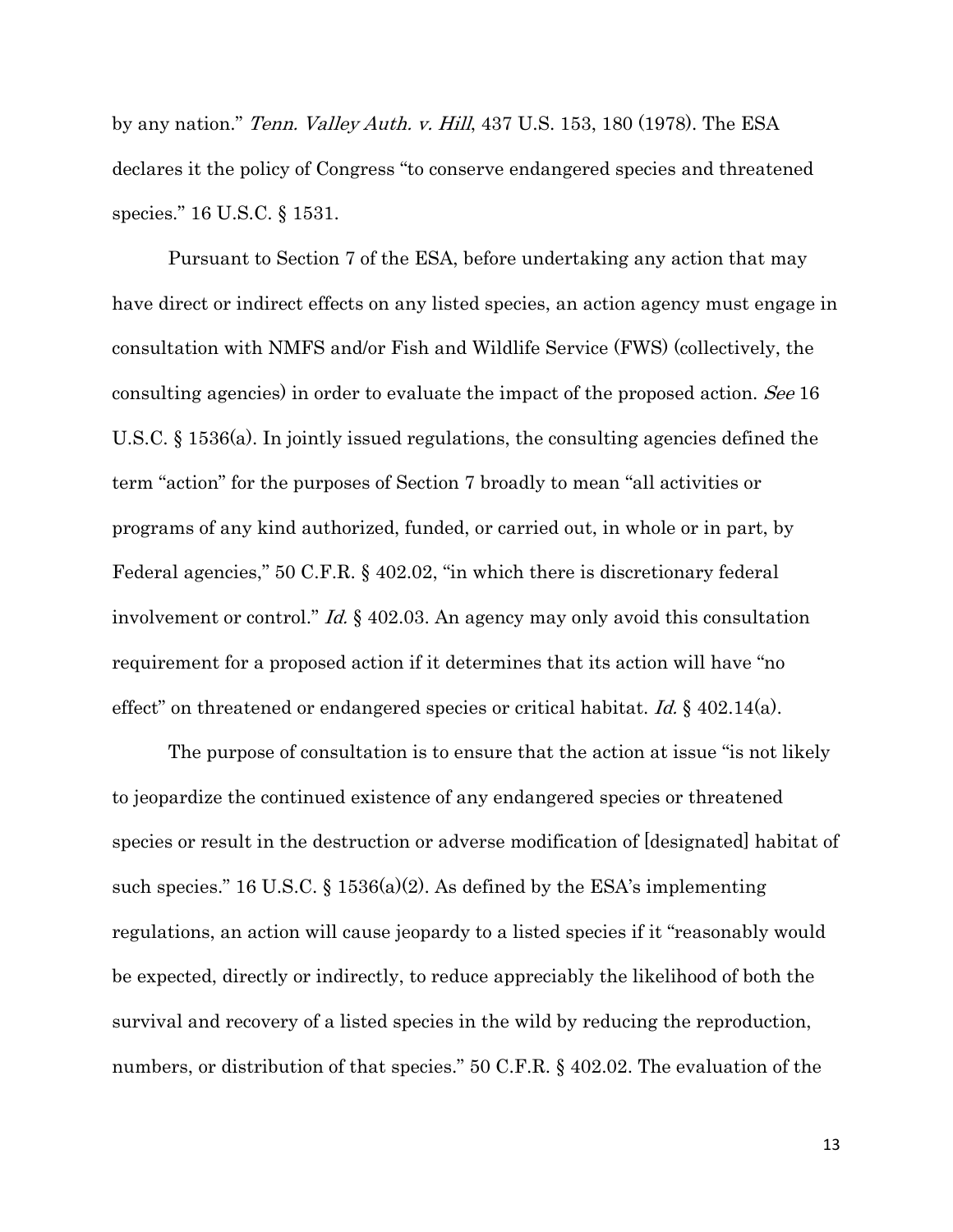<span id="page-24-0"></span>effects of the proposed action on listed species during consultation must use "the best scientific . . . data available." 16 U.S.C. § 1536(a)(2). Moreover, after the initiation of consultation, the action agency is prohibited from making "any irreversible or irretrievable commitment[s] of resources with respect to the agency action which has the effect of foreclosing the formulation or implementation of any reasonable and prudent alternative measures." Id. § 1536(d).

<span id="page-24-2"></span><span id="page-24-1"></span>Consultation under Section 7 may be "formal" or "informal" in nature. Informal consultation is "an optional process" consisting of all correspondence between the action agency and the consulting agency, which is designed to assist the action agency, rather than the consulting agency, in determining whether formal consultation is required. See 50 C.F.R. § 402.02. During an informal consultation, the action agency requests information from the consulting agency as to whether any listed species may be present in the action area. If listed species may be present, the action agency is required by Section 7(c) of the ESA to prepare and submit to the consulting agency a "biological assessment" that evaluates the potential effects of the action on listed species and critical habitat. As part of the biological assessment, the action agency must make a finding as to whether the proposed action may affect listed species and submit the biological assessment to the consulting agency for review and potential concurrence with its finding. 16 U.S.C. § 1536(c). If the action agency finds that the proposed action "may affect, but is not likely to adversely affect" any listed species or critical habitat and the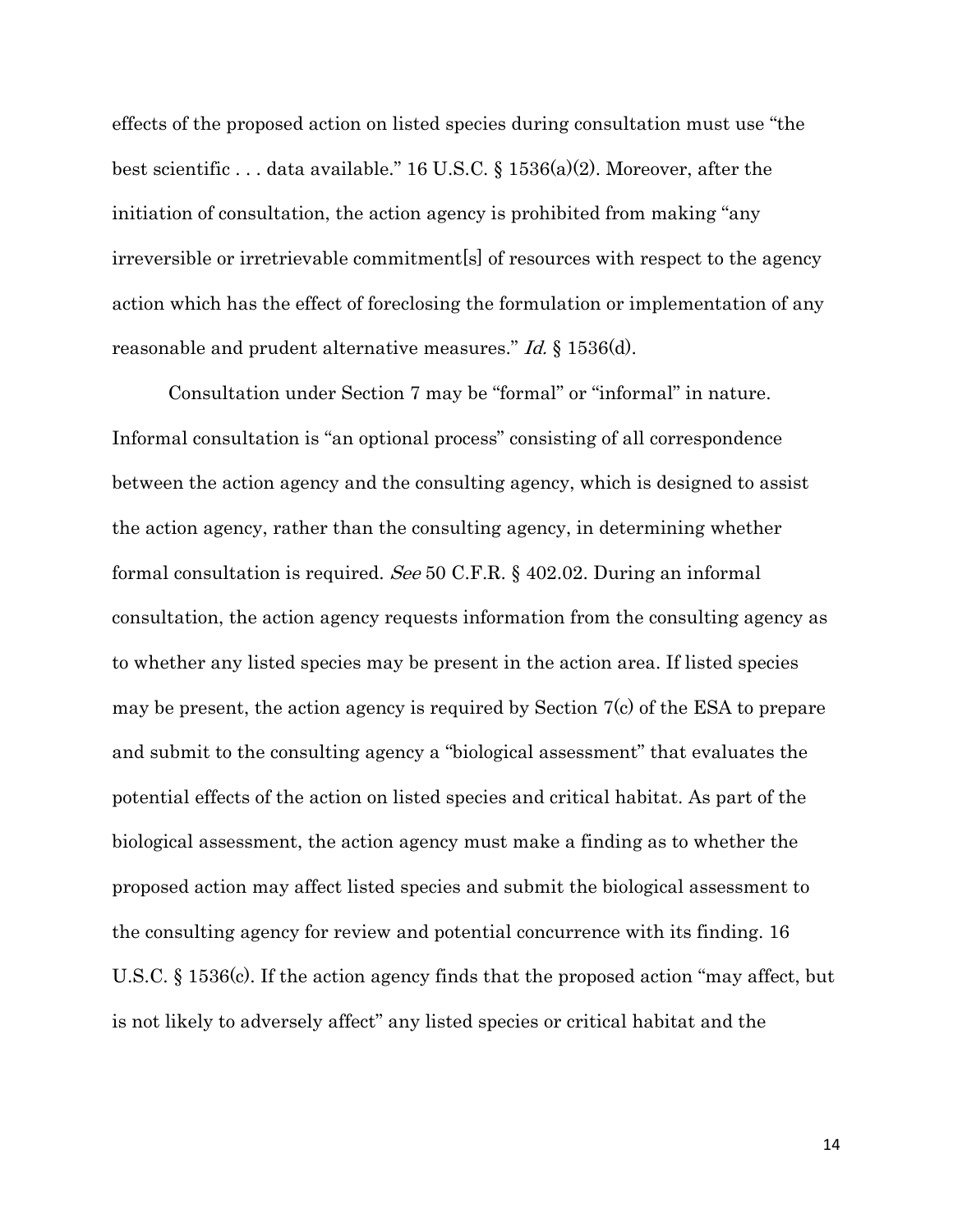<span id="page-25-5"></span>consulting agency concurs with this finding, then the informal consultation process is terminated. 50 C.F.R. § 402.14(b).

<span id="page-25-4"></span>If, on the other hand, the action agency finds that the proposed action "may affect" listed species or critical habitat, then the action agency must undertake formal consultation. 50 C.F.R. § 402.14; see also FWS & NMFS, Endangered Species Consultation Handbook (Consultation Handbook) at 3-13 (1998). The result of formal consultation is the preparation of a BiOp by the consulting agency, which provides the consulting agency's analysis of the best available scientific data on the status of the species and how it would be affected by the proposed action.[2](#page-25-6) Additionally, a BiOp must include a description of the proposed action, a review of the status of the species and critical habitat, a discussion of the environmental baseline, and an analysis of the direct and indirect effects of the proposed action and the cumulative effects of reasonably certain future state, tribal, local, and private actions. See Consultation Handbook at 4-14 to 4-31.

### <span id="page-25-3"></span><span id="page-25-0"></span>IV. Marine Mammal Protection Act

l

The MMPA established a federal responsibility to conserve marine mammals. 16 U.S.C. § 1361 *et seq*. Under the MMPA, it is illegal to "take" a marine mammal without proper authorization from NMFS. *Id*. §§ 1372, 1374. "Take" is defined as "harass, hunt, capture or kill, or attempt to harass, hunt, capture or kill any marine

<span id="page-25-6"></span><span id="page-25-2"></span><span id="page-25-1"></span><sup>2</sup> When preparing a biological opinion, the consulting agency must (1) "review all relevant information," (2) "evaluate the current status of the listed species," and (3) "evaluate the effects of the action and cumulative effects on the listed species," 50 C.F.R. § 402.14, using "the best scientific and commercial data available," 16 U.S.C. § 1536(a)(2); see also Greenpeace v. Nat'l Marine Fisheries Serv., 80 F. Supp. 2d 1137, 1149-50 (W. D. Wash. 2000) (remanding biological opinion where agency failed to "meaningfully analyze" the risks to the species and the key issues).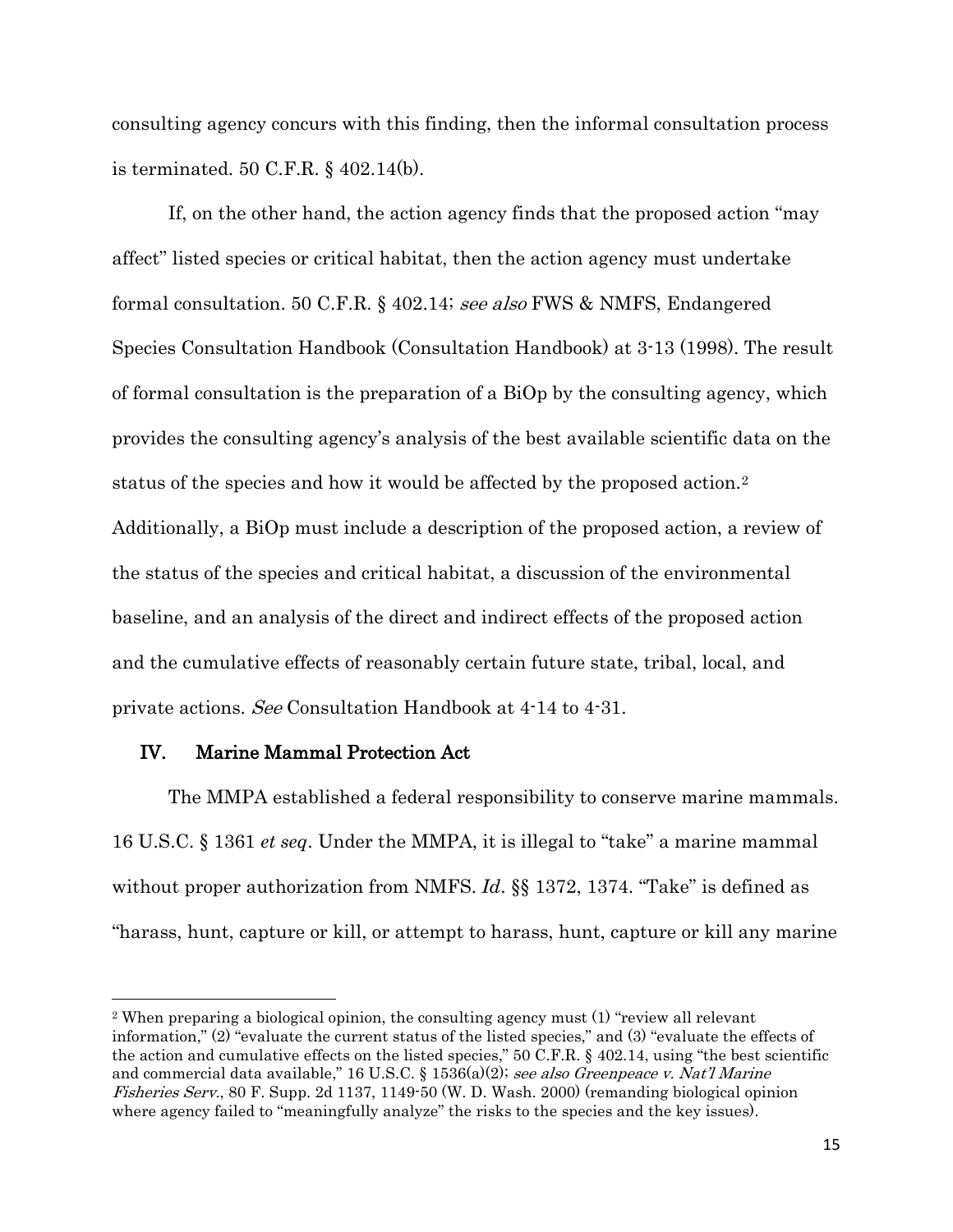mammal." *Id.* § 1362 (13). "Harassment" is defined as "any act of pursuit, torment, or annoyance," which has the potential to injure a marine mammal in the wild, or has the potential to injure or disturb a marine mammal in the wild by disrupting behavioral patterns including "migration, breathing, nursing, breeding, feeding, or sheltering." *Id*. § 1362 (18)(a).

#### <span id="page-26-1"></span><span id="page-26-0"></span>BACKGROUND

## I. Industrial Net Pen Ocean Aquaculture Generally

The Permit would allow Ocean Era, Inc. to operate the only industrial ocean finfish farm in U.S. federal waters—in the Gulf of Mexico approximately 45 miles from the coast of Sarasota, FL—and discharge untreated, industrial wastewater from the facility directly into the surrounding ocean. Permit at 1. Industrial ocean fish farming—also known as offshore or marine finfish aquaculture—involves the mass cultivation of finfish in the ocean, in net pens, pods, and cages, which can have devastating environmental and socio-economic impacts. As detailed in our comments and the citations therein, industrial aquaculture in the Gulf of Mexico, such as the Velella Epsilon project, are associated with many environmental and public health concerns, including: the escape of farmed fish into the wild; outcompeting wild fish for habitat; food and mates or intermixing with wild fish and altering their genetics and behaviors; the spread of diseases and parasites from farmed fish to wild fish and other marine life; and pollution from excess feed, wastes and any antibiotics or other chemicals used flowing through the open pens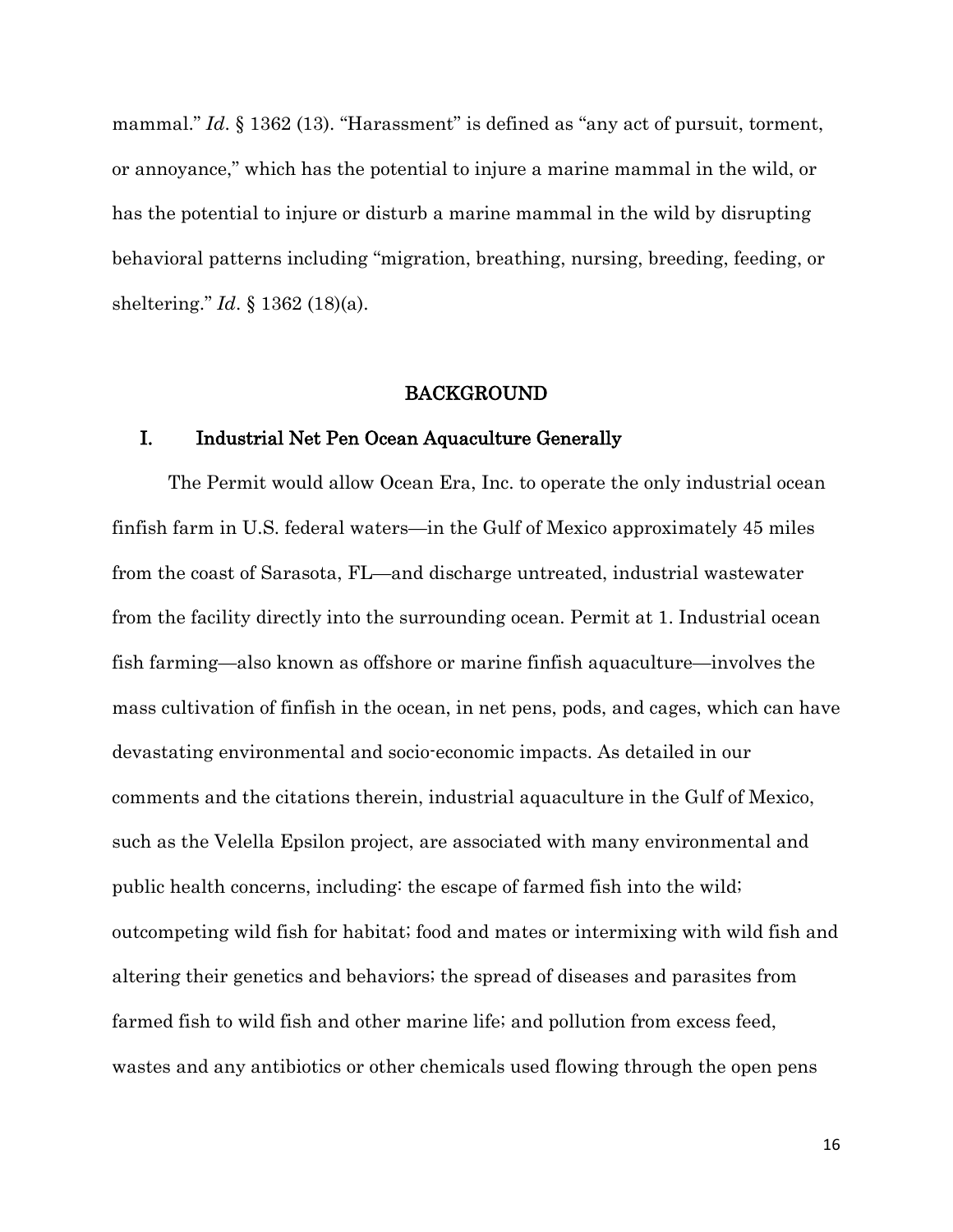into natural waters. See also Ex. B, Friends of the Earth, Fact Sheet: Industrial Ocean Fish Farming. Industrial aquaculture also significantly affects public health, as antibiotics, pesticides and other chemicals that are heavily used to prevent disease and parasites in industrial aquaculture can accumulate in fish tissues. See Ex. A, Petitioners' Comments and citations therein; see Ex. B.

#### <span id="page-27-5"></span><span id="page-27-0"></span>II. History of Offshore Aquaculture in the Gulf of Mexico

On January 13, 2016, the National Oceanic and Atmospheric Administration (NOAA) issued the Gulf Industrial Aquaculture Regulations implementing the Fishery Management Plan (FMP) for commercial offshore aquaculture in the Gulf of Mexico. Fisheries of the Caribbean, Gulf, and South Atlantic; Aquaculture, 81 Fed. Reg. 1762, 1762 (Jan. 13, 2016). The Aquaculture FMP and its implementing regulations were the first-ever permit program for commercial offshore aquaculture in federal waters. 81 Fed. Reg. at 1762. This program would have allowed up to 20 industrial facilities and collectively 64 million pounds of fish to be grown each year in the Gulf. Id.

<span id="page-27-4"></span><span id="page-27-3"></span><span id="page-27-2"></span><span id="page-27-1"></span>In response, Petitioners CFS and Recirculating Farms Coalition, along with other conservation and fishing groups, successfully challenged NMFS's authority to regulate aquaculture under Magnuson Stevens Fishery Conservation and Management Act (MSA). See Gulf Fishermens Ass'n v. Nat'l Marine Fisheries Serv., 341 F. Supp. 3d 632 (E.D. La. 2018). On September 25, 2018, the Federal District Court for the Eastern District of Louisiana ruled that Congress never intended the MSA to regulate aquaculture, which presents different types of harms than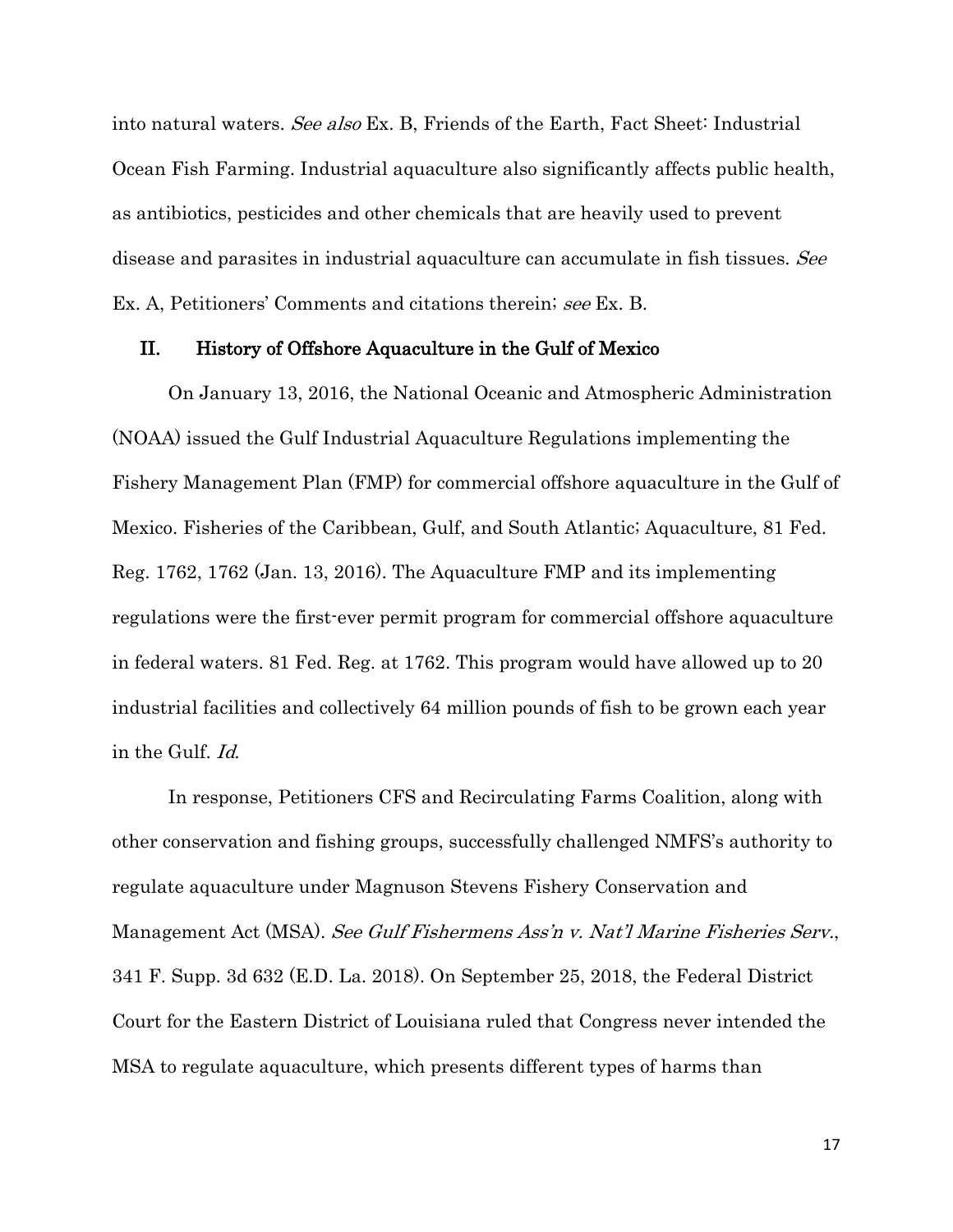<span id="page-28-3"></span>traditional fishing. The court rejected NMFS's attempt to permit a novel aquaculture scheme based on its authority to regulate the "catching, taking, or harvesting of fish," 16 U.S.C. § 1802, and concluded that the Department of Commerce "acted outside of its statutory authority in shoehorning an entire regulatory scheme into a single unambiguous word." Id. at 642. In August 2020, the Fifth Circuit Court of Appeals affirmed the lower court's decision to vacate the nation's first commercial aquaculture permitting scheme and concluded that the MSA "unambiguously precludes the agency from creating an aquaculture regime." Gulf Fishermens Ass'n v. NMFS, 968 F.3d 454 (5th Cir. Aug. 2020).

#### <span id="page-28-4"></span><span id="page-28-2"></span><span id="page-28-1"></span><span id="page-28-0"></span>III. Florida Sea Grant's Involvement in Velella Epsilon

During this litigation, Velella Epsilon nevertheless began working with Florida Sea Grant to pursue the expansion of offshore aquaculture in the Gulf of Mexico. In 2017, Florida Sea Grant awarded \$139,474 to Velella Epsilon and stated its intention for this project to serve "as an educational platform for policymakers, the public, and fishing industry interests while concurrently pursuing an application for a commercial aquaculture permit in the Gulf of Mexico waters off southwest Florida and documenting the process for future applicants to follow." Florida Sea Grant, Integrated Projects to Increase Aquaculture Production in the U.S. - Project Summaries,

<span id="page-28-5"></span>[https://seagrant.noaa.gov/News/Article/ArtMID/1660/ArticleID/1656/Sea-Grant](https://seagrant.noaa.gov/News/Article/ArtMID/1660/ArticleID/1656/Sea-Grant-announces-93-million-for-aquaculture-research-and-industry-support)[announces-93-million-for-aquaculture-research-and-industry-support.](https://seagrant.noaa.gov/News/Article/ArtMID/1660/ArticleID/1656/Sea-Grant-announces-93-million-for-aquaculture-research-and-industry-support) In a May 7, 2020 email to officials at NOAA, the CEO of Velella Epsilon, Neil Sims, wrote that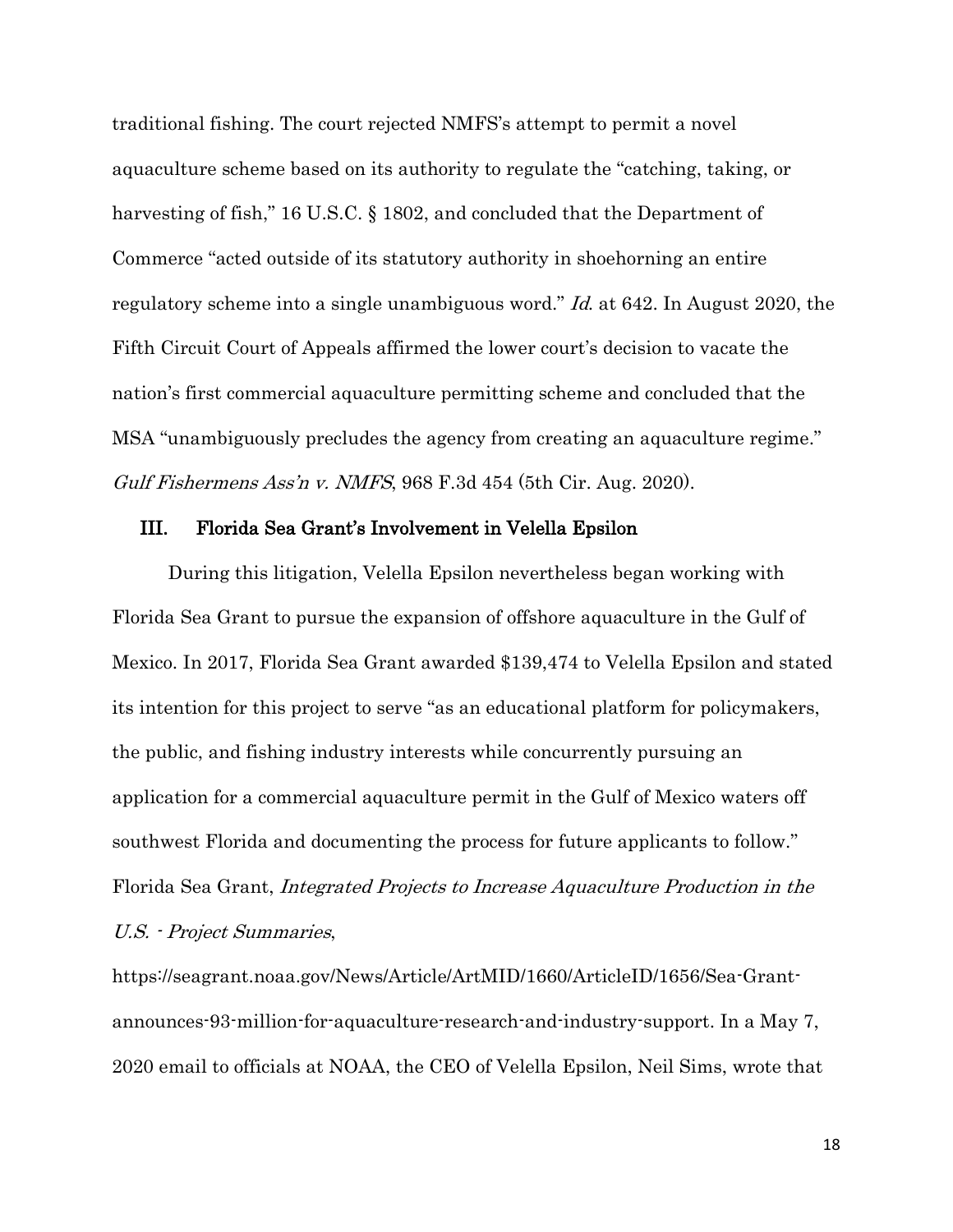Velella Epsilon is "funded under the SeaGrant project to use the goodwill generated from the Velella Epsilon demonstration pen to pioneer the permitting process for a commercial offshore fish farm." Ex. C at 2. Neil Sims works as a researcher for Florida Sea Grant, which has an explicit Gulf Aquaculture Plan to place twenty offshore aquaculture facilities in the Gulf over ten years, beginning with Velella Epsilon. Florida Sea Grant, Offshore Aquaculture,

<span id="page-29-4"></span>https://www.flseagrant.org/aquaculture/openocean/. Neil Sims admitted that "We intend to begin the commercial permit application process as soon as we have the demonstration net pen permit in hand." Ex. C at 2.

#### <span id="page-29-2"></span><span id="page-29-1"></span><span id="page-29-0"></span>IV. The Draft Permit

With funding support from Florida Sea Grant, on November 9, 2018, Ocean Era, Inc. (formerly Kampachi Farms, LLC) submitted a permit application to the U.S. Army Corps of Engineers (USACE) under the Rivers and Harbors Act for putting structures in U.S. waters and to the EPA under the Clean Water Act for a NPDES permit for a "pilot" fish farm project off the coast of Sarasota, Florida in the federal waters of the Gulf of Mexico.

<span id="page-29-3"></span>In April 2019, EPA/USACE made available a draft Environmental Assessment on the Velella Epsilon project, and on August 30, 2019, EPA issued the draft Clean Water Act NPDES permit with a 30-day comment period. See EPA, Draft Environmental Assessment National Pollutant Discharge Elimination System Permit and Rivers and Harbor Act Section 10 Permit for Kampachi Farms–Velella Epsilon Offshore Aquaculture Project (Aug. 30, 2019) (Draft EA). On December 12,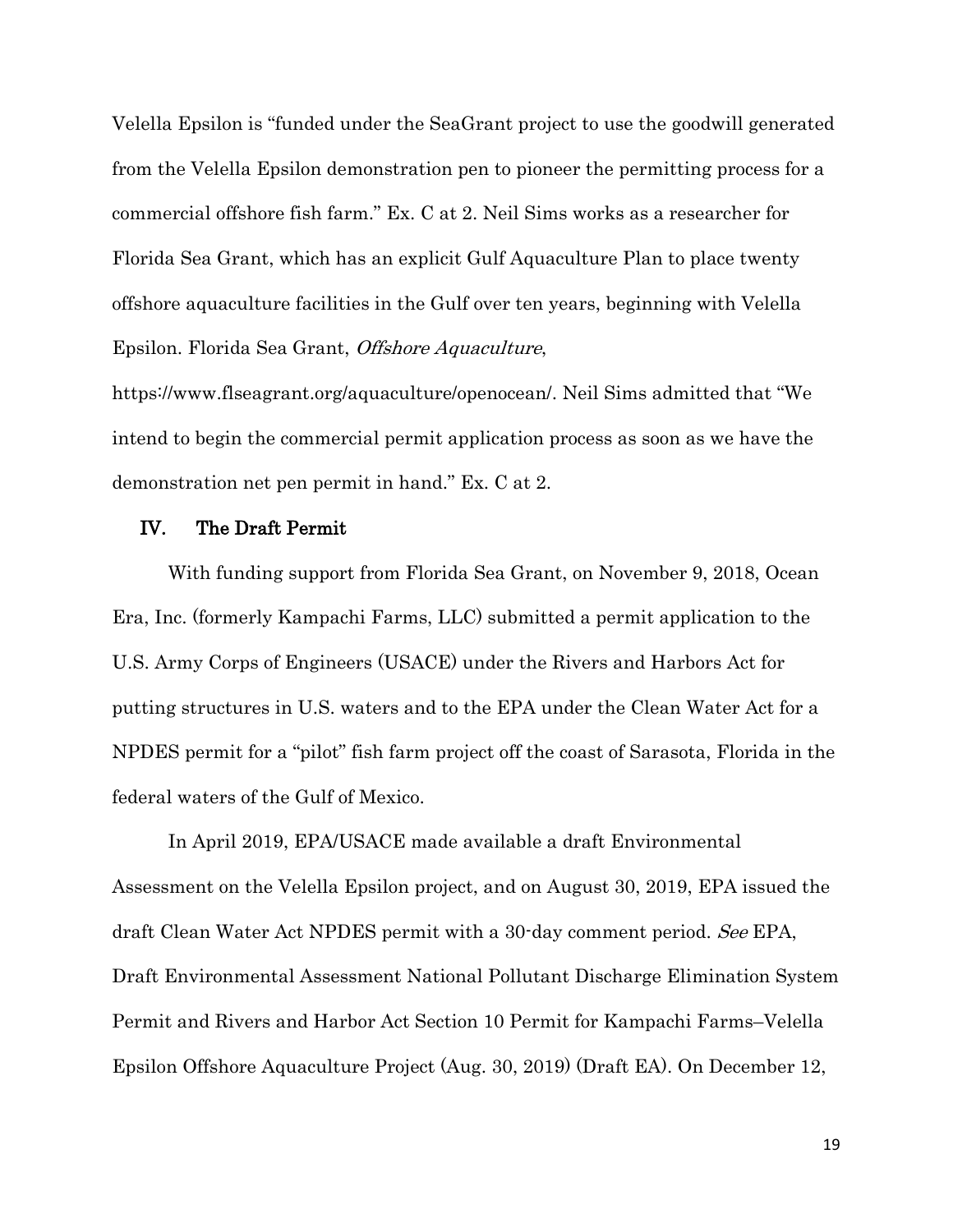<span id="page-30-2"></span>2019 only one public hearing was announced for January 28, 2020 on the EPA permit. See EPA, Notice of Public Hearing and Extended Public Comment Period Regarding the Proposed Issuance of a National Pollutant Discharge Elimination System Permit, Public Notice No. 19FL00002, Dec. 12, 2019. The EPA public comment period was also extended to February 4, 2020. Id. The EPA received over 40,000 oral and written comments during the comment period.

#### <span id="page-30-1"></span><span id="page-30-0"></span>V. Petitioners' Comments

Petitioners CFS, FOE, CBD, Sierra Club, FWW, and Healthy Gulf along with numerous other organizations, submitted comments on the draft permits on September 29, 2019, pursuant to 40 C.F.R. § 124.11. See Ex. A. Petitioners challenged the EPA's failure to assess numerous significant impacts in the EA, id. at 3-5, the EPA's omission of several pollutant discharges from its Ocean Discharge Criteria Evaluation, *id.* at 9, and the agency's failure to complete a BiOp under the ESA. *Id.* at 10-13. Petitioners encouraged the agency to complete a full assessment of discharges such as fish escapes, parasites and pathogens, and antibiotic resistance over the full term of the Permit to meet the mandates of federal law. Id. at 3-13.

Petitioners CFS, CBD, FWW, FOE, Sierra Club, and Suncoast Waterkeeper also filed supplemental joint comments on February 4, 2020. See Ex. D. These comments challenged EPA's failure to assess risks to human health, id. at 1-2, risks to environmental health from pathogens and parasites, id. at 2-3, the project's contribution to harmful algal blooms, id. at 13-16, and the threat of extreme storms.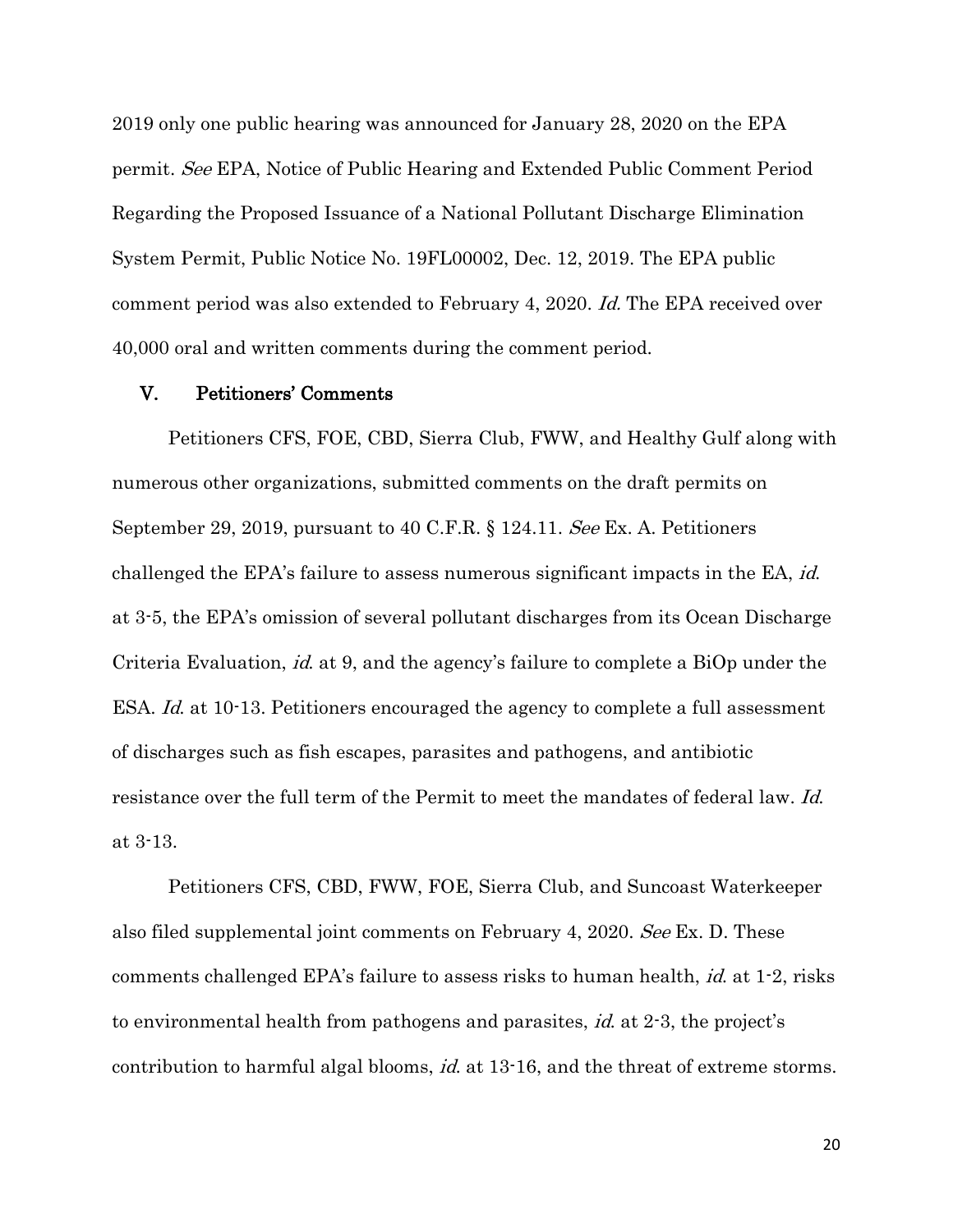Id. at 16-17. These comments also expressed concern over impacts to endangered species and marine mammals. Id. at 3-13.

### <span id="page-31-1"></span><span id="page-31-0"></span>VI. Designation of the Gulf of Mexico as an Aquaculture Opportunity Area

While the draft NPDES permit was pending, several changes took place in regards to future plans for offshore aquaculture in the Gulf of Mexico. First, on May 7, 2020, the Trump Administration passed an Executive Order on Promoting American Seafood Competitiveness and Economic Growth (EO). Executive Office of the White House, Promoting American Seafood Competitiveness and Economic Growth, Executive Order 13921 (May 7, 2020). This EO aimed to aid the commercial aquaculture industry and increase seafood production by streamlining the aquaculture regulatory permitting process. Notably this EO mandated that the Secretary of Commerce identify "Aquaculture Opportunity Areas," which are geographic areas containing locations suitable for commercial aquaculture. Within two years of identifying each area, the EO required the Secretary to complete a programmatic EIS for each in a process aimed to streamline environmental review and site selection analysis.

<span id="page-31-2"></span>On August 20, 2020, NOAA announced the designation of federal waters in the Gulf of Mexico and Southern California regions as Aquaculture Opportunity Areas (AOAs). NOAA, Press Release, NOAA Announces Regions for First Two Aquaculture Opportunity Areas under Executive Order on Seafood (Aug. 20, 2020). As a result of this designation, NOAA is planning to designate a portion of the Gulf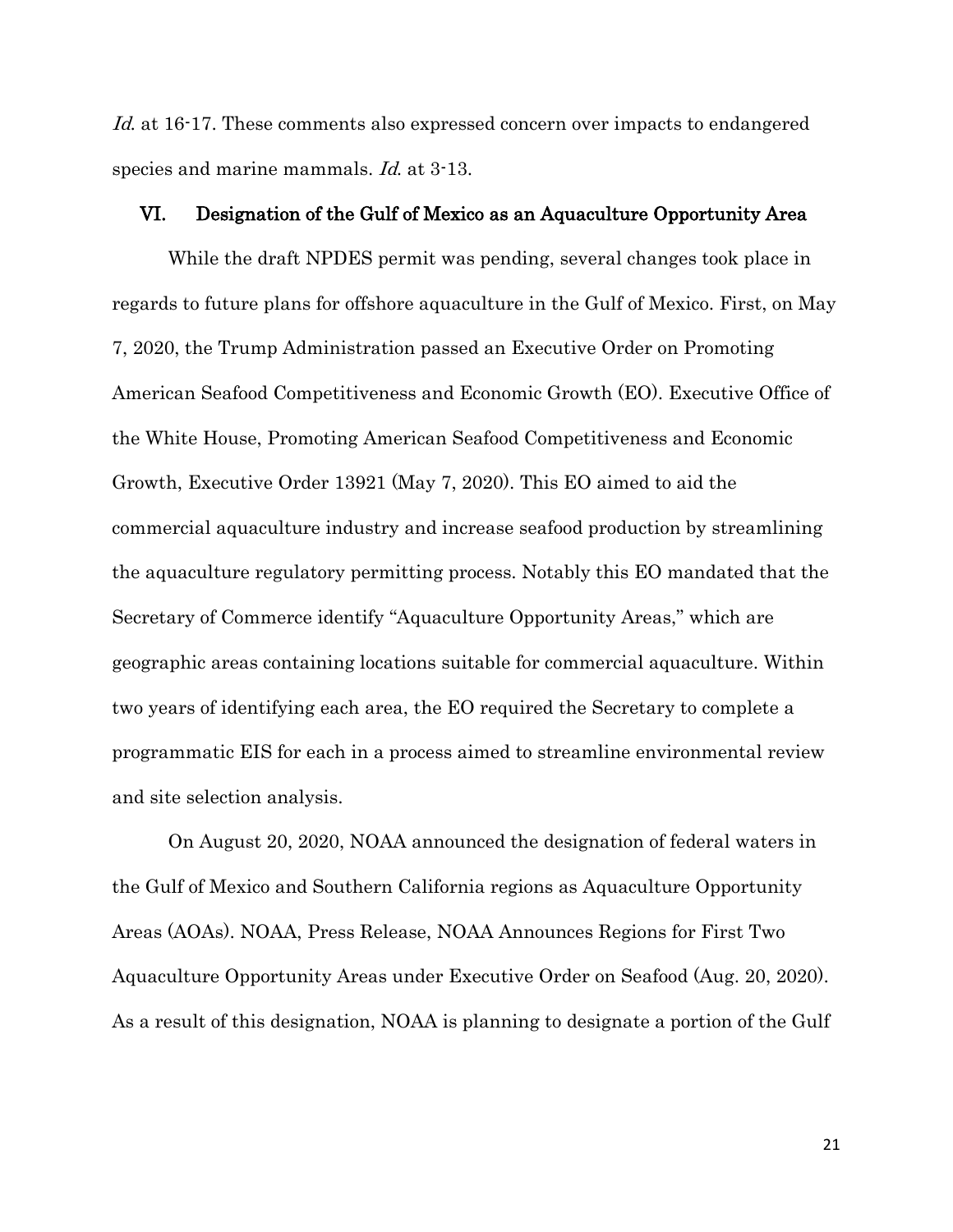of Mexico into a parcel that can host 3-5 offshore aquaculture operations for finfish, plants, bivalves, or a combination of species. Id.

#### <span id="page-32-2"></span><span id="page-32-0"></span>VII. The Final Permit

The EPA released its final Environmental Assessment on September 2020, along with the final Biological Evaluation. EPA made a FONSI on the EA and approved the final permit on September 30, 2020 and made public the process for administrative appeal. See Final EA; EPA, Finding of No Significant Impact: Ocean Era, Inc.–Velella Epsilon National Pollutant Discharge System Elimination Permit, Sep. 30, 2020.

<span id="page-32-1"></span>The Permit allows Ocean Era, Inc. to place a copper alloy mesh submersible circular, 17 meter in diameter and 7 meter in height, floating "net-pen" cage in water depth of approximately 130 feet (40 meters) in the Gulf of Mexico approximately 45 miles (72 km) southwest of Sarasota, Florida. EPA, Ocean Era, Inc.–Velella Epsilon: Fact Sheet for NPDES Permit FL0A00001, 1 (Fact Sheet). The Permit allows Ocean Era, Inc. to raise approximately 20,000 fish (almaco jack, or kampachi; Seriola rivoliana) over approximately 12 months. Id. The total harvest weight would be around 80,000 pounds, which is significantly more than the total annual catch in Florida in recent years. Id., Florida Fish and Wildlife Conservation Commission, Commercial Fisheries Landing Summaries, available at <https://public.myfwc.com/FWRI/PFDM/ReportCreator.aspx> (last accessed Oct. 19, 2020). The maximum amount of feed per month is estimated to be over 27,000 pounds. Fact Sheet at 1.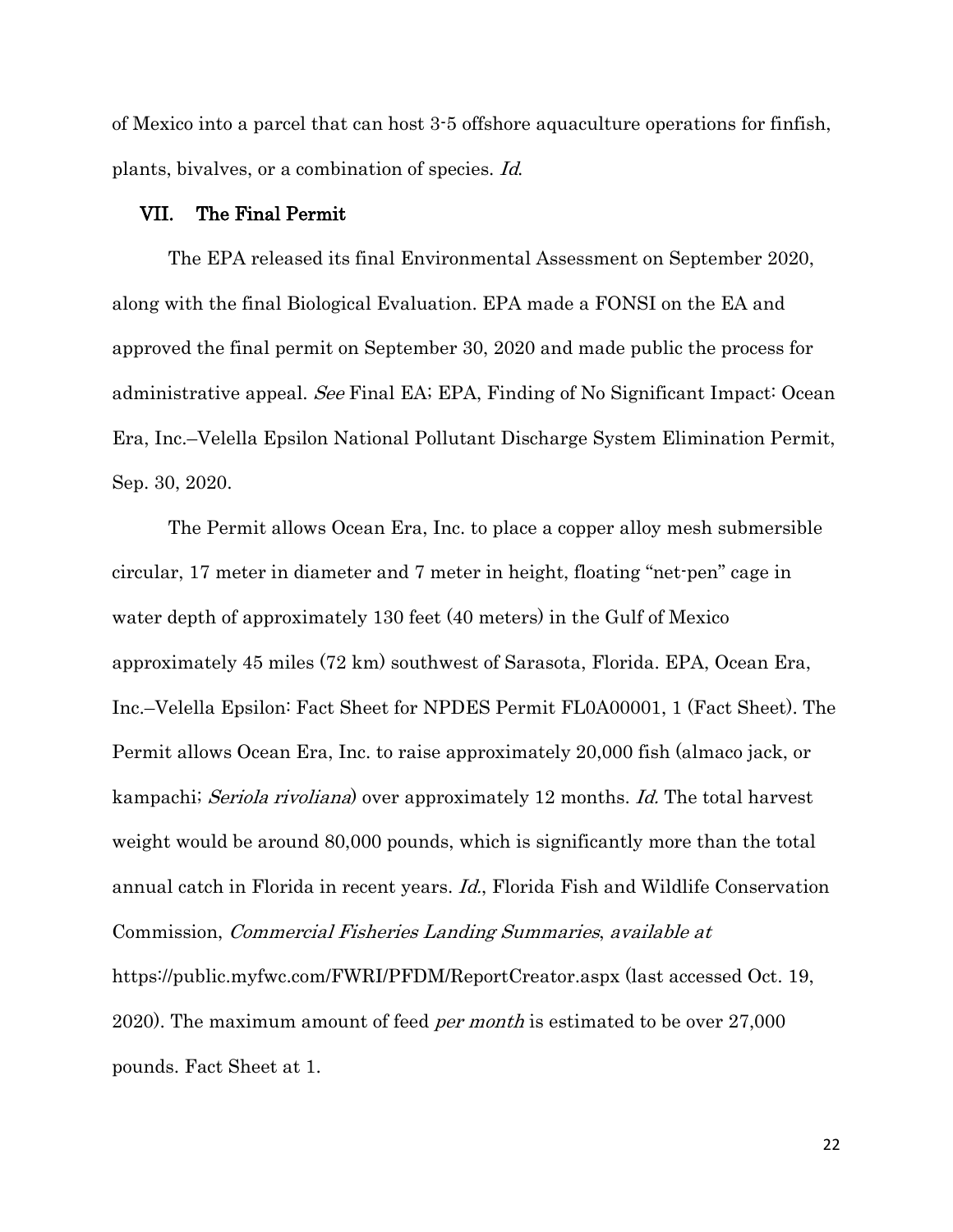<span id="page-33-3"></span>The Fact Sheet explains that, "[a]quaculture facilities produce and discharge wastes (excess fish feed and fecal material) that contain pollutants . . . [and] [a]ccordingly, marine finfish aquaculture operations are point sources that discharge pollutants." *Id.* Part II of the Permit concerns monitoring requirements, specifically regarding water quality, sediment, and benthic monitoring, Id. at 3, while Part IV requires the implementation of best management practices (BMPs) and a BMP plan to prevent or minimize the discharge of wastes and pollutants and ensure proper disposal of wastes to minimize negative environmental impacts. *Id.* at 3-4. Part V requires environmental monitoring and implementation of an environmental monitoring plan (EMP) to meet the requirements of specific provisions of the Clean Water Act, and Part VI requires implementation of Facility Damage Prevention and Control (FDPC) practices and a FDPC plan for prevention and mitigation of natural and man-made disasters. Finally, Part VII concerns implementation of quality assurance procedures and a quality assurance project plan (QAPP) to ensure water quality data by the permittee is reliable.

## <span id="page-33-2"></span><span id="page-33-1"></span><span id="page-33-0"></span>STANDARD OF REVIEW

The Board grants review of a petition if the permit condition at issue is based on (1) a clearly erroneous finding of fact or conclusion of law or (2) involves a matter of policy or exercise of discretion that warrants review. 40 C.F.R. § 124.19(a)(4)(i). When evaluating a challenged permit for error, the Board considers whether "the permit issuer 'duly considered the issues raised in the comments' and ultimately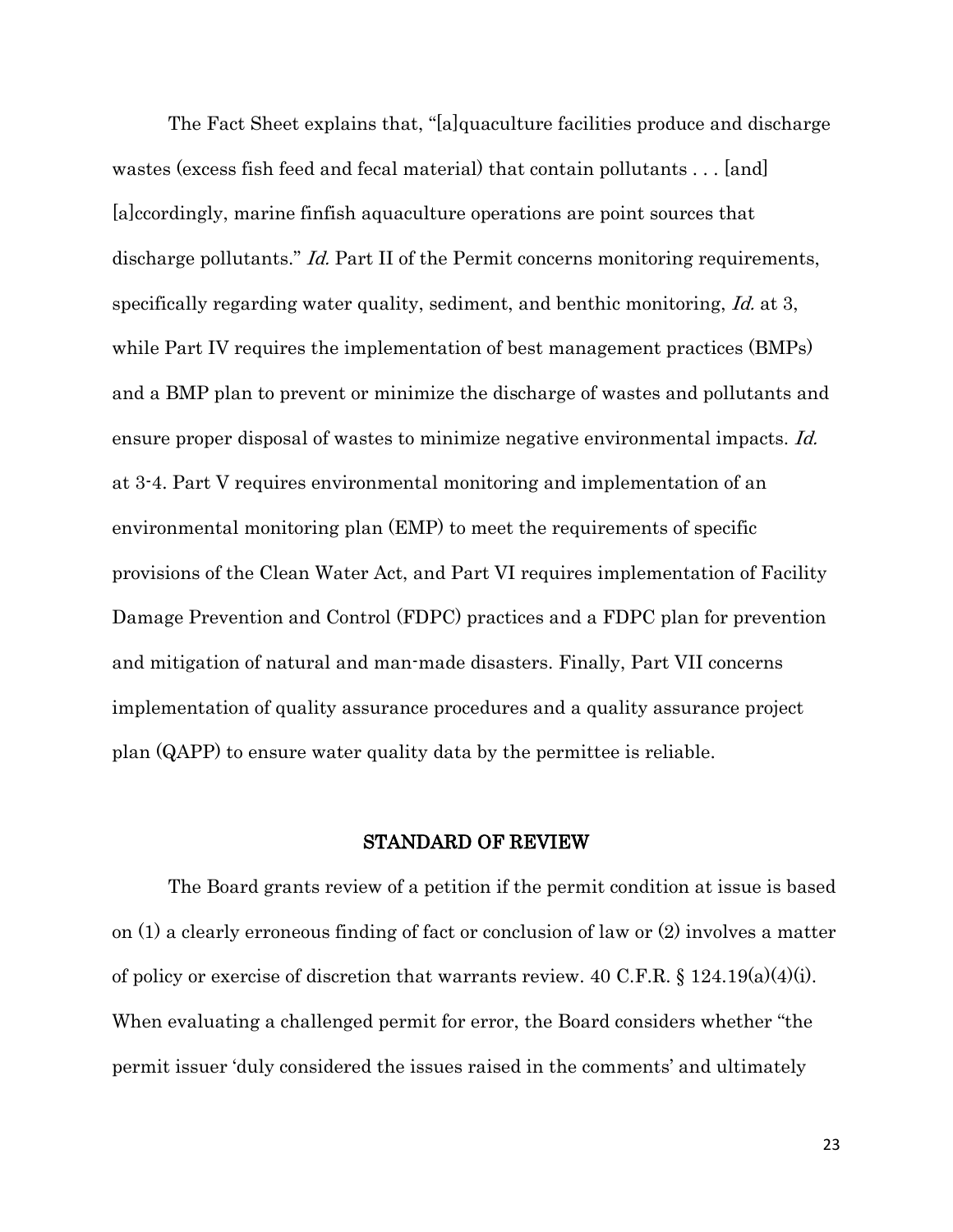<span id="page-34-5"></span><span id="page-34-0"></span>adopted an approach that 'is rational in light of all of the information in the record.'" In re Charles River Pollution Control Dist., NPDES Appeal No. 14-01, slip.op. at 5 (EAB Feb. 2, 2015) (quoting In re Gov't of D.C. Mun. Separate Storm Sewer Sys., 10 E.A.D. 323, 342 (EAB 2002)). The permit issuer "must articulate with reasonable clarity the reasons for [its] conclusions and the significance of the crucial facts in reaching those conclusions." In re Ash Grove Cement Co., 7 E.A.D. 387, 417 (EAB 1997) (alteration in original) (quoting In re Carolina Power & Light Co., 1 E.A.D. 448, 451 (Acting EPA Adm'r 1978)). While the Board may defer to the permit issuer's technical judgments, it will not defer "where the permitting authority's rationale for its conclusions is weak or non-existent." In re Chukchansi Gold Resort & Casino Waste Water Treatment Plant, 14 E.A.D. 260, 280 (EAB 2009).

<span id="page-34-4"></span><span id="page-34-3"></span><span id="page-34-2"></span><span id="page-34-1"></span>In considering the meaning of an administrative regulation, the Board applies "normal tenets of statutory construction." In re Bil-Dry Corp., 9 E.A.D. 575, 595 (EAB 2001). In addition to the plain meaning of regulatory language, the Board considers the regulation in its entirety, the objective of the statute being implemented, and the regulatory history. In re Howmet Corp., 13 E.A.D. 272, 282 (EAB 2007); see also In re Morton L. Friedman & Schmitt Constr. Co., 11 E.A.D. 302, 328 (EAB 2004).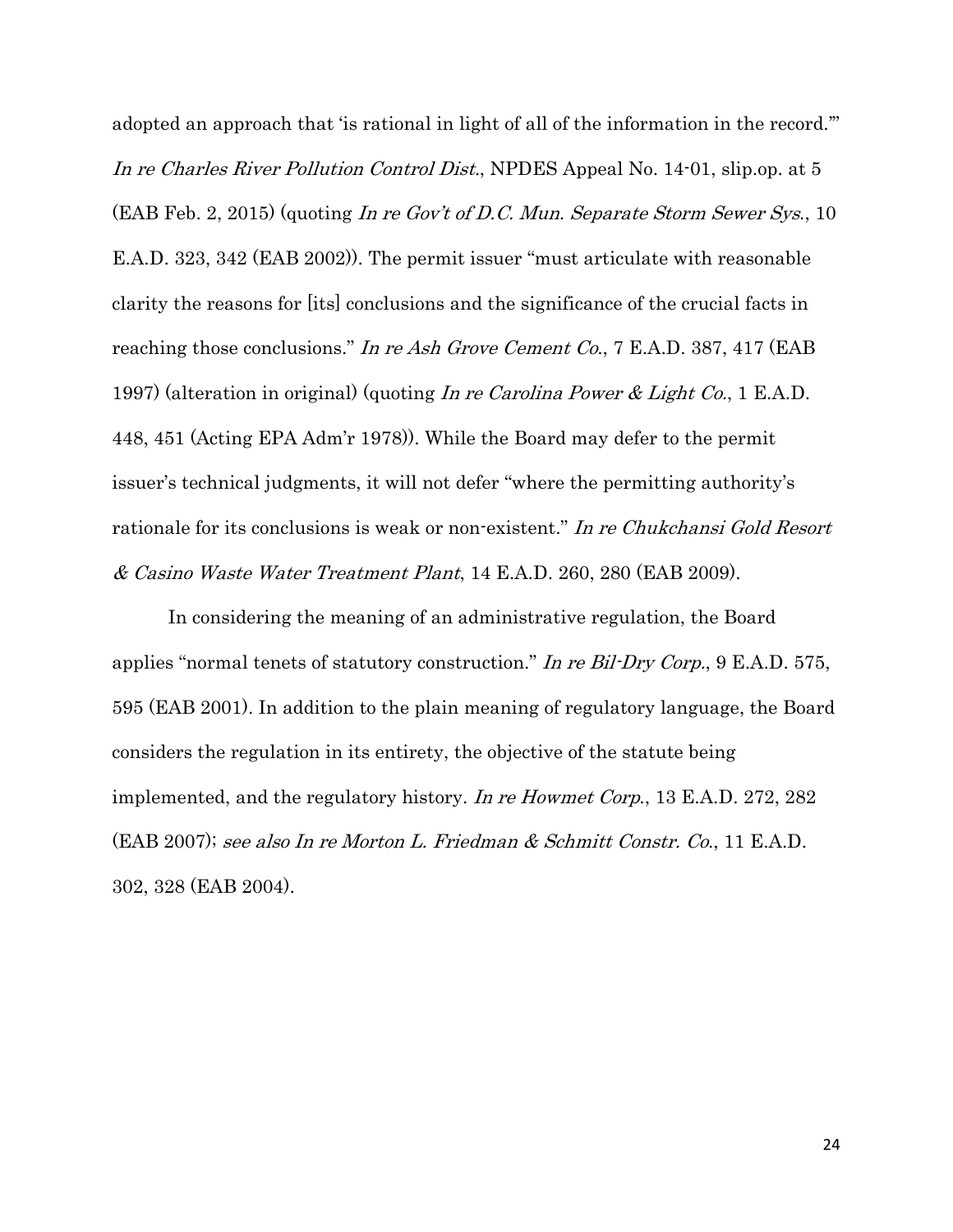#### <span id="page-35-3"></span><span id="page-35-1"></span><span id="page-35-0"></span>ARGUMENT

#### I. The issuance of the NPDES permit is illegal under the Clean Water Act.

The overarching objective of the Clean Water Act "is to restore and maintain the chemical, physical, and biological integrity of the Nation's waters." 33 U.S.C.  $125I(a)$ . To achieve this objective, Congress established several goals, including: (1) eliminating the discharge of pollutants into navigable waters by 1985; (2) attaining water quality that provides for the protection and propagation of fish, shellfish, and wildlife and provides for recreation in and on the water by July 1, 1983; and (3) prohibiting the discharge of toxic pollutants in toxic amounts. Id. This NPDES does not attain these three goals for the Gulf of Mexico. Water pollution has already caused massive harm to the Gulf of Mexico and other ecosystems that rely on the Gulf of Mexico, from Taylor Energy in 2004 to the Deepwater Horizon spill in 2010. Historic harmful algal blooms in 2018 threatened both public health and ecosystem health, harming the tourism industry and killing marine life. In light of these recent events, the region is only beginning to recover. Approval of the Permit violates the purpose of the CWA, and does not even meet the few lax requirements in the CWA for permits outside of state waters. It violates the Ocean Discharge Criteria provisions of the Act and fails to protect the marine waters from "unreasonable degradation," as mandated by Congress.

#### <span id="page-35-2"></span>**A.** EPA failed to consider relevant factors under the ODC.

As previously stated, the Ocean Discharge Criteria and associated regulations impose a requirement on EPA to evaluate the impact of discharges. The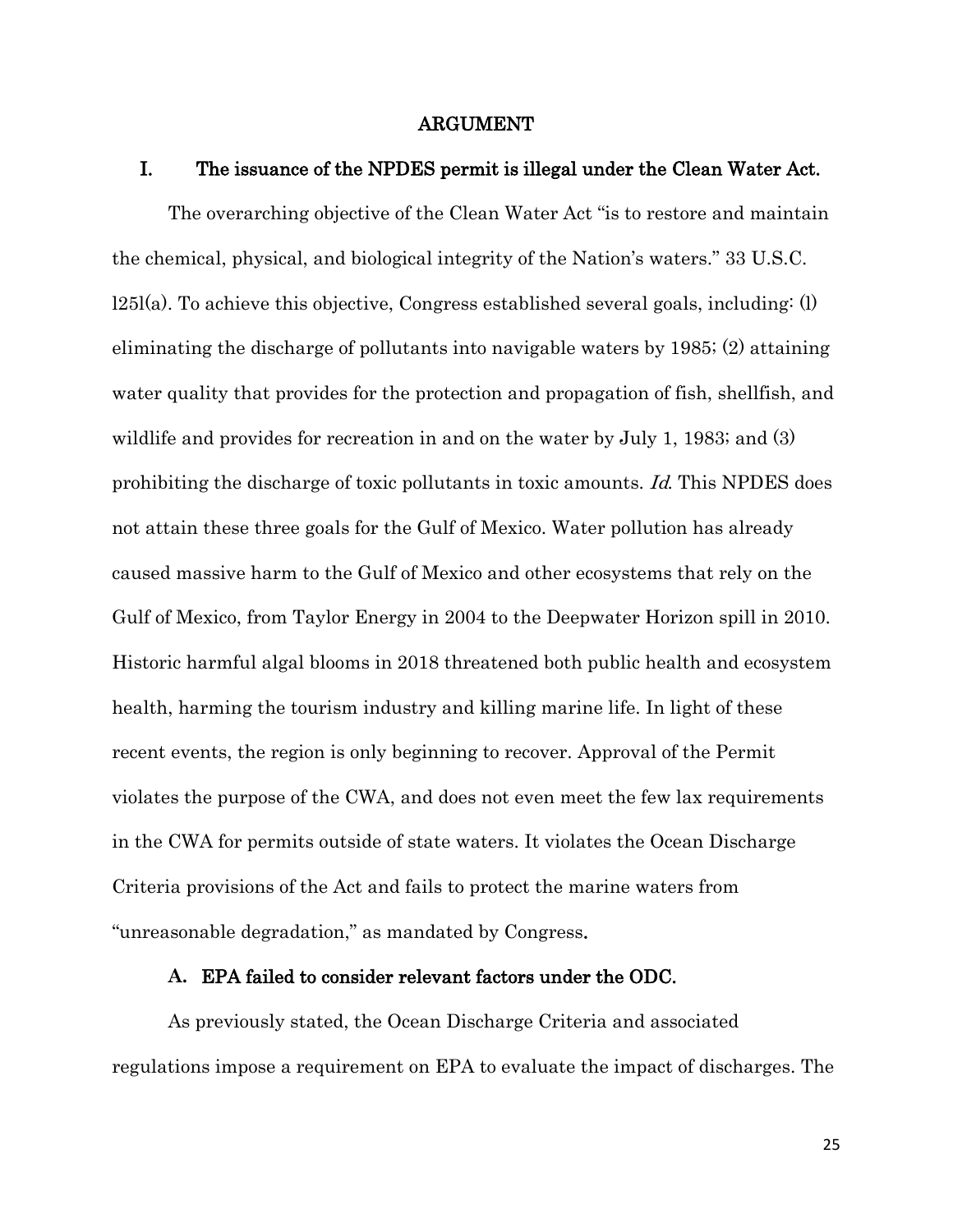<span id="page-36-1"></span>Fifth Circuit discussed the nature of the analysis required in American Petroleum Institute v. E.P.A., 787 F.2d 965, 982 (5th Cir. 1986). There, the court affirmed that EPA must consider "relevant factors," both as part of its own evaluation and as part of its evaluation of the applicant's information. The court noted that it could not affirm the Agency's decision making process if it failed to "consider relevant factors." Id. at 982n.39 (citing Citizens to Preserve Overton Park v. Volpe, 401 U.S. 402, 416 (1971)). In order to consider all of the relevant factors, EPA must provide a reasoned basis for its action, fully explaining its reasoning, analysis, and inquiry on each. *Asarco v. E.P.A.*, 616 F.2d 1153, 1161 (9th Cir. 1980).

<span id="page-36-2"></span>Instead of completing the evaluation required by the courts, in September 2020, EPA produced a document entitled Ocean Discharge Criteria Evaluation which concluded that "no-unreasonable degradation will likely occur as a result of the discharges from this project." ODCE at 48. In only four pages of conclusory statements, EPA discussed the ten factors under 40 C.F.R. § 125.122. ODCE at 45- 48. Yet, EPA's four-page discussion of factors fails to evaluate health impacts from the discharge and fails to evaluate all pollutants that will be discharged under the factors, rendering its conclusion clearly erroneous.

## <span id="page-36-4"></span><span id="page-36-3"></span><span id="page-36-0"></span>1. EPA must evaluate the threat to human health caused by the project's contribution to harmful algal blooms.

Pursuant to 40 C.F.R.  $\S$  125.122(a)(6), EPA must evaluate "the potential impact of the discharge on human health through direct and indirect pathways." Based on this evaluation, EPA must then determine whether the discharge will cause a threat to human health through exposure to pollutants or through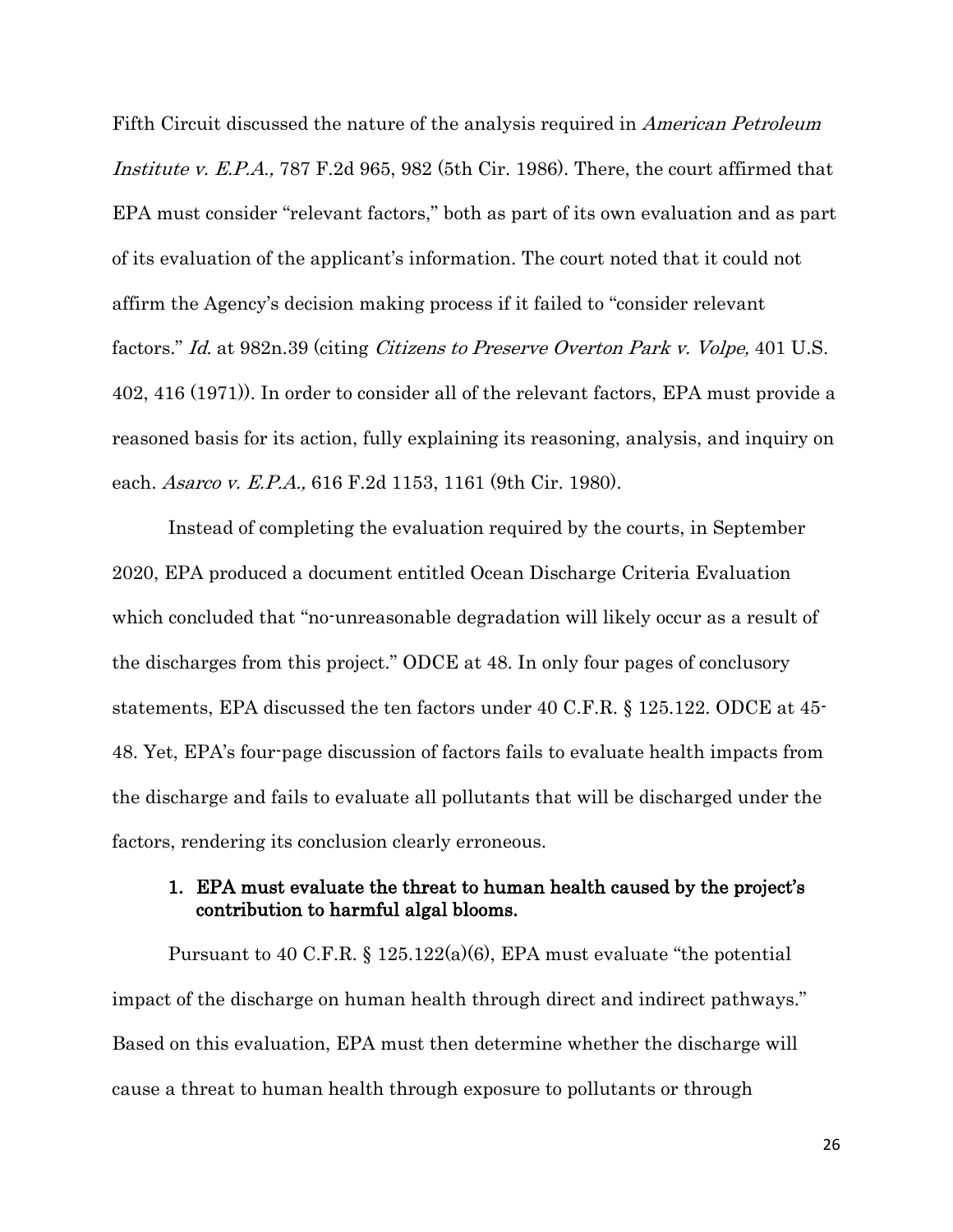<span id="page-37-1"></span>consumption of exposed aquatic organisms. If the discharge causes a threat to human health, by definition, unreasonable degradation has occurred. 40 C.F.R. §  $125.121(e)(2)$  Unreasonable degradation of the marine environment means ... threat to human health through direct exposure to pollutants or through consumption of exposed aquatic organisms."). The regulation does not require an unreasonable or significant threat to human health, only the existence of a threat to human health. If unreasonable degradation would result from the discharge, EPA must deny the permit.

Here, a threat to human health exists due to the project's contribution to harmful algal blooms. See Ex. D at 13-16. EPA concedes that uneaten food, fecal matter, and metabolic wastes from the facility will lead to increased phosphorus levels, and "increased phosphorus may, along with nitrogen, contribute to algal blooms and coastal eutrophication." ODCE at 35. Further, the EA acknowledges that both phosphorus and nitrogen from the facility may cause excess growth of phytoplankton and lead to aesthetic and water quality problems. Final EA at 15. The agency notes that such nutrient addition to the Gulf is "of concern" with regards to harmful algal blooms, but dismisses it because "quantitative direct links to marine aquaculture are lacking in the scientific literature." Id. at 15.

<span id="page-37-0"></span>Yet a lack of information does not excuse the agency from properly assessing a discharge under the ODC; to the contrary, the statute states that if EPA is unable to obtain sufficient information on any proposed discharge to make a reasonable judgment as to its environmental effect, "no permit shall be issued." 33 U.S.C. §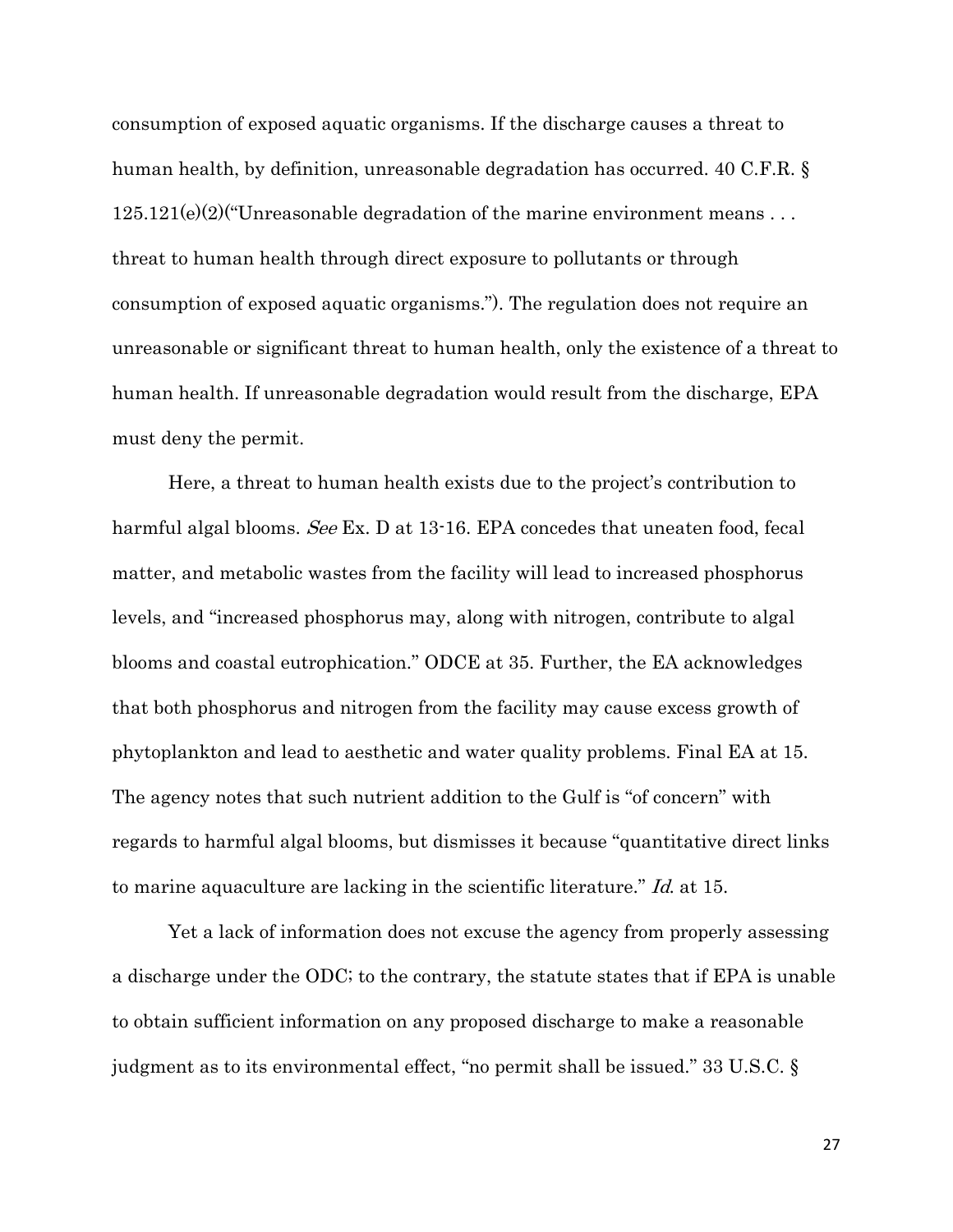<span id="page-38-0"></span>1343(c)(2); See also Am. Petroleum Inst. v. E.P.A., 787 F.2d 965, 981 (5th Cir. 1986). EPA fails to address the threat to human health of harmful algal blooms from the discharge in the Gulf as part of its determination of "no unreasonable degradation to the marine environment." EPA's ODCE does not discuss the potential impacts on health from the discharge of phosphorus or nitrogen, nor address in any way the specific impacts of harmful algal blooms on human health. EPA's failure to consider and evaluate threats to human health from the impacts of the discharge on contributing to harmful algal blooms is arbitrary and capricious, and as such the EPA's determination under the Ocean Discharge Criteria is clearly erroneous.

<span id="page-38-1"></span>In fact, contrary to EPA's assertion, EPA cited a source in its EA warning of health threats from harmful algal blooms. EPA's draft EA cited Florida Fish and Wildlife Conservation Commission's website as its source regarding the contributions of nitrogen and phosphorus to harmful algal blooms. Draft EA at 16 n.3. This website specifically provides information about the numerous human health effects of harmful algal blooms, including respiratory irritation, skin irritation, and burning eyes. Florida Fish and Wildlife Conservation Commission, Red Tide FAQ, https://myfwc.com/research/redtide/faq/. Further, numerous commenters expressed concern and submitted information on the human health impacts of harmful algal blooms. Accordingly, the need for a specific evaluation of the location of the discharge and the impacts on harmful algal blooms and human health was demonstrated. EPA's failure to analyze such information was clear error.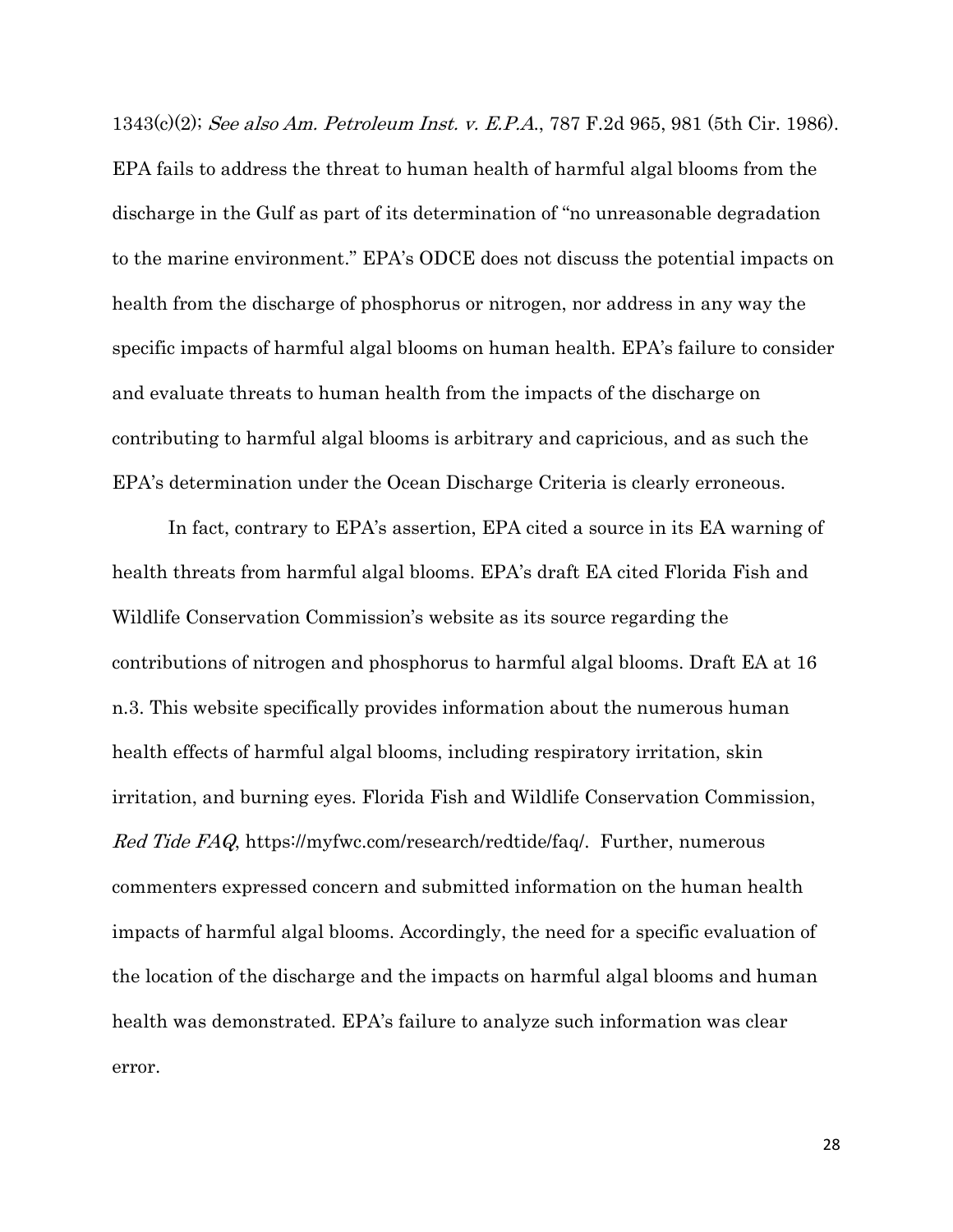## <span id="page-39-0"></span>2. EPA must evaluate the threat to human health caused by the project's contribution to antibiotic resistance.

The agency acknowledges another threat to human health in the form of antibiotic resistance due to the use of antibiotics at the project site. The EA states that "aquaculture practices can potentially lead to elevated levels of antibiotic residuals, antibiotic-resistant bacteria" as a human health impact." Final EA at 15. Yet again the ODCE failed to discuss the human health impacts under the mandatory ten factors and entirely failed to provide any location specific evaluation for the impacts of antibiotic use at this facility. See Ex. D at 1; Ex. A at 4-5.

<span id="page-39-1"></span>In promulgating the Ocean Discharge Criteria, the EPA recognizes the importance of the location of the discharge as a factor to be considered in assessing health risks. See Ocean Discharge Criteria, 45 Fed. Reg. 65,945 (1980) ("The director must also consider the potential impacts of the discharge on human health either directly as through physical contact or indirectly through the food chain. These factors should be addressed when considering the location of the discharge and the type and volume of the discharger's effluent."). In regards to concerns over antibiotic resistance, EPA cites only studies from other locations around the world with different environmental conditions. ODCE at 40-43. EPA also again admits that its evaluation is not complete as "technical details require further study." ODCE at 42. EPA's failure to evaluate the location of the project as part of an analysis of the health threat was arbitrary and capricious and led to an erroneous conclusion.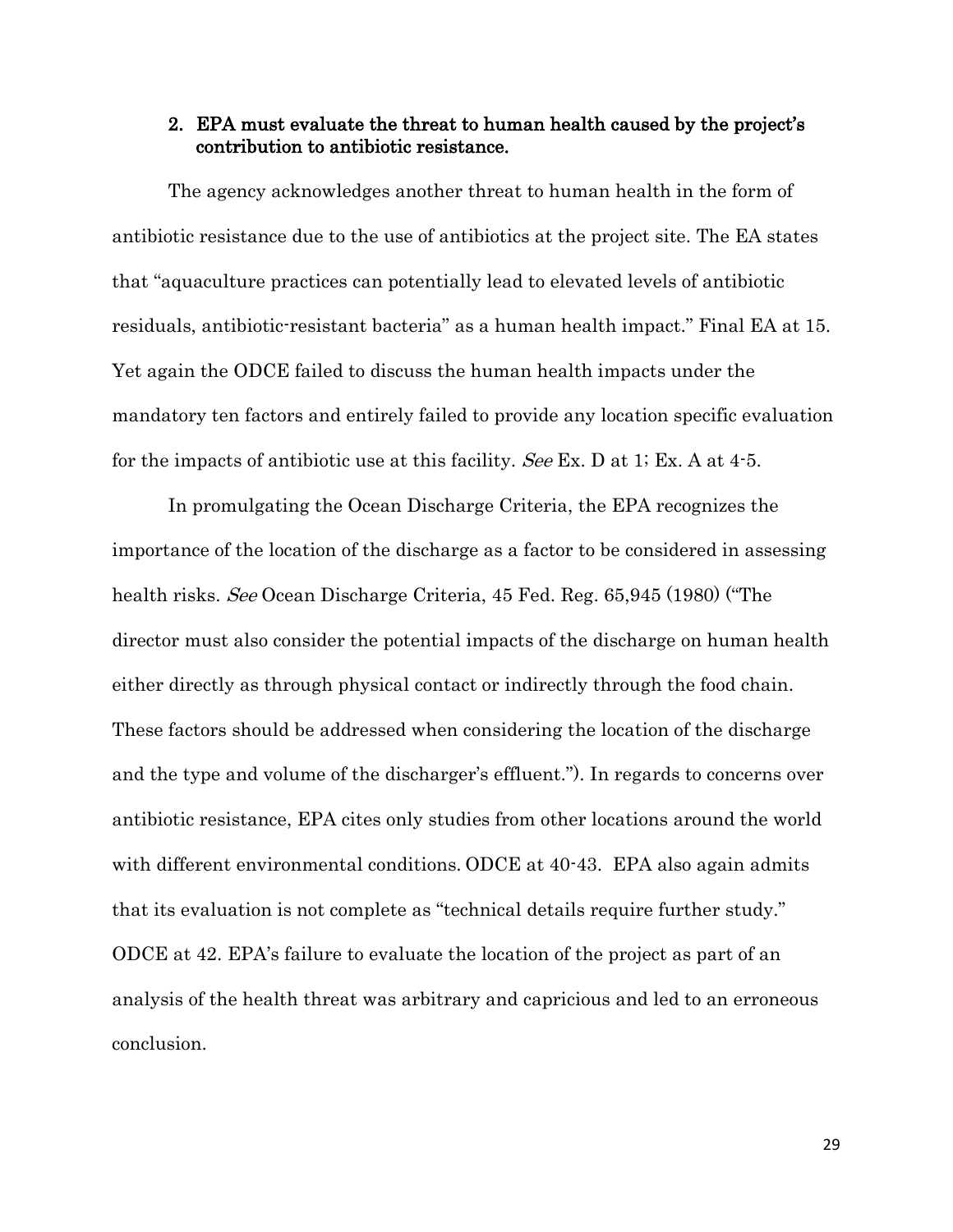#### <span id="page-40-0"></span>**B.** EPA failed to consider all discharged pollutants under the ODC.

EPA's analysis of the other required factors as set forth in the Ocean Discharge Criteria is similarly flawed and incomplete. Ex. A at 9. EPA agreed that the CWA broadly defines "pollutants" and admitted that the scope of the NPDES permit covers "the indirect discharges from marine finfish aquaculture operations such as fish escapes, pathogens, and parasites." EPA, Final Response to Significant Comments–Velella Epsilon Offshore Aquaculture Project 19 (Sept. 30, 2020) (Final Agency Response to Significant Comments). Yet the ODCE completely leaves out evaluations for escaped fish, pathogens and parasites, and copper. Each of these omissions is a legal error, and violates the Ocean Discharge Criteria of the CWA.

<span id="page-40-4"></span><span id="page-40-3"></span><span id="page-40-2"></span><span id="page-40-1"></span>The EPA is required by the CWA and implementing regulations to certify that any ocean discharge allowed by its permit will not cause an unreasonable degradation of the marine environment. 33 U.S.C. § 1343(a). The statute states that if EPA is unable to obtain sufficient information on "any proposed discharge" to make a reasonable judgment as to its environmental effect, "no permit shall be issued ..." 33 U.S.C.  $\S 1343(c)(2)$  (emphasis added). See Am. Petroleum Inst. v. E.P.A., 787 F.2d 965, 981 (5th Cir. 1986). The Ocean Discharge Criteria only provide exceptions for discharges in compliance with section 301(g), 301(h), or 316(a) variance requirements or State water quality standards, which do not apply here. See 40 C.F.R. § 125.122 (a), (d). Thus EPA's failure to assess copper, escaped fish, pharmaceuticals, and pathogens/parasites under the Ocean Discharge Criteria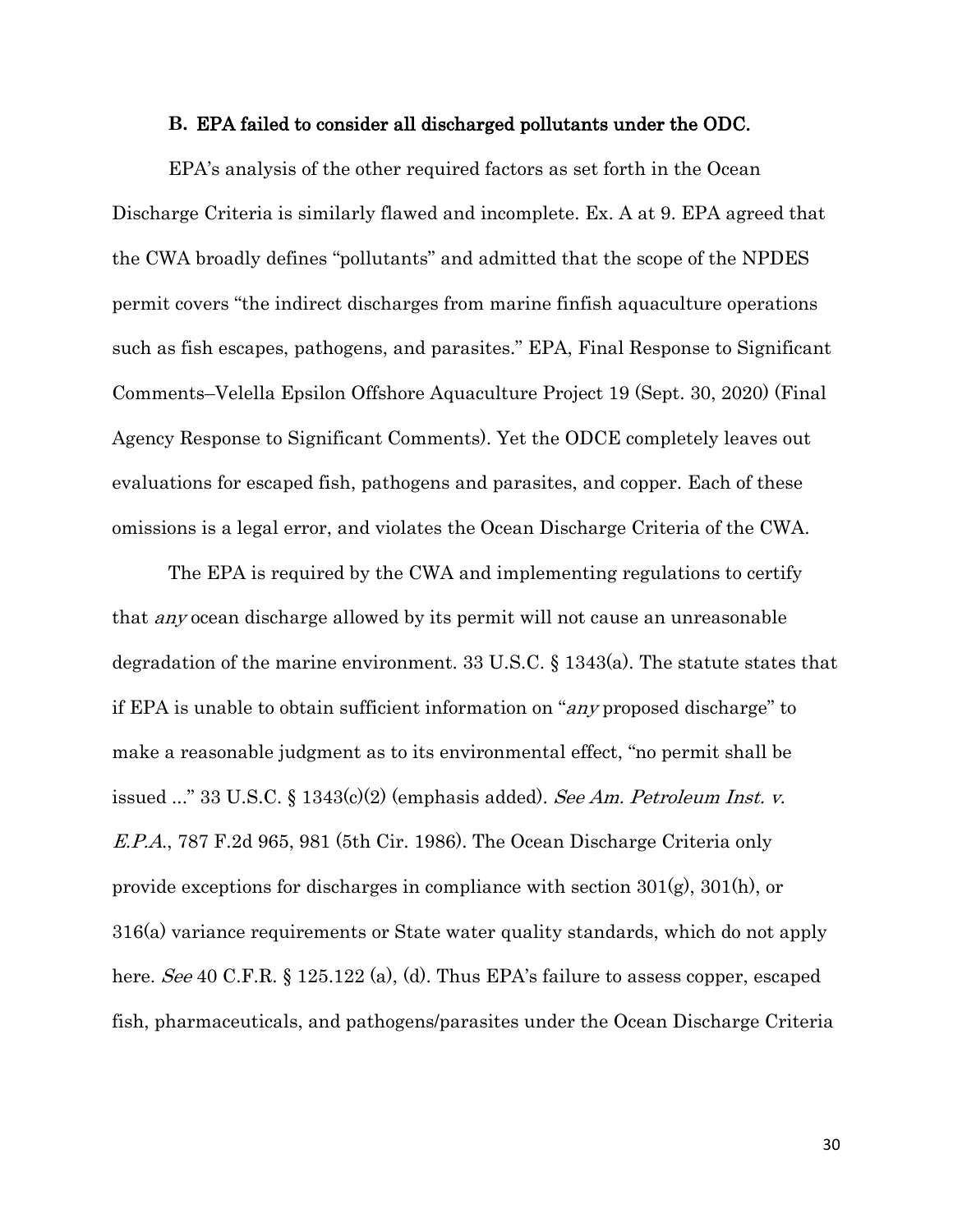violates the CWA's anti-degradation policy and is also arbitrary and capricious, in violation of NEPA.

## <span id="page-41-4"></span><span id="page-41-0"></span>1. EPA failed to evaluate pathogens under the ODC.

Regarding pathogens, Petitioners commented that EPA must assess the project's discharged pathogens under the ODC prior to making a determination of no unreasonable degradation. Ex. A at 9. EPA's only explanation for their omission is that limited to no information exists about finfish disease transfer from cultured fish to wild fish in the Gulf. Final Agency Response to Significant Comments at 19. The agency stated that it can be challenging to accurately estimate disease impacts on wild populations, especially considering pelagic species. Id. However, the CWA specifically instructs that in situations where EPA does not have sufficient information on a proposed discharge to make a reasonable determination about the impacts of such discharges on the environment, EPA cannot issue the permit. [33](https://1.next.westlaw.com/Link/Document/FullText?findType=L&pubNum=1000546&cite=33USCAS1343&originatingDoc=I20acf073736711e89d59c04243316042&refType=RB&originationContext=document&transitionType=DocumentItem&contextData=(sc.Search)#co_pp_fcf30000ea9c4)  U.S.C. § 1343 $(c)(2)$ ; Am. Petroleum Inst.[, 787 F.2d at 981.](https://1.next.westlaw.com/Link/Document/FullText?findType=Y&serNum=1986120291&pubNum=0000350&originatingDoc=I20acf073736711e89d59c04243316042&refType=RP&fi=co_pp_sp_350_981&originationContext=document&transitionType=DocumentItem&contextData=(sc.Search)#co_pp_sp_350_981) The agency did not even acknowledge this lack of information in the ODCE. And while the agency did point to the NPDES permit, which addresses these issues through BMPs, the agency failed to explain how the conditions attached to the permit will prevent the spread of pathogens. EPA thus failed to sufficiently consider pathogens.

## <span id="page-41-3"></span><span id="page-41-2"></span><span id="page-41-1"></span>2. EPA failed to include copper in the ODCE.

Regarding copper, the agency acknowledged that the NPDES permit includes water quality monitoring for copper, Final Agency Response to Significant Comments at 15, but the agency failed to even mention copper in the ODCE. The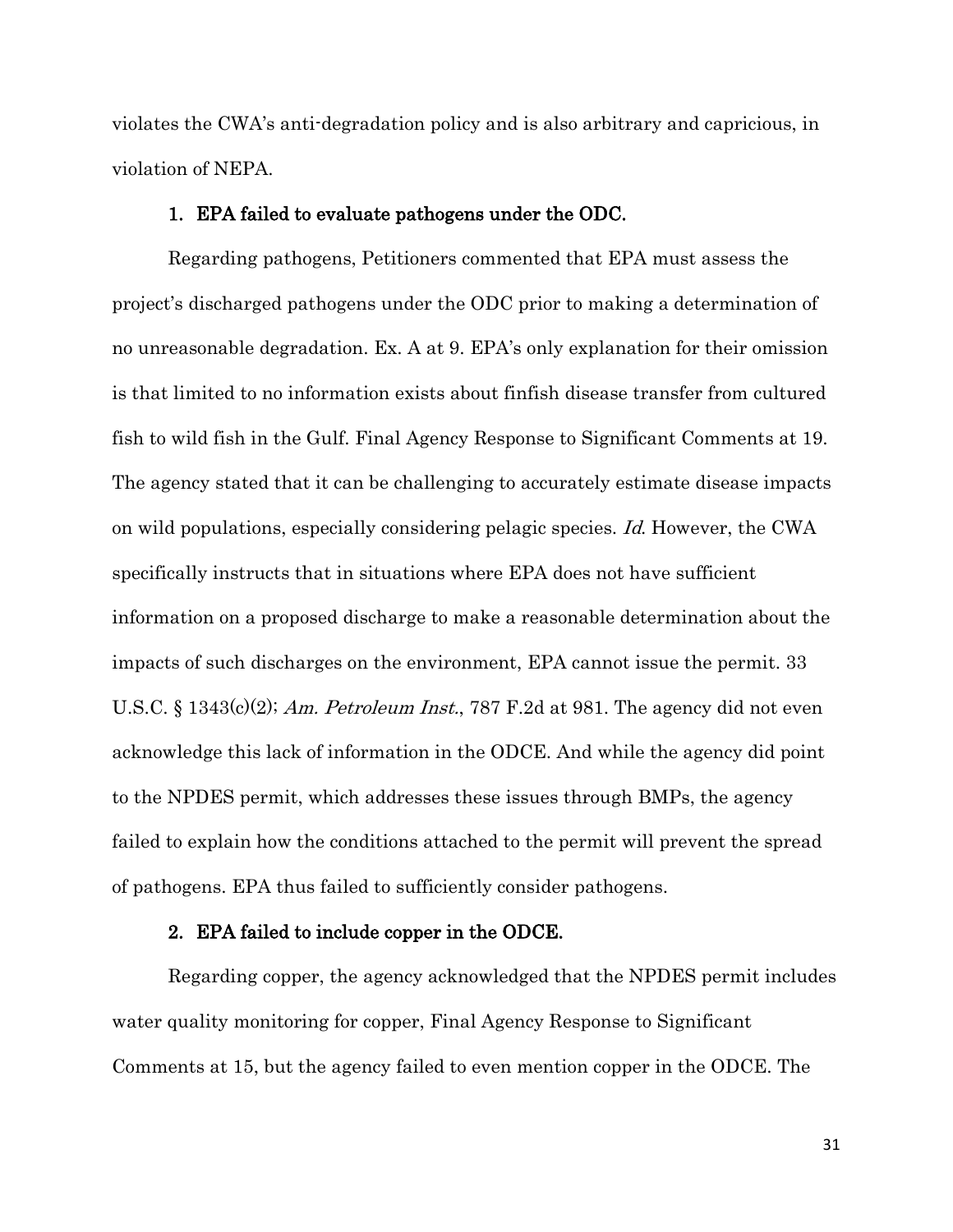<span id="page-42-2"></span>use of copper net pens can result in heavy metals being released into the environment and subsequent bioaccumulation, which the agency must assess under 40 C.F.R. § 125.122(a)(1). The agency's failure to evaluate the release of copper under the ten factors renders its determination clearly erroneous.

## <span id="page-42-0"></span>3. EPA failed to include escaped fish in the ODCE.

<span id="page-42-3"></span>EPA also failed to assess escaped fish under the Ocean Discharge Criteria, but pointed to the EA as its assessment, which already lacks analysis by leaning on unsupported mitigation measures. Petitioners commented that escaped fish increase competition with wild stocks for food, habitat, and spawning areas. Ex. A at 3.40 C.F.R. §  $125.122(a)(4)$  even requires EPA to evaluate "the importance of the receiving water area to the surrounding biological community, including the presence of spawning sites, nursery/forage areas, migratory pathways, or areas necessary for other life functions or critical stages in the life cycle of an organism." Without assessing this discharge under this factor and the nine other mandatory factors, the agency cannot meaningfully determine that the discharge will not unreasonably degrade the marine environment. EPA's failure was clear legal error.

## <span id="page-42-1"></span>**C.** The discharge, as permitted, will result in unreasonable degradation in violation of federal law.

It is clear that EPA did not evaluate the discharges as required by the Ocean Discharge Criteria, and on that basis alone, the permit should not have been issued. EPA's ODCE failed to consider the potentially harmful impacts of pathogens/parasites, escaped fish, and copper. Without considering the impacts of these discharges, EPA cannot properly determine the potential for the pollutants to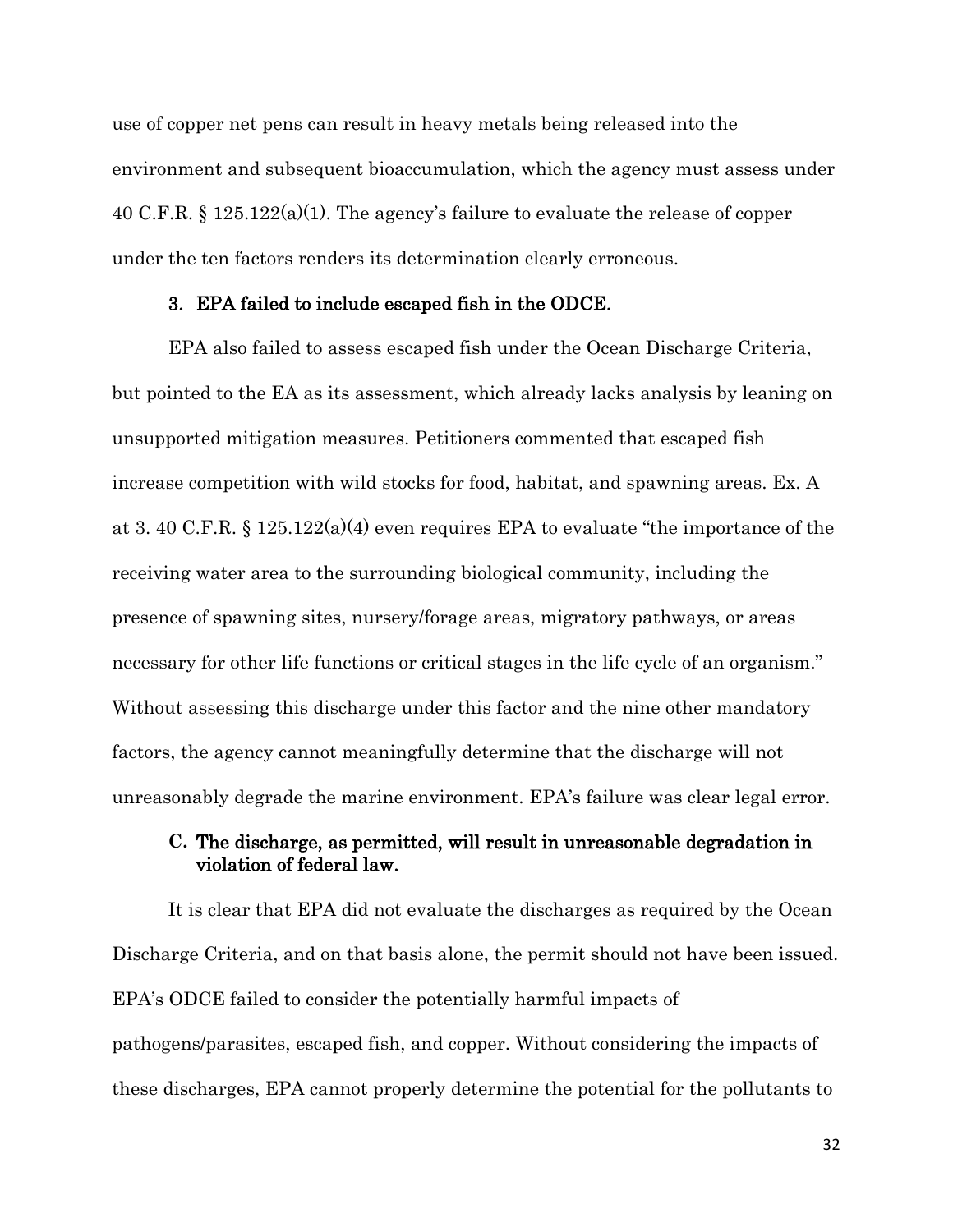<span id="page-43-1"></span>bioaccumulate, the potential effects of the discharges on species listed under the Endangered Species Act, the "potential impacts on human health through direct and indirect pathways" from the authorized discharges, the impacts of the discharges on "[m]arine water quality criteria," or any of the other relevant factors. [40 C.F.R. §](https://1.next.westlaw.com/Link/Document/FullText?findType=L&pubNum=1000547&cite=40CFRS125.122&originatingDoc=I20acf073736711e89d59c04243316042&refType=RB&originationContext=document&transitionType=DocumentItem&contextData=(sc.Search)#co_pp_7b9b000044381) 125.122(a). EPA's ODCE is therefore arbitrary and capricious, rendering the NPDES permit unlawful.

<span id="page-43-4"></span><span id="page-43-3"></span>Significantly as well, the permit violates the law by allowing numerous discharges that will cause "unreasonable degradation." The Ocean Discharge Criteria specifically prohibit a discharge which will "threaten human health through direct exposure to pollutants or through consumption of exposed aquatic organisms." 40 C.F.R. §§ 125.121(e), 125.123(b). This discharge will contribute to harmful algal blooms as well as to antibiotic resistance, both of which, by definition, constitute "unreasonable degradation." See 40 C.F.R. § 125.121(e)(3). EPA therefore must deny the permit or include conditions with the permit to prevent the degradation. In failing to do so, EPA acted arbitrarily and capriciously, in violation of the law.

## <span id="page-43-6"></span><span id="page-43-5"></span><span id="page-43-2"></span><span id="page-43-0"></span>**D.** EPA failed to consider local environmental conditions and left out a mandatory revocation/modification clause from the NPDES permit.

EPA is required to impose conditions provided in 40 C.F.R.  $$125.123(d)(1)-(4)$ as part of any permit issued under the Ocean Discharge Criteria. EPA must impose conditions that it deems necessary "because of local environmental conditions." 40 C.F.R. § 125.123(d)(3). Yet in this permit, EPA failed to impose location-specific conditions designed to address the impact of this discharge on swimming, fishing,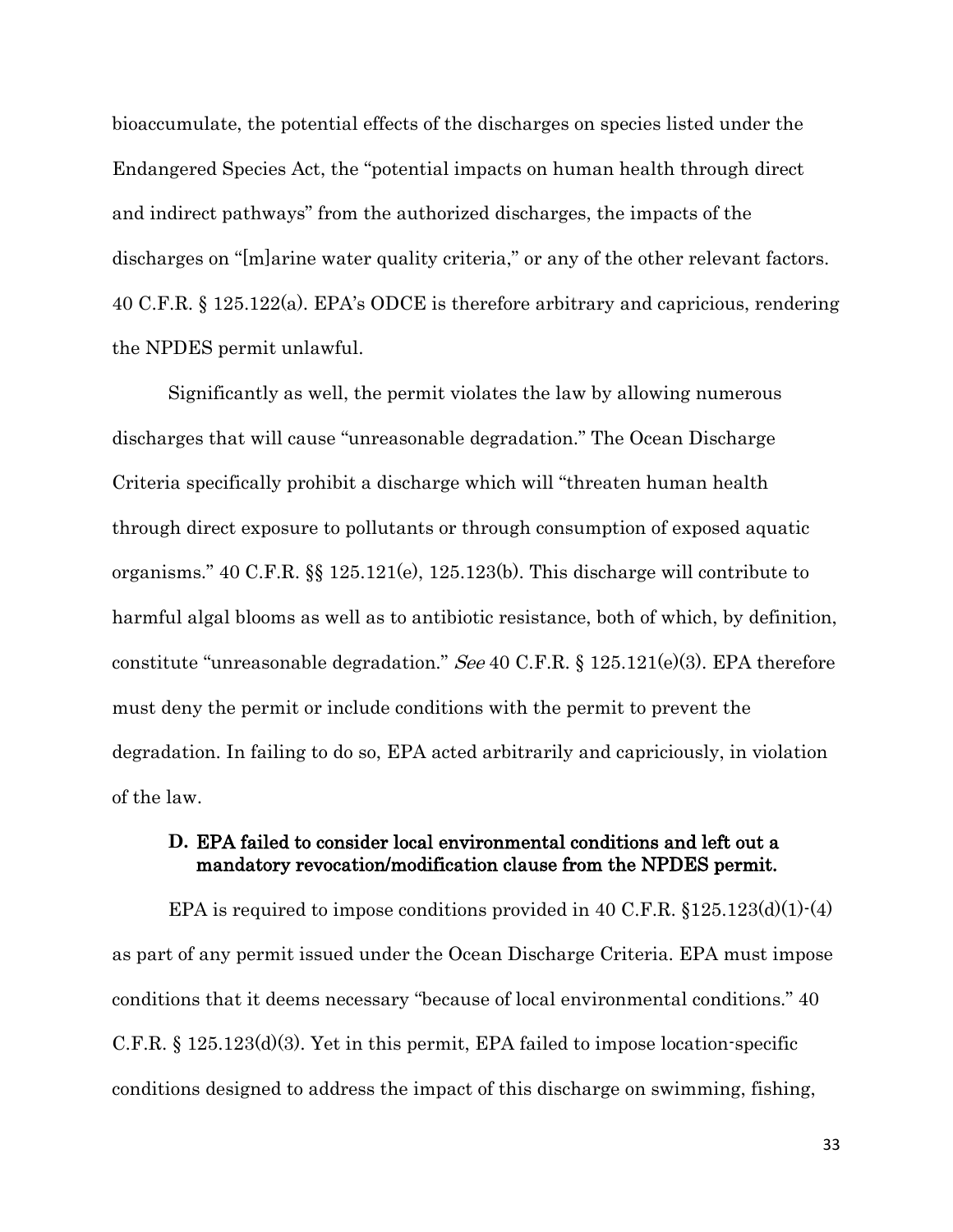<span id="page-44-3"></span><span id="page-44-2"></span>and other factors listed in 40 C.F.R  $$125.122(1)$  (10). In addition, the agency is required to include, as a specific permit term, a clause required in 40 C.F.R. §  $125.123(d)(4)$  ("All permits which authorize the discharge of pollutants pursuant to [paragraph \(c\)](https://www.law.cornell.edu/cfr/text/40/125.123#c) of this section shall . . . contain the following clause: In addition to any other grounds specified herein, this permit shall be modified or revoked at any time if, on the basis of any new data, the director determines that continued discharges may cause unreasonable degradation of the marine environment."). EPA's failure to consider local conditions and to include the required clause is arbitrary and capricious. These failures are indicative of EPA's overall lack of consideration of the Ocean Discharge Criteria in this case.

## <span id="page-44-0"></span>II. EPA's inadequate analysis of the NPDES permit application violates the National Environmental Policy Act.

<span id="page-44-5"></span><span id="page-44-4"></span><span id="page-44-1"></span>The National Environmental Policy Act, 42 U.S.C. § 4321 et seq., serves as "our basic national charter for protection of the environment," by requiring federal agencies to assess the environmental and socioeconomic impacts of projects to ensure that their decisions are fully informed. NEPA requires federal agencies to prepare an EIS for all "major Federal actions significantly affecting the quality of the human environment." NEPA requires agencies to assess reasonable alternatives and take a "hard look" at the direct, indirect, and cumulative environmental impacts of a proposed action. 40 C.F.R. §§ 1502.16, 1508.8, 1508.25(c). To satisfy the "hard look" standard, the agency must provide a "scientific and analytic basis" for comparing the alternatives, meaning the agency must provide "some quantified or detailed information." 40 C.F.R. § 1502.16. "General statements about 'possible'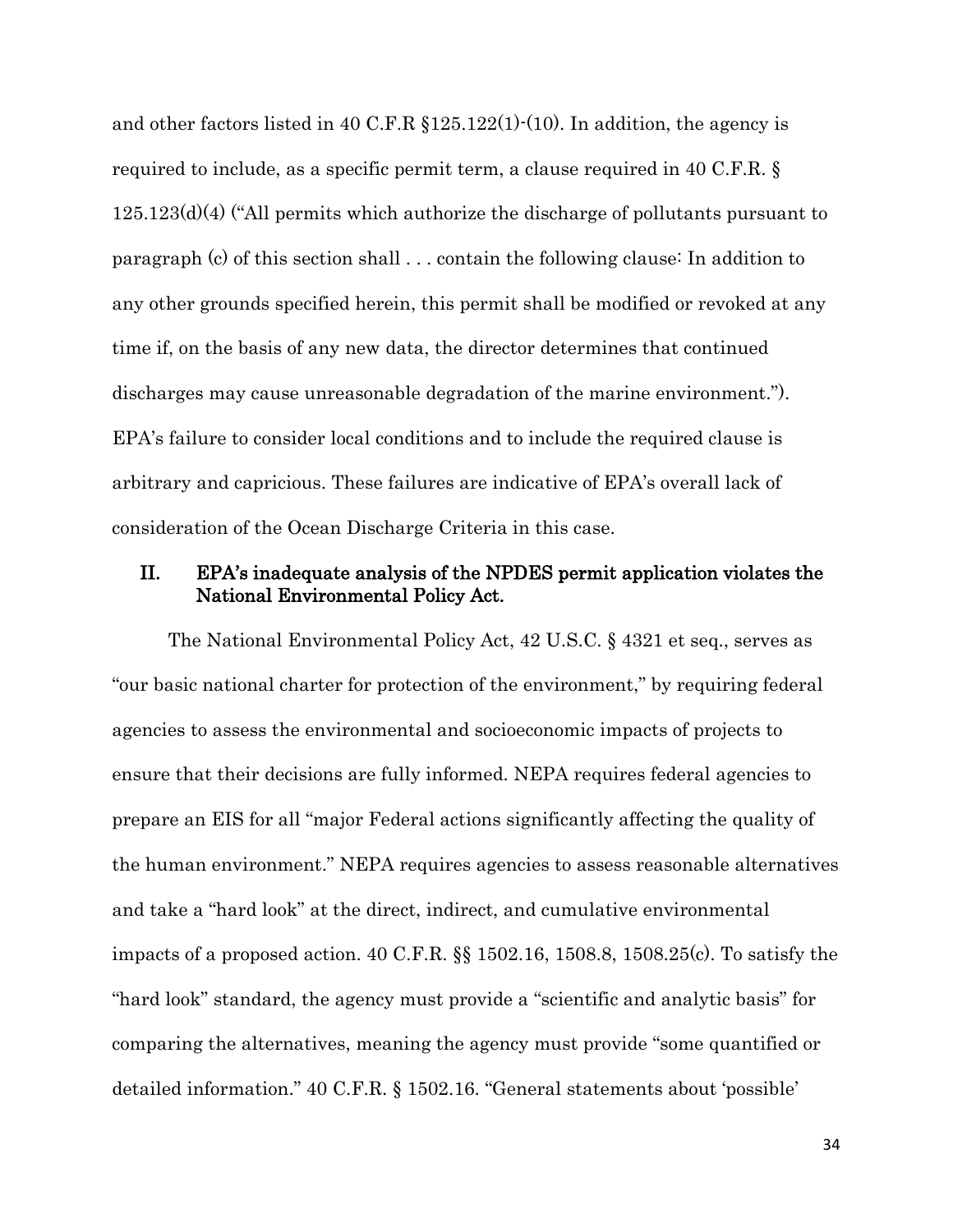effects and 'some risk' do not constitute a 'hard look' absent a justification regarding why more definitive information could not be provided." *Neighbors of Cuddy* Mountain v. U.S. Forest Serv., 137 F.3d 1372, 1379 (9th Cir. 1998).

## <span id="page-45-4"></span><span id="page-45-2"></span><span id="page-45-0"></span>A. EPA failed to take a hard look at the direct, indirect, and cumulative impacts of the project.

<span id="page-45-3"></span>EPA violated NEPA by failing to take a hard look at the direct, indirect, and cumulative impacts of the project in the EA. When an agency decides not to prepare an EIS, it must put forth a "convincing statement of reasons" to explain its decision and demonstrate it was based on a reasoned consideration of the relevant factors. Ocean Advocates v. U.S. Army Corps of Eng'rs, 402 F.3d 846, 864 (9th Cir. 2005) (quoting Blue Mountains, 161 F.3d at 1212); Nat'l Ass'n of Home Builders v. Norton, 340 F.3d 835, 846 (9th Cir. 2003). Agencies cannot avoid meeting their NEPA obligations "by making conclusory assertions that an activity will have only an insignificant impact on the environment." Ocean Advocates at 864.

<span id="page-45-1"></span>In comments, Petitioners explained that EPA needed to assess all direct, indirect, and cumulative impacts of the project for its full term and in light of other projects in the Gulf. Ex. A at 7-9. In their comments, Petitioners pointed to a number of direct, indirect, and cumulative impacts the agency needed to consider, including an assessment of the sourcing of fish feed for this project, an assessment of impacts on species for the full five year term of the project, assessments of this project in relation to future aquaculture projects in the Gulf, and assessment of addition impacts such as fish escapes, pathogens and parasites, and antibiotic use. Ex. A at 3-5. None of this information was included in the EA.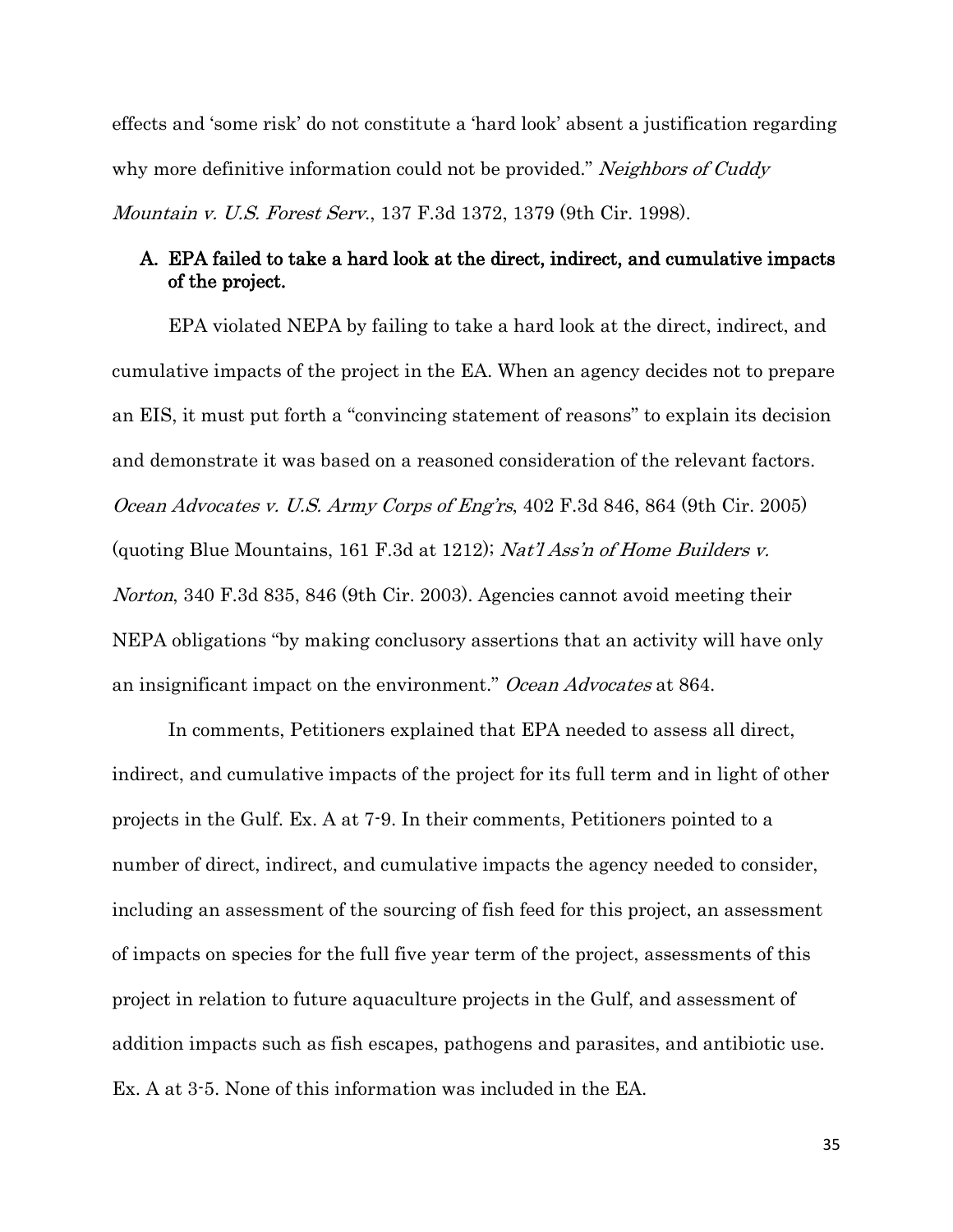Instead, EPA issued a FONSI, which is flawed for numerous reasons. First, the agency's assessment of cumulative impacts is outdated in light of the Gulf's designation as an Aquaculture Opportunity Area and NOAA's plans to streamline permitting for 3-5 additional facilities. Second, the EA fails to cover the full five year term of the permit, which could be renewed as soon as the 18 month pilot project ends without addition environmental review. And third, the agency fails to consider numerous impacts of the project. Ex. A at 8. These shortcomings render the FONSI arbitrary and capricious and contrary to law.

## <span id="page-46-0"></span>B. EPA failed to prepare an EIS that sufficiently takes into account the cumulative impacts of the project.

<span id="page-46-3"></span><span id="page-46-2"></span><span id="page-46-1"></span>The cumulative impacts section of the EA is legally insufficient and factually incorrect. In determining whether a proposed federal action will significantly impact the environment, the agency must consider "[w]hether the action is related to other actions with individually insignificant but cumulatively significant impacts. Significance exists if it is reasonable to anticipate a cumulatively significant impact on the environment." 40 C.F.R. § 1508.27(b)(7). NEPA's implementing regulations define cumulative impact as "the impact on the environment which results from the incremental impact of the action when added to other past, present, and reasonably foreseeable future actions . . . Cumulative impacts can result from individually minor but collectively significant actions taking place over a period of time." Or. Natural Res. Council v. United States BLM, 470F.3d 818 (9th Cir. 2006); 40 C.F.R. § 1508.7. "Moreover, in considering cumulative impact, an agency must provide some quantified or detailed information; . . . general statements about possible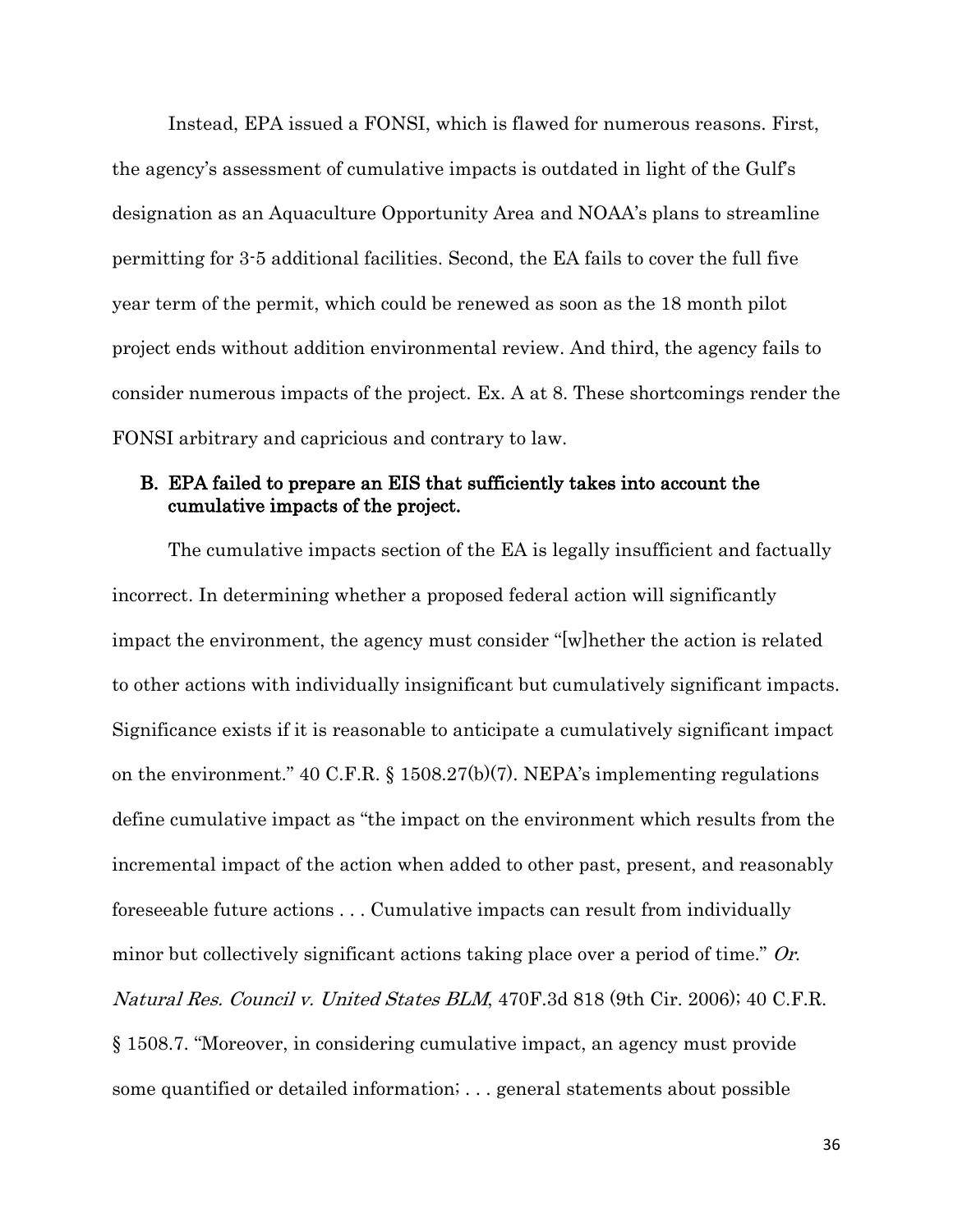effects and some risk do not constitute a hard look absent a justification regarding why more definite information could not be provided." Ocean Advocates v. United States Army Corps of Eng'rs, 402F.3d 846, 868 (9th Cir. 2004) (quoting Kern v. United States,284 F.3d 1062, 1075 (9th Cir. 2002); Muckleshoot Indian Tribe v. United States Forest Serv., 177 F.3d 800, 810 (9th Cir. 1999)).

## <span id="page-47-1"></span><span id="page-47-0"></span>1. The cumulative impacts analysis is outdated and fails to take into account cumulative impacts of the project in relation to other planned offshore aquaculture projects in the Gulf.

The EA is insufficient in this instance. The EA assesses only cumulative impacts of the VE facility and Manna Fish Farms, another facility proposed in the Northern Gulf. Final EA at 51. However, the VE facility is funded by Florida Sea Grant, which specifically plans operate this small scale facility "while concurrently pursuing an application for a commercial aquaculture permit" and using this facility to "document the process for future applicants to follow." Florida Sea Grant, Integrated Projects to Increase Aquaculture Production in the U.S. - Project Summaries,

<span id="page-47-2"></span>[https://seagrant.noaa.gov/News/Article/ArtMID/1660/ArticleID/1656/Sea-Grant](https://seagrant.noaa.gov/News/Article/ArtMID/1660/ArticleID/1656/Sea-Grant-announces-93-million-for-aquaculture-research-and-industry-support)[announces-93-million-for-aquaculture-research-and-industry-support.](https://seagrant.noaa.gov/News/Article/ArtMID/1660/ArticleID/1656/Sea-Grant-announces-93-million-for-aquaculture-research-and-industry-support) These plans were in place in 2017 when Florida Sea Grant funded the VE facility; thus, they existed even during the early stages of the permitting process. Id. VE's CEO, Neil Sims, confirmed in a May 2020 email that VE's plan to "pioneer the permitting process for a commercial offshore fish farm" still exists. Ex. C at 2. The Florida Sea Grant website still includes its long term Gulf Aquaculture Plan to place twenty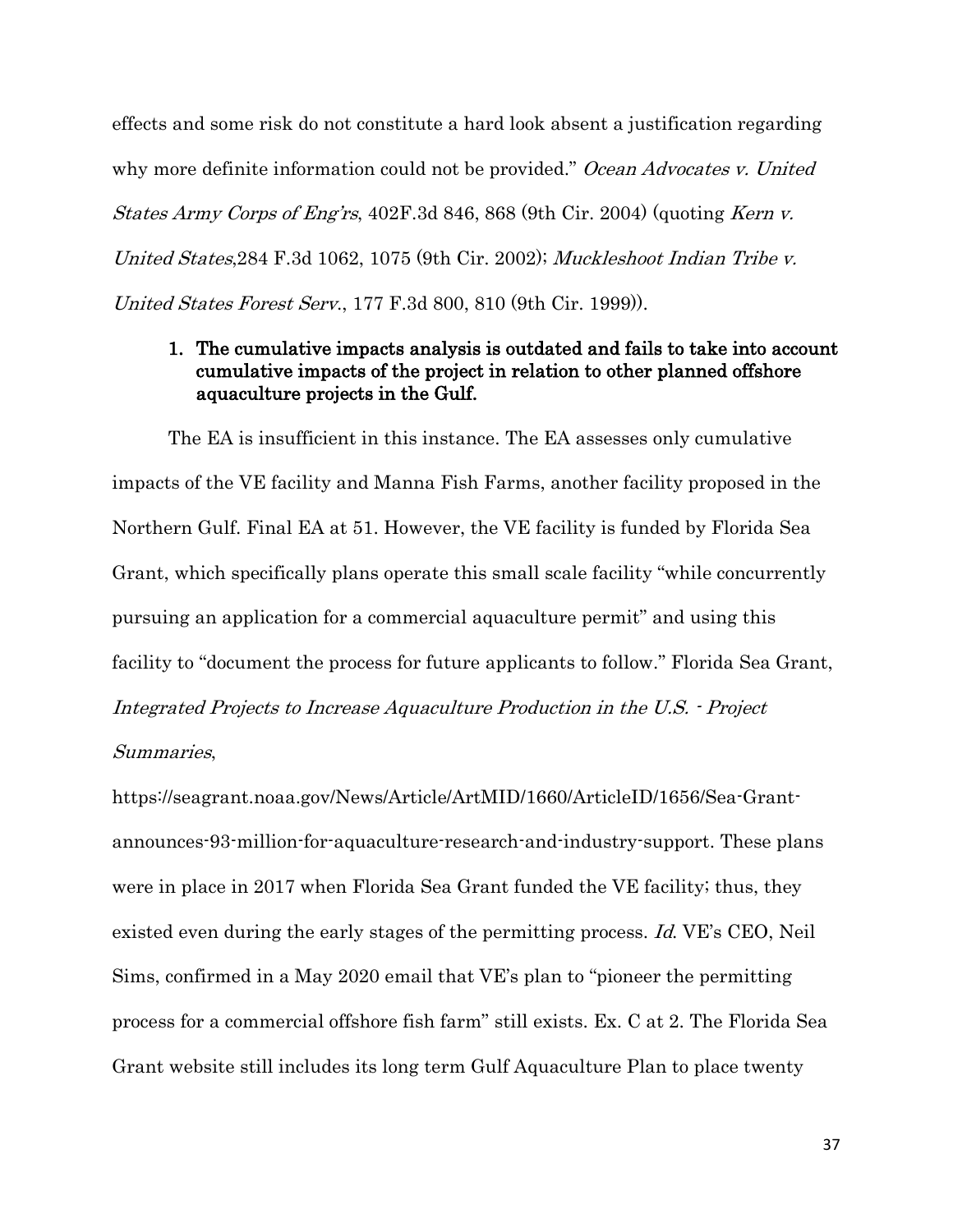<span id="page-48-1"></span>offshore aquaculture facilities in the Gulf in ten years. Florida Sea Grant, Offshore Aquaculture, [https://www.flseagrant.org/aquaculture/openocean/.](https://www.flseagrant.org/aquaculture/openocean/)

<span id="page-48-2"></span><span id="page-48-0"></span>Further, on August 20, 2020, NOAA announced the designation of federal waters in the Gulf of Mexico and Southern California regions as Aquaculture Opportunity Areas (AOA), with the intention of announcing more AOAs by 2025. NOAA, Press Release, NOAA Announces Regions for First Two Aquaculture Opportunity Areas under Executive Order on Seafood (Aug. 20, 2020). NOAA made these AOA designations in response to a non-legislative mandate contained in the May 7, 2020 Executive Order on Promoting American Seafood Competitiveness and Economic Growth, Executive Office of the White House, Promoting American Seafood Competitiveness and Economic Growth, Executive Order 13921 (May 7, 2020), and is planning to designate a portion of each named region into a parcel that can host 3-5 offshore aquaculture operations for finfish, plants, bivalves, or a combination of species.

In light of these plans and VE's purpose to serve as a pioneer in permitting additional facilities, the agency's reasoning for its failure to consider future projects is unsupported. The current EA admits "it is reasonably foreseeable that the marine aquaculture industry may expand in the Gulf," Final EA at 51, yet future projects are too "speculative" to warrant consideration. Id. This conclusion entirely overlooks Florida Sea Grant's explicit long term plans beyond Velella Epsilon. Further, with the Gulf's designation as an AOA, 3-5 additional offshore aquaculture operations will be announced during the NPDES five-year term, by 2025. Thus the agency's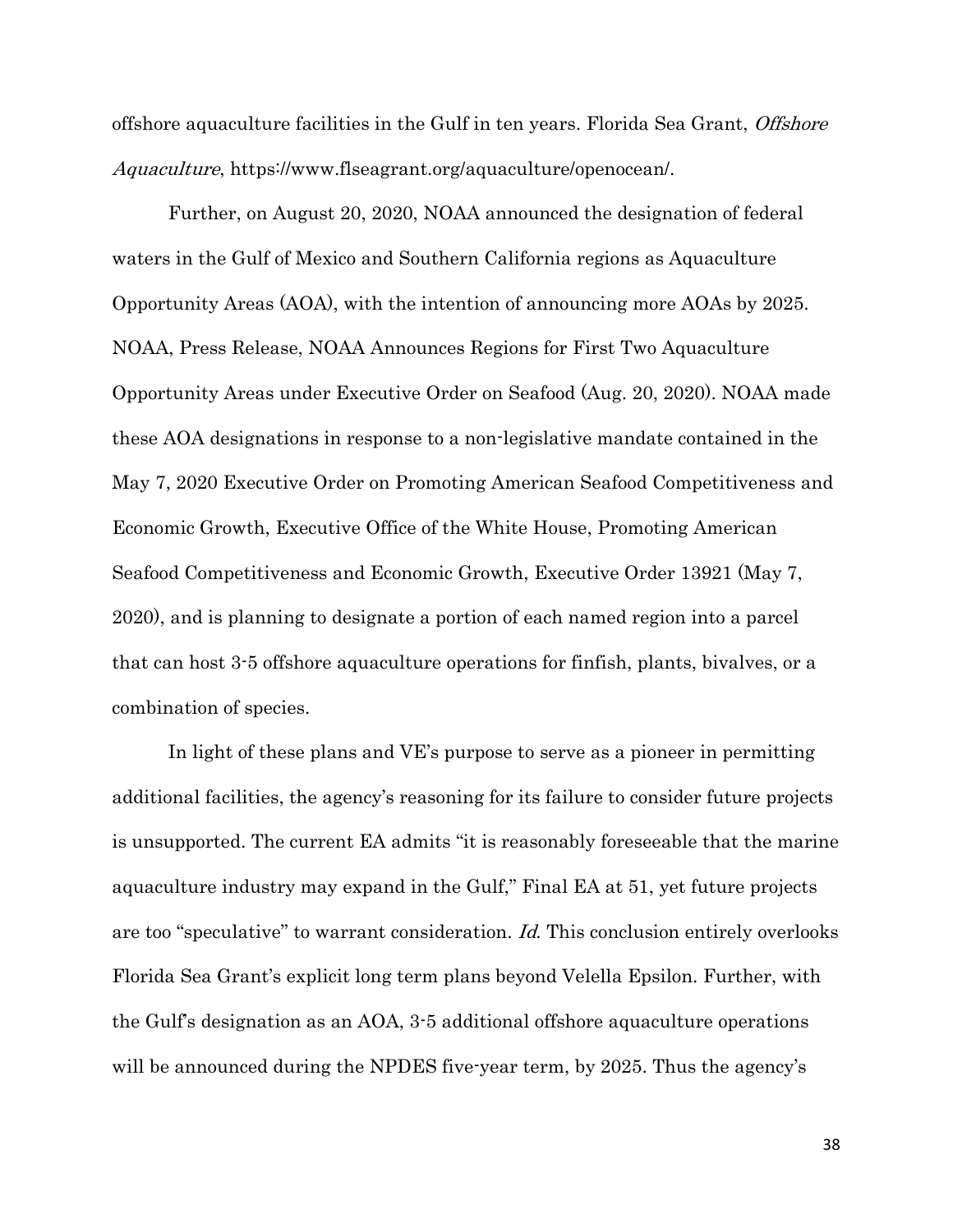failure to consider cumulative impacts of this project in relation to the numerous future projects planned for the Gulf renders the EA arbitrary and capricious and the FONSI unlawful. EPA's failure to supplement its analysis with the reasonably foreseeable expansion of marine aquaculture industry in the Gulf is clearly erroneous.

## <span id="page-49-3"></span><span id="page-49-2"></span><span id="page-49-0"></span>2. The EPA violated NEPA by limiting its environmental review to 18 months and failing to examine the effects of the full permit term and other long-term effects.

In addition to failing to take into account the cumulative impacts of this new industry, the EPA violated NEPA and the implementing regulations by illegally limiting the temporal scope of its analysis. The EPA refused to examine the effects of this project for its full five year permit term in direct defiance of the USACE's mandate to consider "[b]oth short- and long-term effects" of their permit. 40 C.F.R. § 1508.27(a). The CEQ regulations unambiguously state that significance cannot be avoided by terming an action temporary or by breaking it down into small component parts. [40 C.F.R. § 1508.27\(b\)\(](https://1.next.westlaw.com/Link/Document/FullText?findType=L&pubNum=1000547&cite=40CFRS1508.27&originatingDoc=Idf73171c72bd11ddb6a3a099756c05b7&refType=RB&originationContext=document&transitionType=DocumentItem&contextData=(sc.Search)#co_pp_a83b000018c76)7).

<span id="page-49-4"></span><span id="page-49-1"></span>In defiance of these NEPA implementing regulations, the EPA limited its analysis to the short-term effects of 18 months instead of the full five year NPDES term, which may be renewed without additional NEPA analysis. See 33 U.S.C.  $$1371(c)(1)$ . EPA failed to sufficiently analyze cumulative impacts of the proposed facility for the full possible duration of five years by using the permit's initial 18 month approval to excuse sufficient analysis of several significant cumulative impacts. NEPA defines cumulative impacts as "the impact of the environment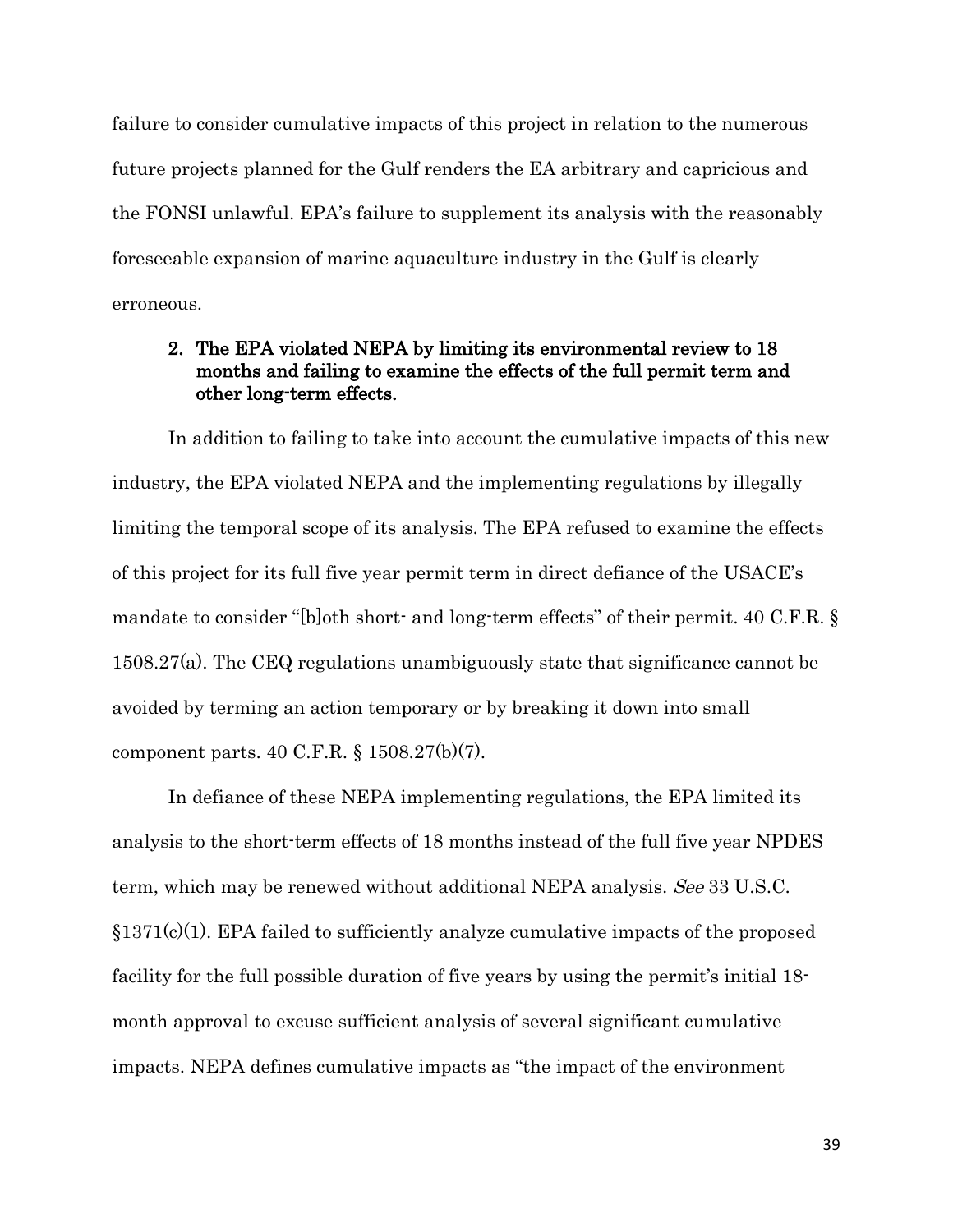<span id="page-50-0"></span>which results from the incremental impacts of the action when added to other past, present and reasonably foreseeable future actions." 40 C.F.R. § 1508.7. In its draft EA, EPA itself admitted that an adequate cumulative impacts analysis must, at a minimum, cover the entire life of the proposed permit (5 years). Draft EA at 48. Yet, EPA fails to sufficiently analyze cumulative impacts such as interference with migration, entanglements, and ocean noise disturbance over the full potential five year duration of this permit in the final EA.

An analysis of the full duration is essential for migration because cumulative impacts of the facility on migration over a five-year period greatly differ from impacts over an 18-month period. Here, the EA acknowledges that giant manta rays will likely encounter the facility during their migrations but fails to analyze this impact because EPA claims that the project will not affect them over a period of 18 months. Final EA at 36. This dismissal does not address whether the project will unduly affect their migration over the full potential five-year period or subsequent renewals. Additionally, the Draft EA states that sea turtles are "highly migratory" throughout the Gulf, but does not address whether the project will interfere with their migration over the potentially five-year span of this permit. Final EA at 22.

Additionally, the Draft EA fails to provide a significant analysis of the risks of entanglement and ocean noise disturbance, dismissing these impacts due to the short 18-month period, despite the possibility of a five-year period. Final EA at 41, 42. Marine mammals, seabirds, and other ESA-listed species such as sea turtles, whales, and the giant manta ray will be attracted to the operation as a food source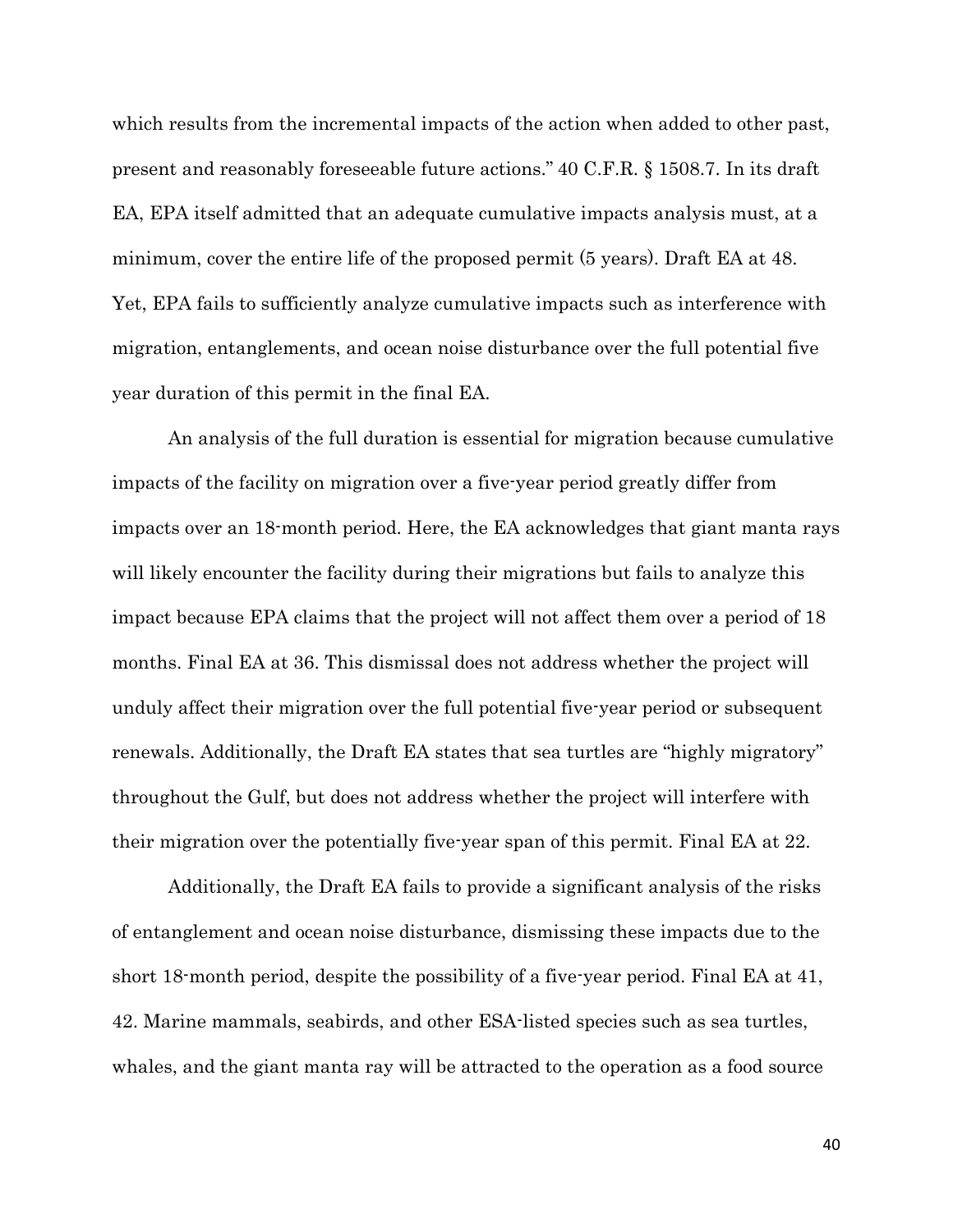and could become entangled in the flexible mooring and net pen connection lines. Final EA at 42. The draft EA also acknowledges that underwater noise disturbance could affect these species. Final EA at 41. However, the EA dismisses these impacts as unsubstantial over an 18-month period while failing to analyze these impacts over the possible five-year deployment. Id.

<span id="page-51-1"></span>Thus the agency's cumulative impacts analysis is arbitrary and capricious because EPA limits its analysis to the current "pilot-scale" proposal as well as only one other known project. Draft EA at 49. At a minimum, to satisfy NEPA's hard look requirement, EPA's cumulative analysis must examine the reasonably foreseeable expansion of the current proposal beyond its pilot stage. This limitation is illegal under NEPA's implementing regulations and utterly debilitating to the environmental analysis. See [40 C.F.R. § 1508.27.](https://1.next.westlaw.com/Link/Document/FullText?findType=L&pubNum=1000547&cite=40CFRS1508.27&originatingDoc=Idf73171c72bd11ddb6a3a099756c05b7&refType=LQ&originationContext=document&transitionType=DocumentItem&contextData=(sc.Search))

## <span id="page-51-2"></span><span id="page-51-0"></span>3. The agency failed to discuss the cumulative impacts of the project on the fish feed industry in the Gulf.

Further, the farming of finfish at this facility, and eventually on an industrial scale, will require an incredible amount of fish feed, which will have cumulative impacts on the environment and public health. See Petitioners' Comments at 5; See Changing Markets Foundation, Until the Seas Run Dry (2019),

<span id="page-51-3"></span>http://changingmarkets.org/wp-content/uploads/2019/04/REPORT-WEB-UNTILL-THE-SEAS-DRY.pdf (concluding that using wild fish to feed farmed fish "raises concerns of overfishing, poor animal welfare and disruption of aquatic food webs"). Most industrially farmed finfish, such as the fish that will be raised at the facility,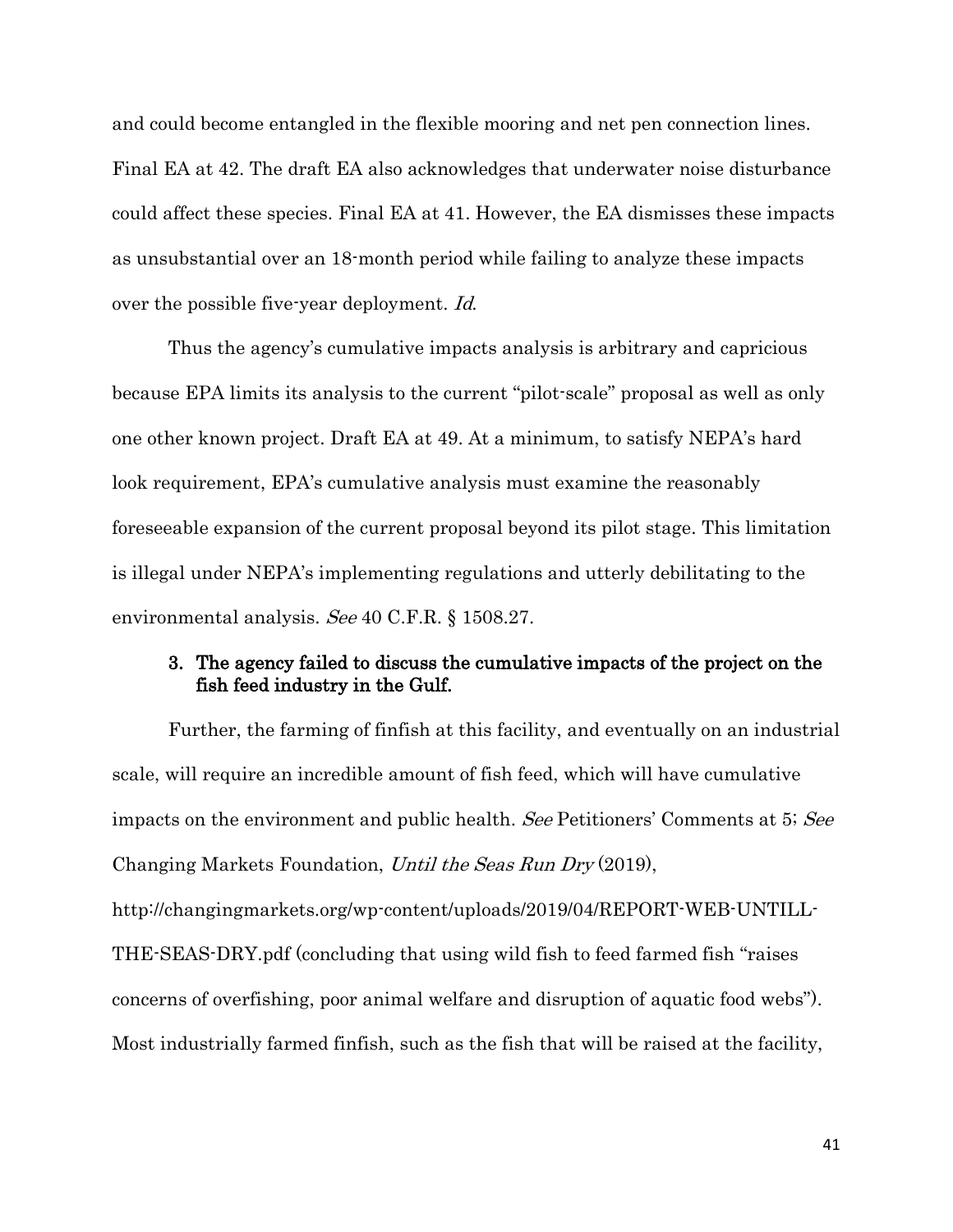<span id="page-52-1"></span>are carnivorous and need protein in their feed. Id. This often consists of lowertrophic level "forage fish," which are at risk of collapse. Id.

<span id="page-52-2"></span>Specifically in the Gulf of Mexico, there is a long history of concern about the impacts of the menhaden fishery on the aquatic food web. It is primarily a "reduction" fishery, meaning the fish are pressed into fishmeal and fish oil for use in various products, like pharmaceuticals and notably pet and fish feeds. Monterey Bay Aquarium, Atlantic Menhaden, Gulf Menhaden 8 (June 4, 2015), [https://www.seafoodwatch.org/-/m/0590004cbae64cc593dbd54530940c56.pdf.](https://www.seafoodwatch.org/-/m/0590004cbae64cc593dbd54530940c56.pdf) Locally called "pogies", these fish are at the base of the food chain and are important prey for a wide range of marine life, including marine mammals such as dolphins, sea birds, and predatory fish, which will be harmed by their depletion. Id. at 50. Further, the industry admits it has a bycatch rate of up to 2.8%, with no catch cap and no regular monitoring, which causes major disruptions to the Gulf ecosystem. Id. at 24. Further development of industrial aquaculture will only increase the demand for pogies and contribute to these impacts on Gulf species and the ecosystem in its entirety.

## <span id="page-52-0"></span>B. EPA unlawfully relied on mitigation measures without explanation, instead of assessing the direct impacts of the project.

EPA's reliance on unexplained mitigation measures renders the discussion of direct and indirect impacts insufficient, and its FONSI clearly erroneous. While agencies can use terms in a permit to prevent harm from an impact, the "feasibility of mitigation measures is not self-evident," and the record still needs to support the conclusion that the measures attached to the permit will actually have the intended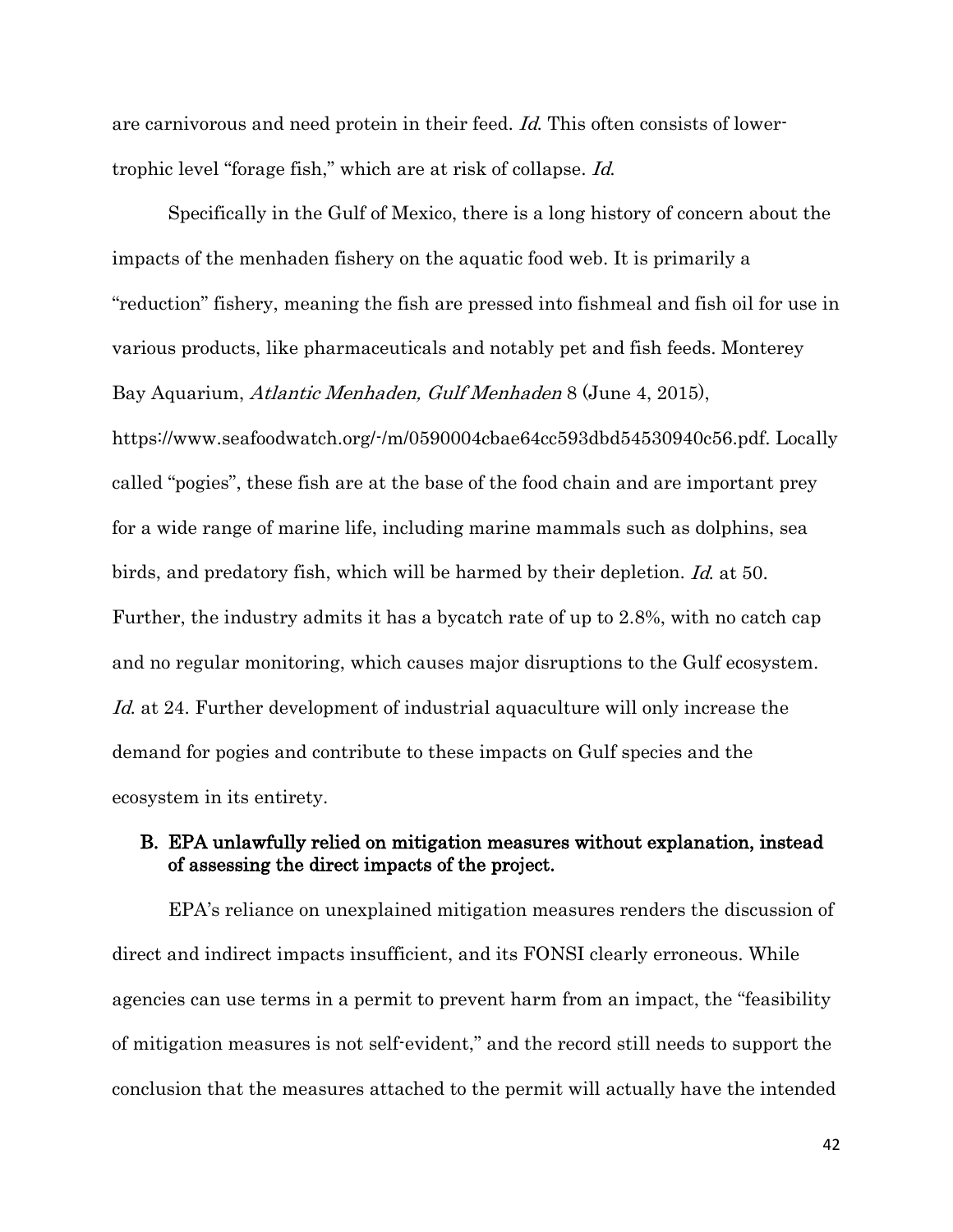<span id="page-53-2"></span><span id="page-53-1"></span>effect. See O'Reilly v. U.S. Army Corps of Engineers, 477 F.3d 225, 234 (5th Cir. 2007) (holding that the agency did not provide a rational basis for determining that the USACE has adequately complied with NEPA because "the EA provides only cursory detail as to what those measures are and how they serve to reduce those impacts to a less-than-significant level."). EPA claims that permit conditions will render significant impacts from fish escapes, pathogen spread, and antibiotic use insignificant without supporting these conclusions with assessment. Such conclusions are thus arbitrary and capricious and contrary to law.

### <span id="page-53-0"></span>1. Pathogen spread and antibiotic use remain unassessed.

For example, the agency acknowledged the potential of antibiotic use to create antibiotic resistance and harm public health, yet failed to assess the impacts of approved antibiotics in the NPDES permit on the surrounding environment due to permit conditions. Petitioners commented that housing large populations of animals inevitably breeds pests and disease, which agriculture and aquaculture sectors respond to with a pharmacopeia of chemicals – and in the open ocean, residues of these drugs are discharged and absorbed into the marine ecosystem. Ex. A at 4. For farmed fish, Petitioners expressed concern that antibiotic use at this facility will leave residue in the seafood produced, as well as leach into the ocean, contaminating nearby water and marine life. Id. Specifically, Petitioners commented that up to 75% of antibiotics used by the industrial ocean fish farming industry are directly absorbed into the surrounding environment. Id.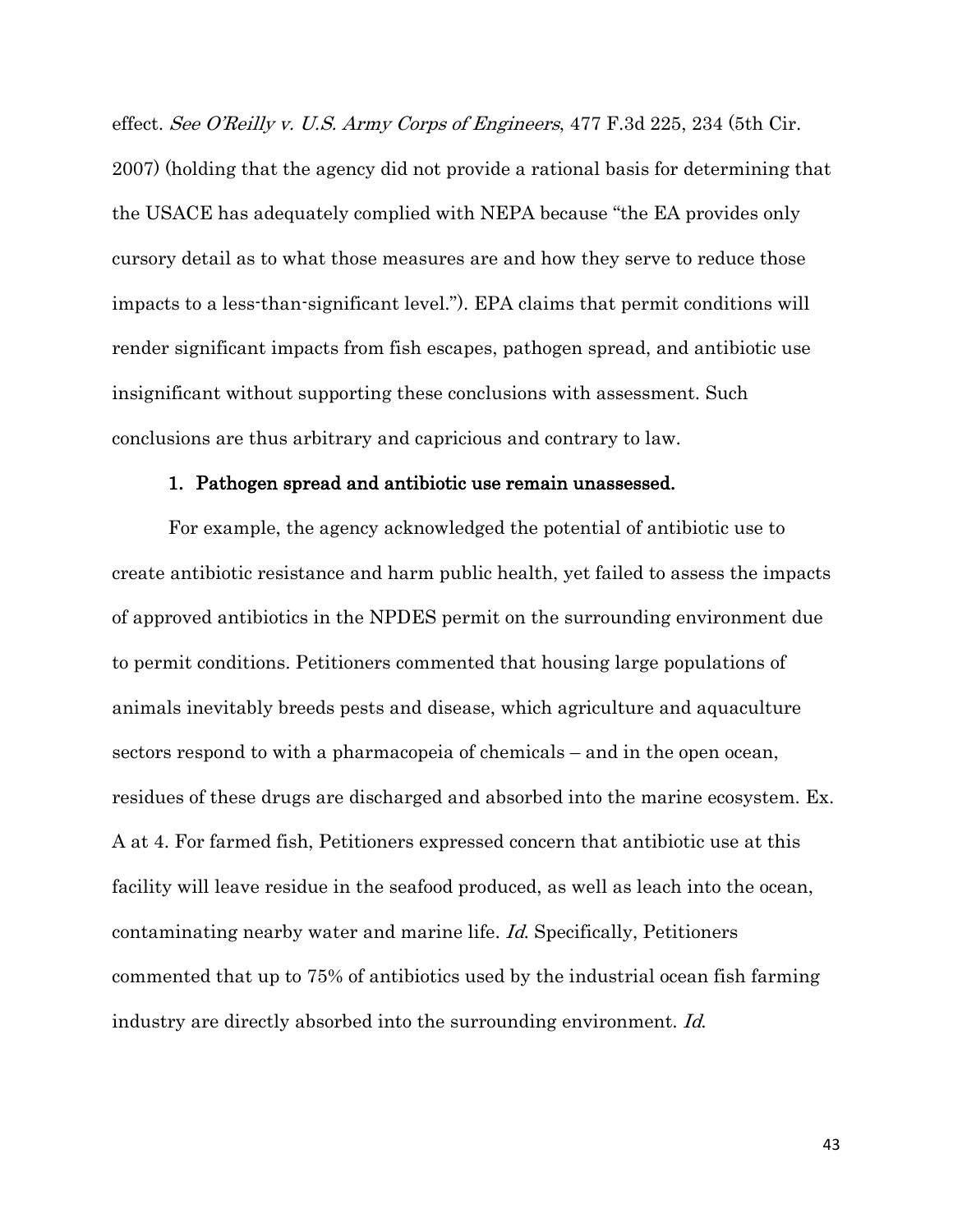<span id="page-54-0"></span>The agency's only response to Petitioners' concerns stated that antibiotics will not likely be used during the proposed project due to the strong currents expected at the proposed action area and the low fish culture density, but if they are, administration of drugs will be performed under the control of a licensed veterinarian and will be reported to the agency. Final EA at 33. However, the "feasibility of mitigation measures is not self-evident." O'Reilly at 234. The NPDES permit allows for the use of antibiotics, Permit at 6, and the EA fails to discuss impacts of antibiotics on wild species. Further, the EA fails to explain how the control of a licensed veterinarian will prevent antibiotic resistance and reduce impacts on wild species and public health.

EPA also impermissibly relies on unassessed permit conditions to avoid assessing the impacts of pathogen spread from the facility to wild fish. The agency claims that parasites and pathogens will be managed with BMPs under the NPDES permit, but does not discuss impacts of parasites and pathogens on wild populations. Final Agency Response to Significant Comments at 20. These BMPs require an Official Certificate of Veterinary Inspection signed by a licensed and accredited veterinarian attesting to the health of the organisms to be stocked and conditions to control or minimize the transfer of pathogens to wild fish. Id. No further discussion of these measures is included, nor is there any explanation of how these measures will prevent pathogen spread.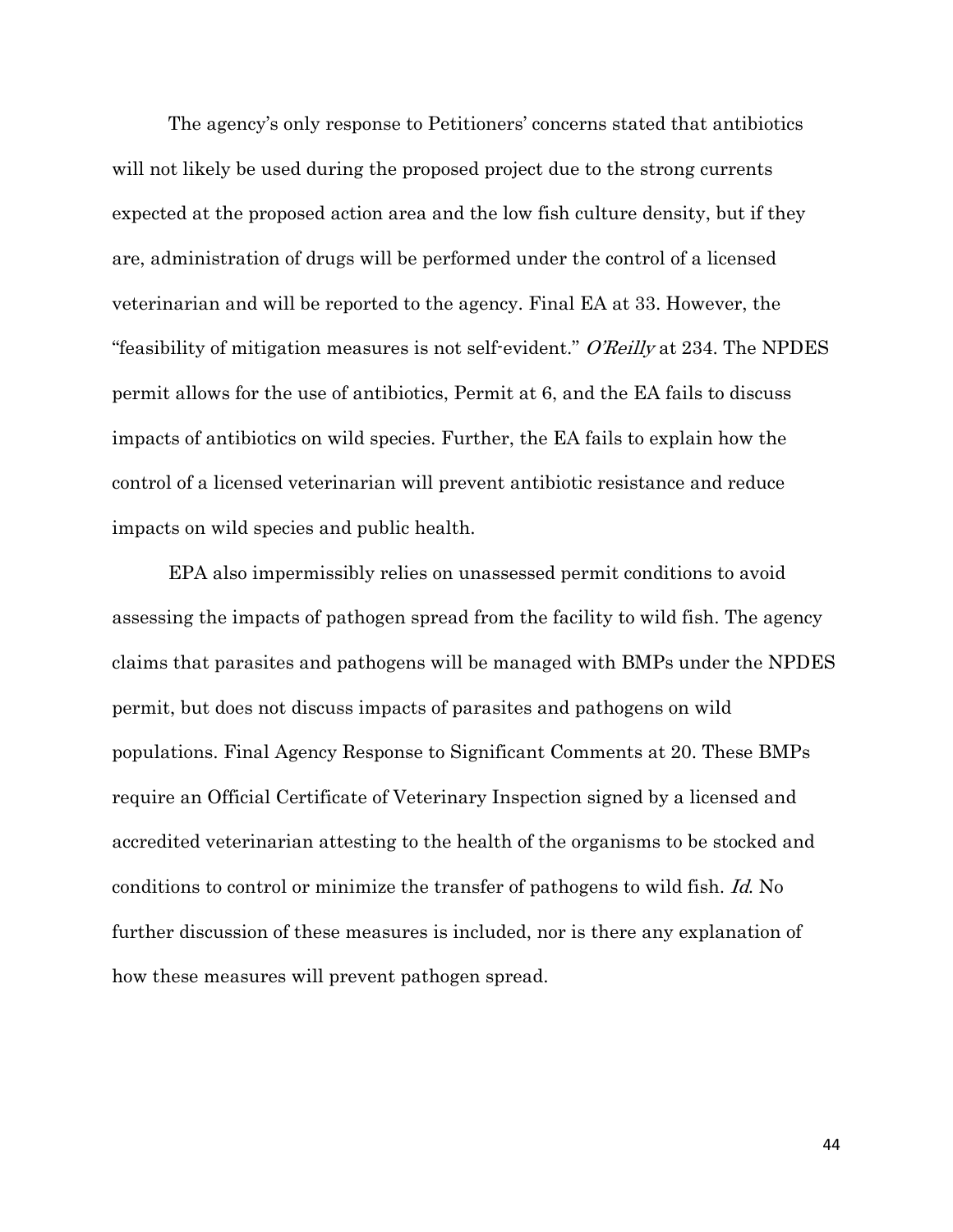#### <span id="page-55-0"></span>2. Fish escapes remain unassessed.

The agency also relies on unsupported mitigation measures to avoid assessing the significant impacts of fish escapes. Marine finfish aquaculture routinely results in a massive number of farmed fish escapes that adversely affect wild fish stocks. For example, Petitioners pointed in their comments to an incident where a Cooke Aquaculture facility in Washington State spilled more than 263,000 farmed Atlantic salmon into Puget Sound. Long after the escape, many of these non-native, farmed fish continued to thrive and swim free–some were even documented as far north as Vancouver Island, west of the Strait of Juan de Fuca, and south of Tacoma, traveling at least 100 miles from the farm. Ex. A at 3. Escaped fish increase competition with wild stocks for food, habitat, and spawning areas, and escaped farmed fish will likely spread a multitude of parasites and diseases to wild stocks, which could prove fatal when transmitted. Id. at 3-4.

Instead of assessing these key impacts, the agency explained, without support, that escape is unlikely because the copper mesh cage to be used is impact resistant and designed to survive storm events while being completely submerged. Final EA at 37. Despite relying so heavily on the cage design, the agency failed to explain how this design would be differenct than previous designs that have resulted in breakage, such as in Kona Blue and Cooke.

Second, the agency claims that, even if they escape, they would not pose a competitive risk to wild stock or result in genetic contamination because the farmed species, almaco jack, is native and common to the Gulf and is not genetically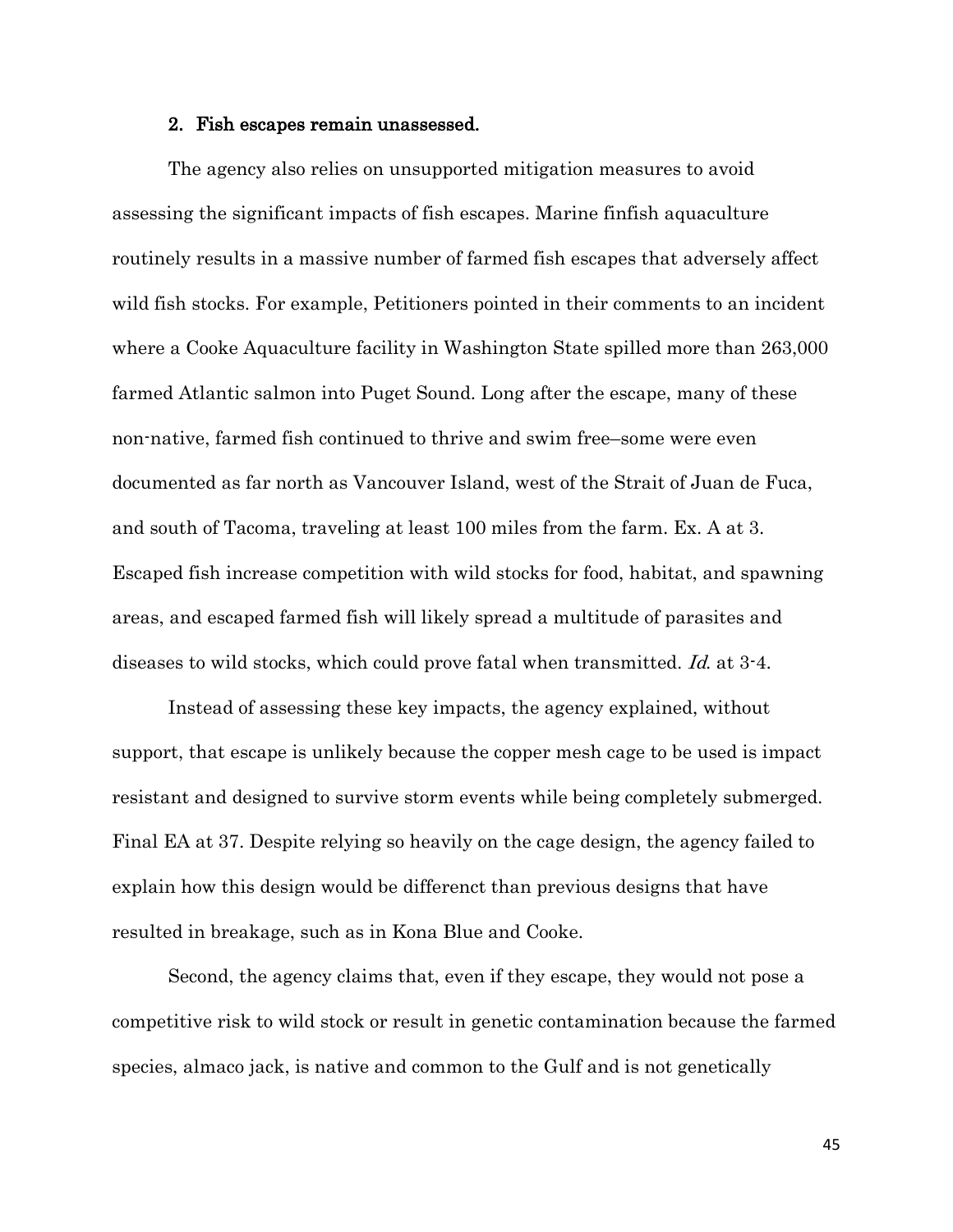modified or selectively bred. Final EA at 37. The EA explains that the fingerlings for the project will be sourced from brood stock that are located at Mote Marine Aquaculture Research Park and were caught in the Gulf near Madeira Beach, Florida. Final EA at 61. However, nowhere in the NPDES permit does the agency require that the facility use local or native eggs; thus, the permit provides no mechanism for the EPA to enforce this claim. Escaped fish will increase competition with wild stocks for food, habitat, and spawning areas. Ex. A at 3-4. This reliance on conditions not even included nor enforceable by any agency in the permit is unlawful, rendering discussion of this impact arbitrary and capricious, and the agency's conclusion is thus legal error.

## <span id="page-56-0"></span>C. EPA failed to take a hard look at other potential impacts.

The final EA fails to take a hard look at foreseeable impacts of adverse weather on this project. Even a single extreme adverse weather event could have a devastating effect on marine ecosystems surrounding the operation through damaging the pens and infrastructure–even if submersible–and allowing the release of farmed fish into surrounding waters. Ex. D at 16-17; Ex. A at 8. EPA has information that strong storms caused by climate change will eventually affect facilities, eliminating the effectiveness of some of the habitat mitigation efforts listed in the NPDES permit, but failed to consider or analyzed that information in the EA. Ex. A at 8. Instead the agency again relied on indistinct mitigation measures without any support. Final Agency Response to Significant Comments at 32.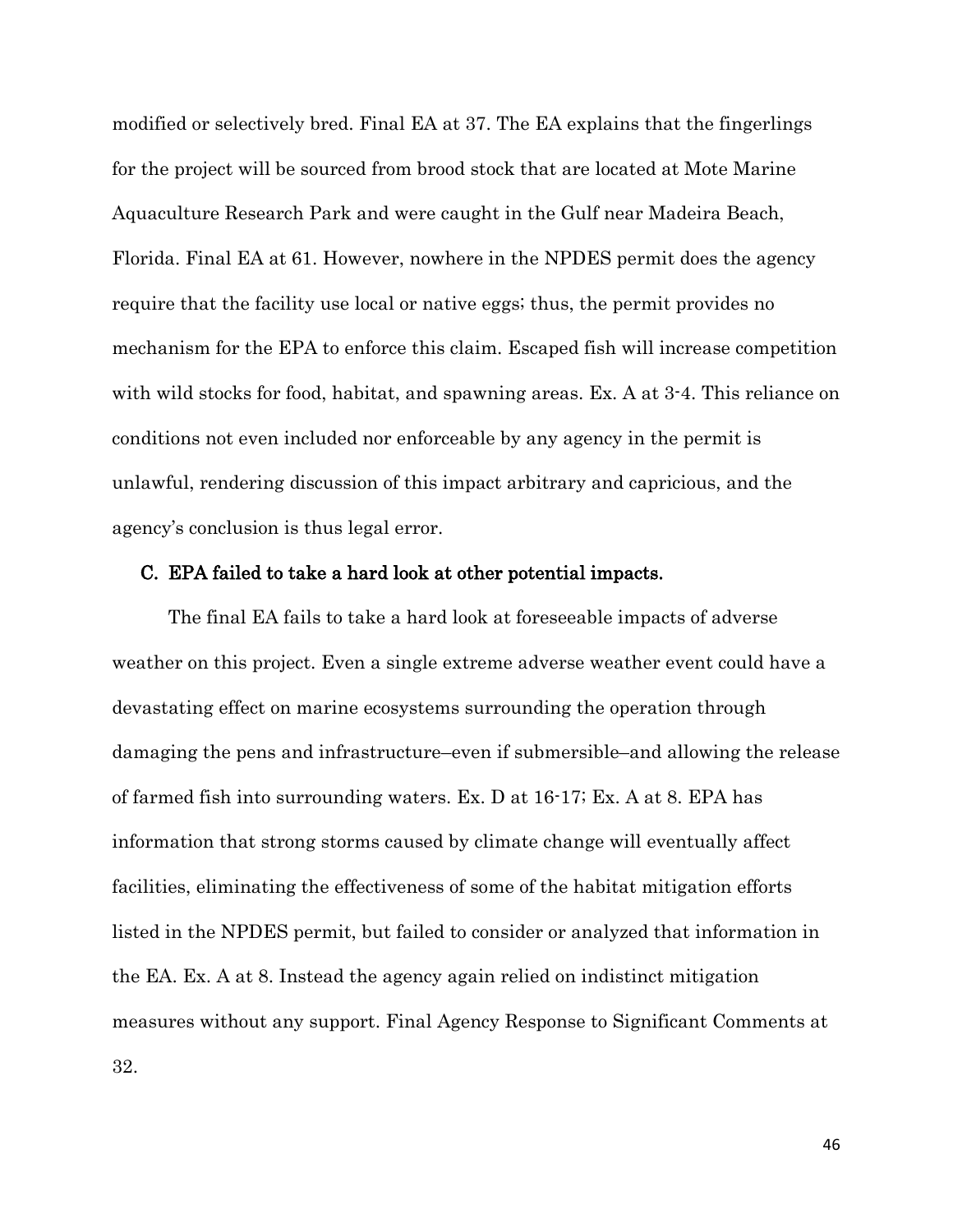<span id="page-57-3"></span><span id="page-57-2"></span>Additionally the EA acknowledges that the proposed site location is home to numerous sensitive marine species. A number of these species receive federal protection under the Endangered Species Act (examples include the oceanic whitetip shark, giant manta ray, and a variety of seabirds and sea turtles) and the Marine Mammal Protection Act (examples include the Atlantic spotted dolphin, the common bottlenose dolphin). Final EA at 21-25. The EA admits that the giant manta ray "may encounter the facility given its migratory patterns," *id.* at 48, and also recognizes that sea turtles may be impacted by the proposed operations, id. at 50, but stops short of taking a hard look at these likely impacts.

#### <span id="page-57-6"></span><span id="page-57-5"></span><span id="page-57-4"></span><span id="page-57-0"></span>D. EPA failed to sufficiently assess reasonable alternatives.

The alternatives are the "heart" of the NEPA analysis, and they are required in an EA, including a "no action" alternative and other reasonable alternatives. 40 C.F.R. § 1508.25(b). Here, EPA assessed only two alternatives: the no action alternative and issuance of a NPDES permit and Section 10 of the Rivers and Harbors Act authorization. Final EA at 11. This discussion of alternatives left out all discussion of onshore alternatives that can increase domestic seafood production while avoiding and reducing environmental, public health, and socio-economic impacts. Ex. A at 7.

## <span id="page-57-1"></span>E. The significant impacts of the proposed project require the preparation of an EIS.

From all these insufficient analyses emerged the EPA's "finding of no significant impact." That finding violates NEPA, which requires federal agencies to prepare an EIS for any project which will or may "significantly affect[] the quality of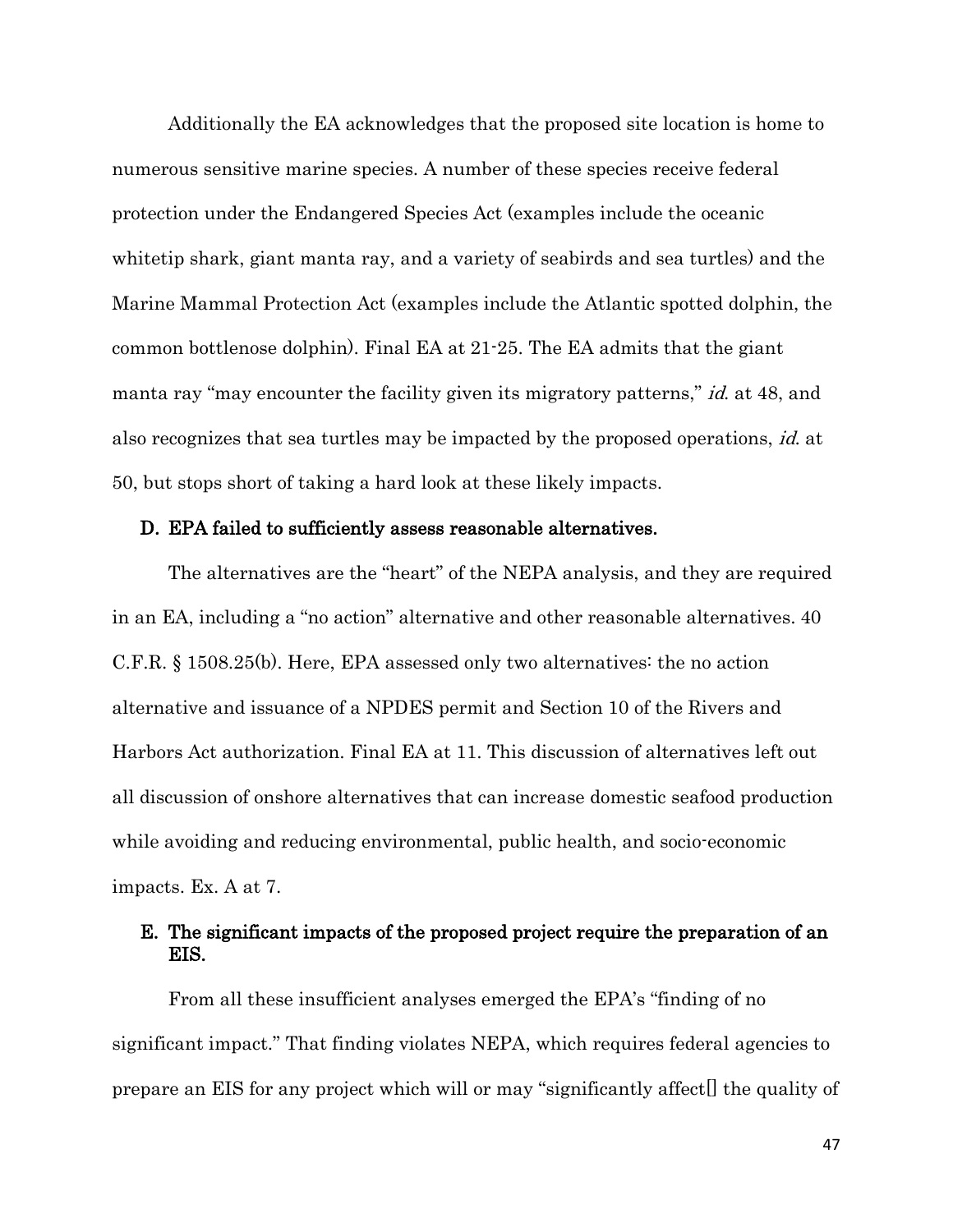<span id="page-58-6"></span><span id="page-58-5"></span><span id="page-58-3"></span><span id="page-58-2"></span>the human environment,"  $42 \text{ U.S.C.}$  §  $4332(2)(C)$ ;  $40 \text{ C.F.R.}$  § 1508.3, and the "threshold for requiring preparation of an EIS is 'relatively low." Oregon Natural Desert Ass'n v. Singleton, 47 F. Supp. 2d 1182, 1190 (D. Or. 1998). NEPA's intensity factors weigh in favor of significance, as the effects of the first offshore aquaculture facility are "highly uncertain or involve unique or unknown risks." 40 CFR § 1508.27 (b)(5). As stated by Florida Sea Grant and the CEO of Ocean Era, Inc., this project will also "establish a precedent for future actions" and is thus significant. 40 CFR  $\S$  1508.27 (b)(5); See Ex. C at 2. EPA is required to prepare a full EIS. The agency's failure to do so is arbitrary, capricious, and contrary to law, and its FONSI is erroneous.

## III. The Endangered Species Act requires EPA to conduct formal consultations and prepare a Biological Opinion prior to issuing the permit.

## <span id="page-58-4"></span><span id="page-58-1"></span><span id="page-58-0"></span>A. The BE describes twenty species that this facility will impact.

More than 20 federally protected species, listed as either threatened or endangered, are located in or near the action area, including two seabird species, four fish species, seven invertebrates, six whales, and five reptiles. Final BE at 9. The facility will be placed in a migration route for several listed species, posing threats from vessel strikes and entanglement. Id. at 17-20. Further the location will impact these species' habitat through water quality impacts and other stressors and disturbances such as light pollution, fish escapes, and noise. Ex. A at 13.

Specifically, the BE describes sea turtles as "highly migratory," Final BE at 14, and concedes that "ESA-listed sea turtles may be attracted to aquaculture facilities as potential sources of food, shelter, and rest," id. at 24, potentially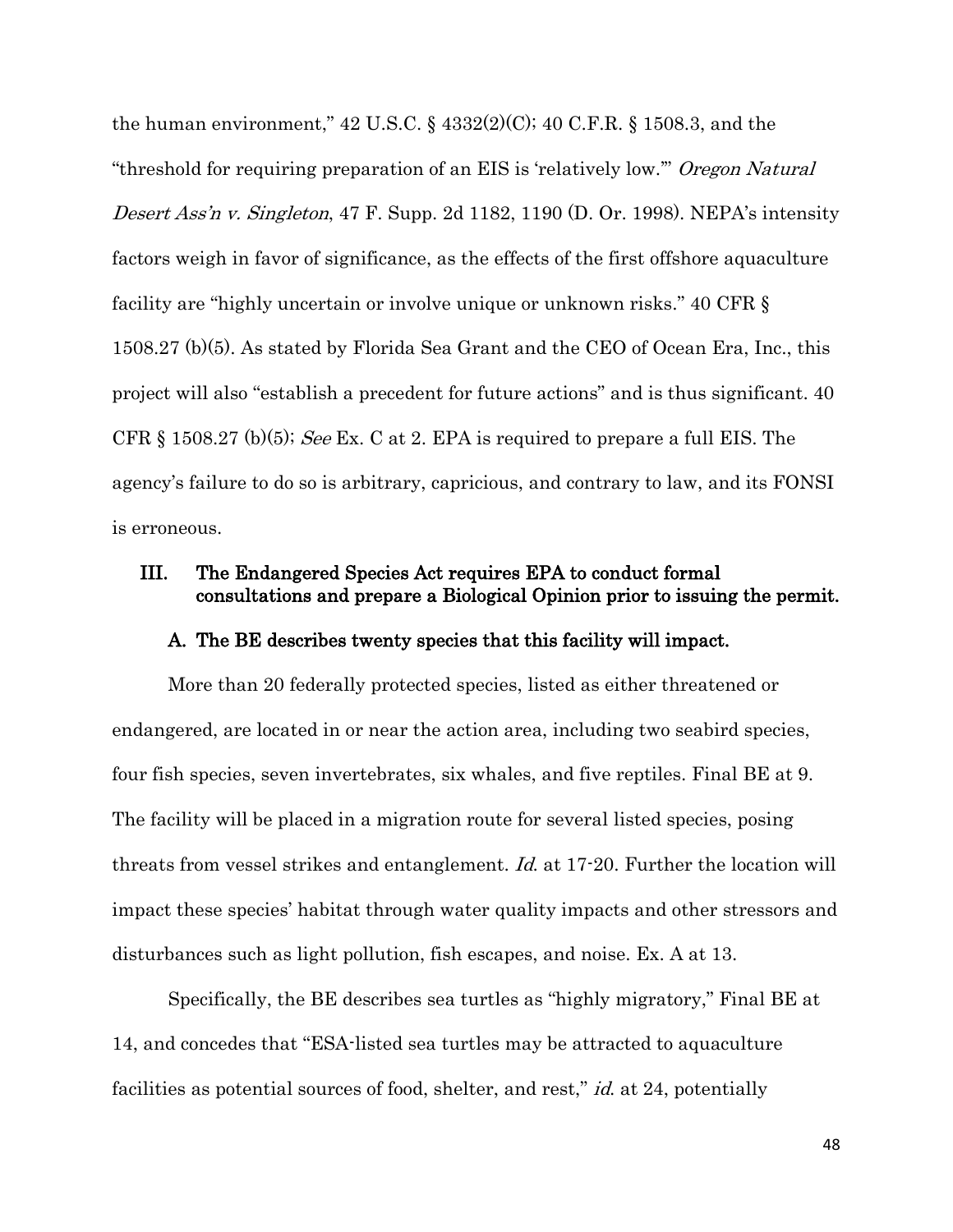exposing them to entanglement and other disturbance. The agency notes that the loggerhead sea turtle is a slow growing species "vulnerable to various threats including alterations to beaches, vessel strikes, and bycatch in fishing nets." Id. at 15.

The agency also acknowledges the risk of entanglement and vessel strikes for whales, *id.* at 23, and the risk of entanglement for the smalltooth sawfish. *Id.* at 22. This area has been identified as a Biologically Important Area for the Bryde's whale, meaning this area is essential for reproduction, feeding, and migration of this species. Id. at 13. The agency also concedes that the giant manta ray may encounter the facility based on its migration route. Id. at 22.

## <span id="page-59-0"></span>B. EPA's BE fails to adequately assess threats to listed species.

In this instance, EPA unlawfully failed to sufficiently evaluate these threats to species in its BE and has reached the flawed conclusion that the project's threats are "highly unlikely to occur or extremely minor in severity" and that the proposed project is not likely to adversely affect listed species and critical habitat or designated critical habitat. As detailed above and in Petitioners' comments, the expansion of finfish aquaculture systems into the open ocean generally, and the Gulf of Mexico in particular, presents serious threats to these species, including fish escapes; the discharge of industrial wastewater, pharmaceuticals, heavy metals, and excess nutrients; nets and entanglement; and the spread of parasites and disease. See Ex. A at 9-13. Further, it is readily apparent based on Florida Sea Grant's plans and the CEO's emails, see Ex. C, that the construction and operation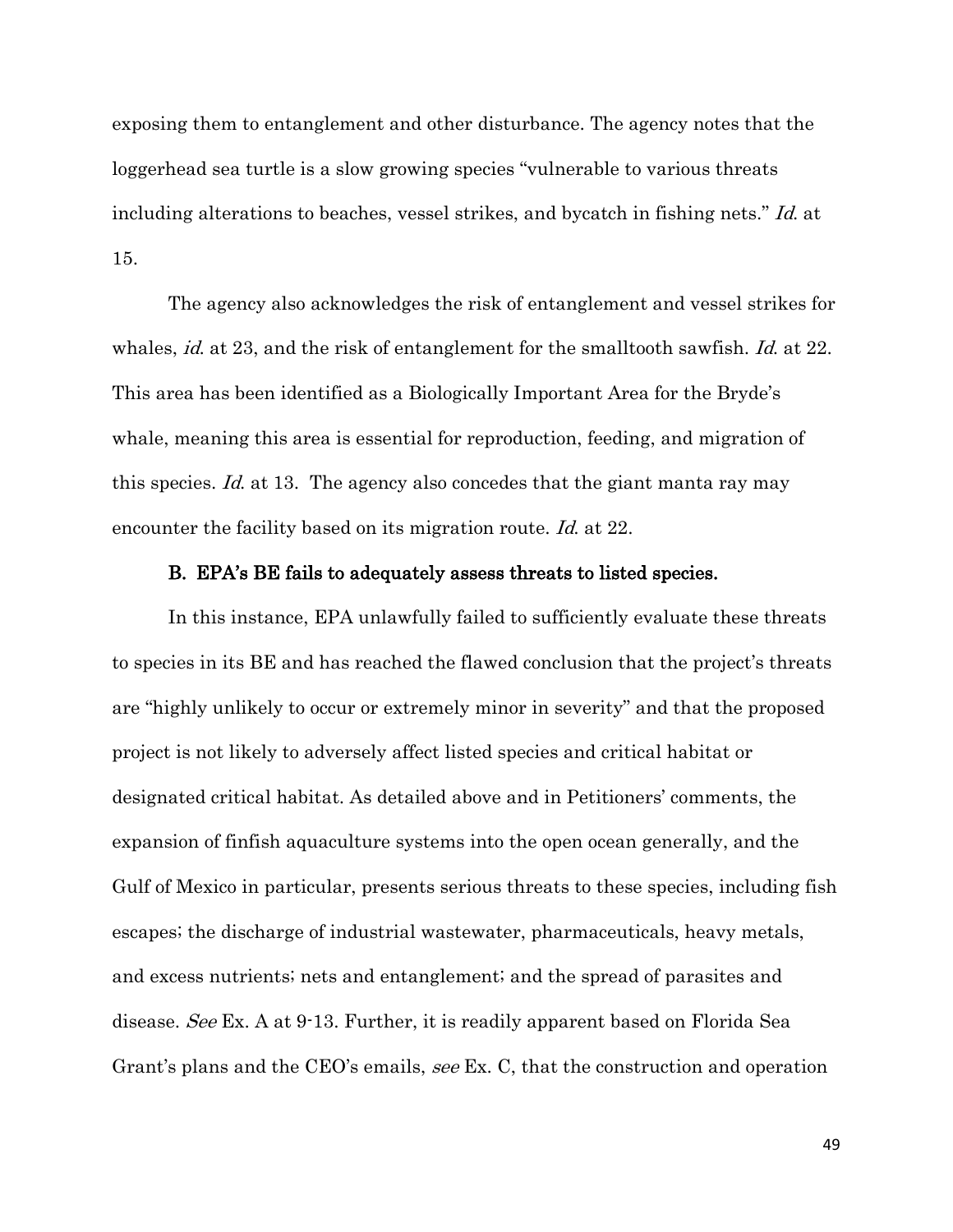of this pilot project will not be the only one in this newly designated AOA. Cumulatively, these numerous planned aquaculture facilities could result in serious adverse effects on listed species and designated critical habitat that the agency has left unassessed.

<span id="page-60-0"></span>The agency's BE is insufficient in two aspects First, EPA failed to consider several impacts on endangered species, thus rendering the BE arbitrary and capricious. A BE is arbitrary and capricious when an agency "entirely failed to consider an important aspect of the problem or to consider the relevant factors and articulate a rational connection between the facts found and the choice made." Native Ecosystems Council v. Dombeck, 304 F.3d 886, 901 (9th Cir. 2002). Here, the EPA failed to consider the effects of releasing feed into the water as a food source on endangered species, as well as potential disturbances caused by light pollution. Additionally, while EPA acknowledges genetic impacts to wild fish from cultured fish and the potential spread of disease from cultured to wild fish, EPA fails to even mention the impact of escaped cultured fish on endangered species in the BE.

Second, the BE fails to assess impacts to species in light of the Gulf's current status as an Aquaculture Opportunity Area and Ocean Era, Inc.'s ability to renew its NPDES permit. Instead, the BE leaves out meaningful assessment of impacts on migration, insisting that the project will consist only of 18 months of disturbance and will thus have no impact. These shortcomings render the BE arbitrary and capricious and contrary to law.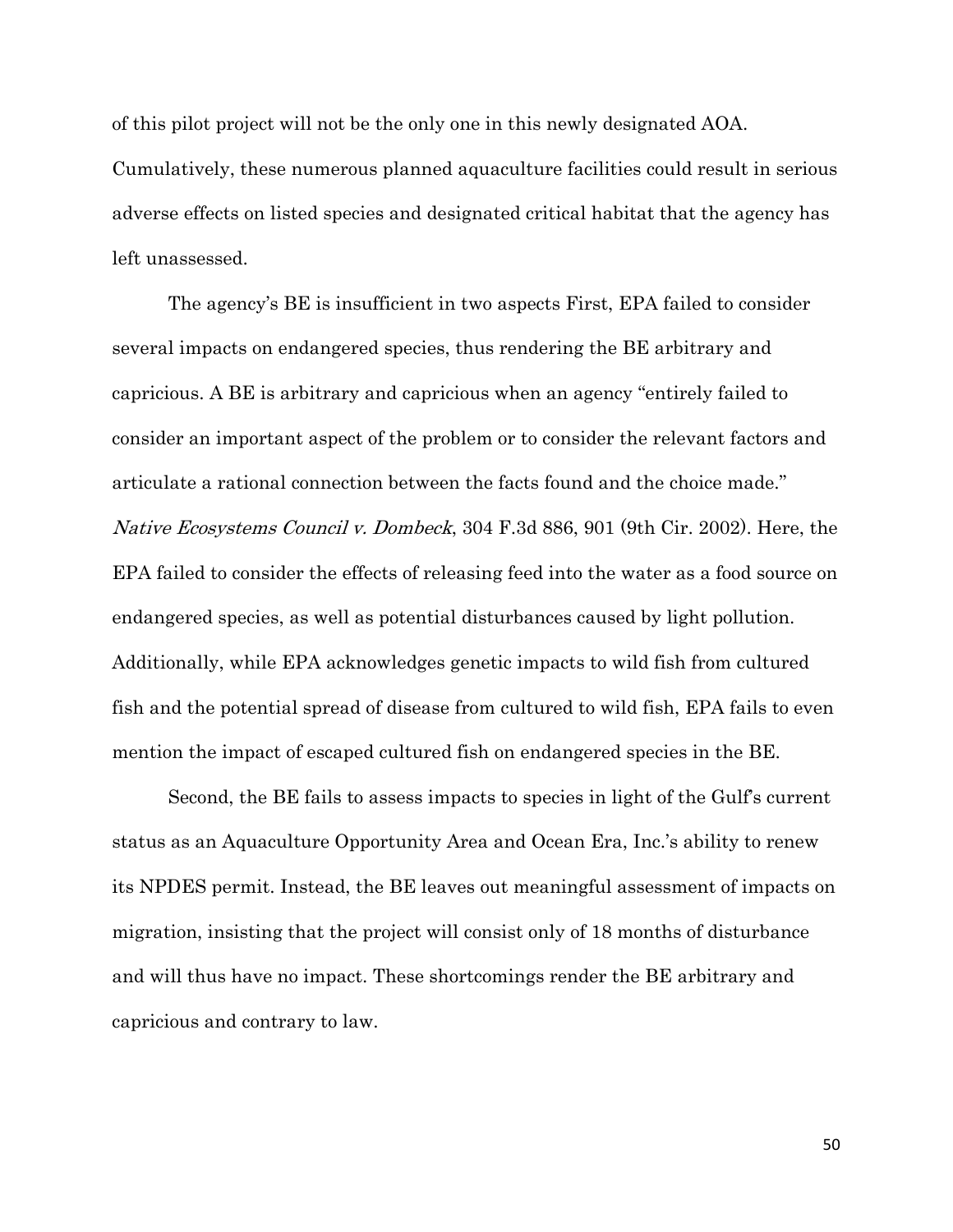#### <span id="page-61-0"></span>1. The BE fails to cover all impacts to listed species from the project.

Petitioners commented on several impacts to species erroneously left out of the final BE. First, Petitioners expressed concern that the release of excess feed into the area could attract endangered species, increasing the risk of entanglements and vessel strikes. Ex. A at 13. As noted, the BE concedes that numerous species are at risk of entanglement, including whales, sea turtles, and fish species. Yet the agency failed to evaluate excess feed as a food source for listed species in the final BE and instead responded that the question of whether the proposed facility acts or does not act as a fish aggregating device (FAD), which is an object that attracts fish, is outside the scope of the NPDES and USACE's permitting actions. Final Agency Response to Significant Comments at 35. To the contrary, ESA regulations require that "[a] biological assessment shall evaluate the potential effects of the action on listed and proposed species," 50 C.F.R. § 402.12 (2001) (emphasis added), and the scope of the "action area" includes "all areas to be affected directly or indirectly by the Federal Action and not merely the immediate area involved in the action." 50 C.F.R. § 402.02 (2001). The release of feed as a food source is thus within the scope because it directly affects the area surrounding the proposed project. Failure to assess this impact is arbitrary and capricious.

<span id="page-61-2"></span><span id="page-61-1"></span>The agency similarly side-stepped its duty to assess the impacts of escaped fish on listed species through again referring to a mitigation measure it plans to take that is not even included in the NPDES permit. Final Agency Response to Significant Comments at 38. Nowhere in the NPDES permit does the EPA require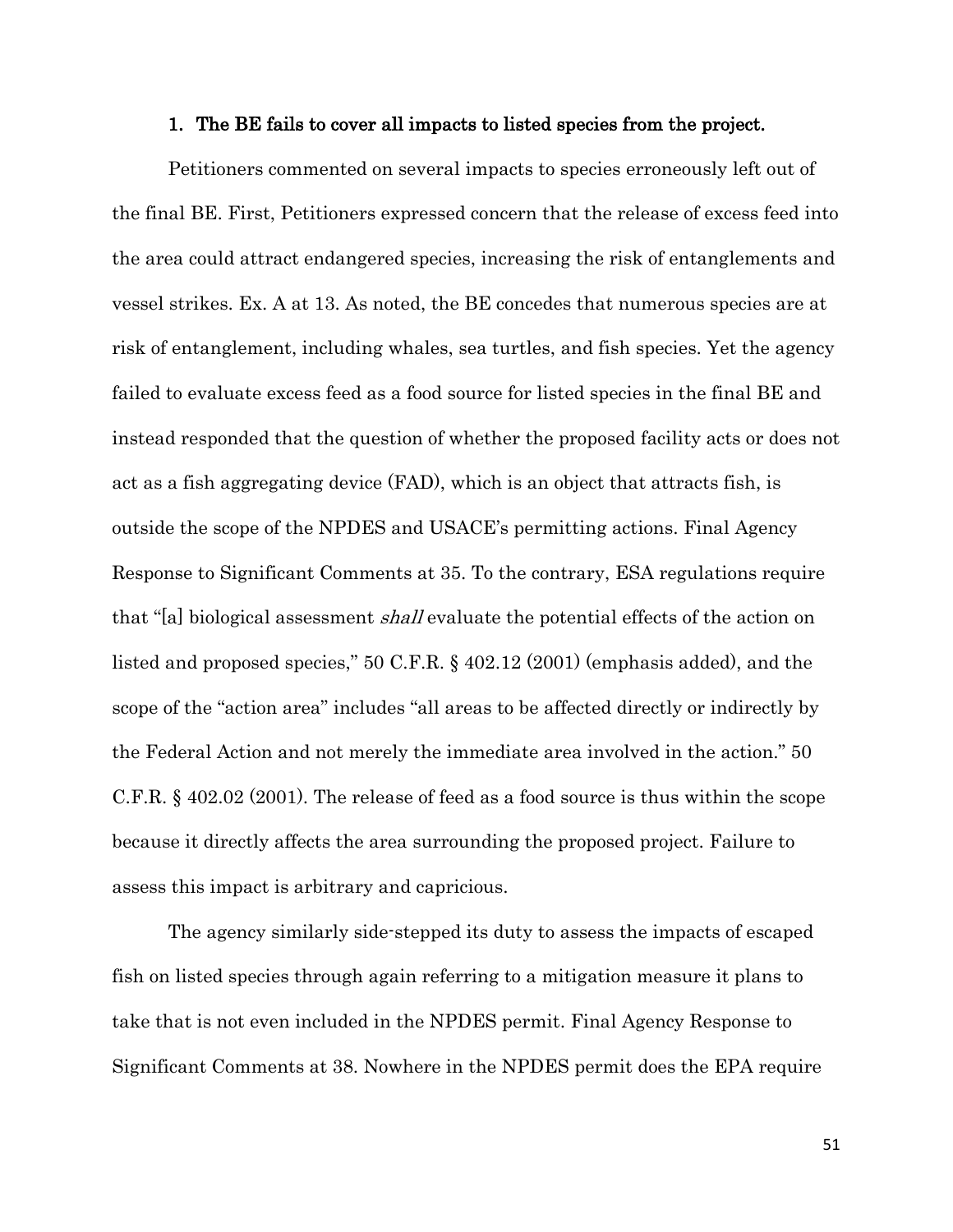<span id="page-62-2"></span>VE to source from native fish species. Beyond this mitigation measure, the agency's only explanation for its failure to assess this impact is that, because almaco jack are not endangered, no evaluation of genetic impacts to almaco jack is required. Id. However, Petitioners commented that the agency needs to assess the impact on listed species, not on almaco jack. Ex. A at 12, 13. The agency acknowledged the presence of numerous fish species in the proposed area, including the giant manta ray, Nassau grouper, smalltooth sawfish, and oceanic whitetip shark, yet failed to mention or evaluate competition from escaped fish in its BE. This is arbitrary and capricious.

#### <span id="page-62-0"></span>2. The BE does not cover a sufficient span of time.

<span id="page-62-1"></span>The agency acknowledged other potential impacts to listed species throughout the BE, yet failed to evaluate those impacts due to the 18 month span of the project. Ex. A at 8. The giant manta ray, for example, may encounter the facility, but "disturbance is not expected because the facility is small and will have a short deployment period of approximately 18 months." Final BE at 20. Further, the agency refrains from evaluating the risk of entanglement and disturbance to marine mammals and sea turtles due to the project's 18-month length. Id. at 21, 22. Yet Velella Epsilon may renew this NPDES permit without further assessment of risks to species, See 33 U.S.C.  $$1371(c)(1)$ , and this facility is intended to be the first of many. A longer time span is needed to ensure that listed species remain unharmed.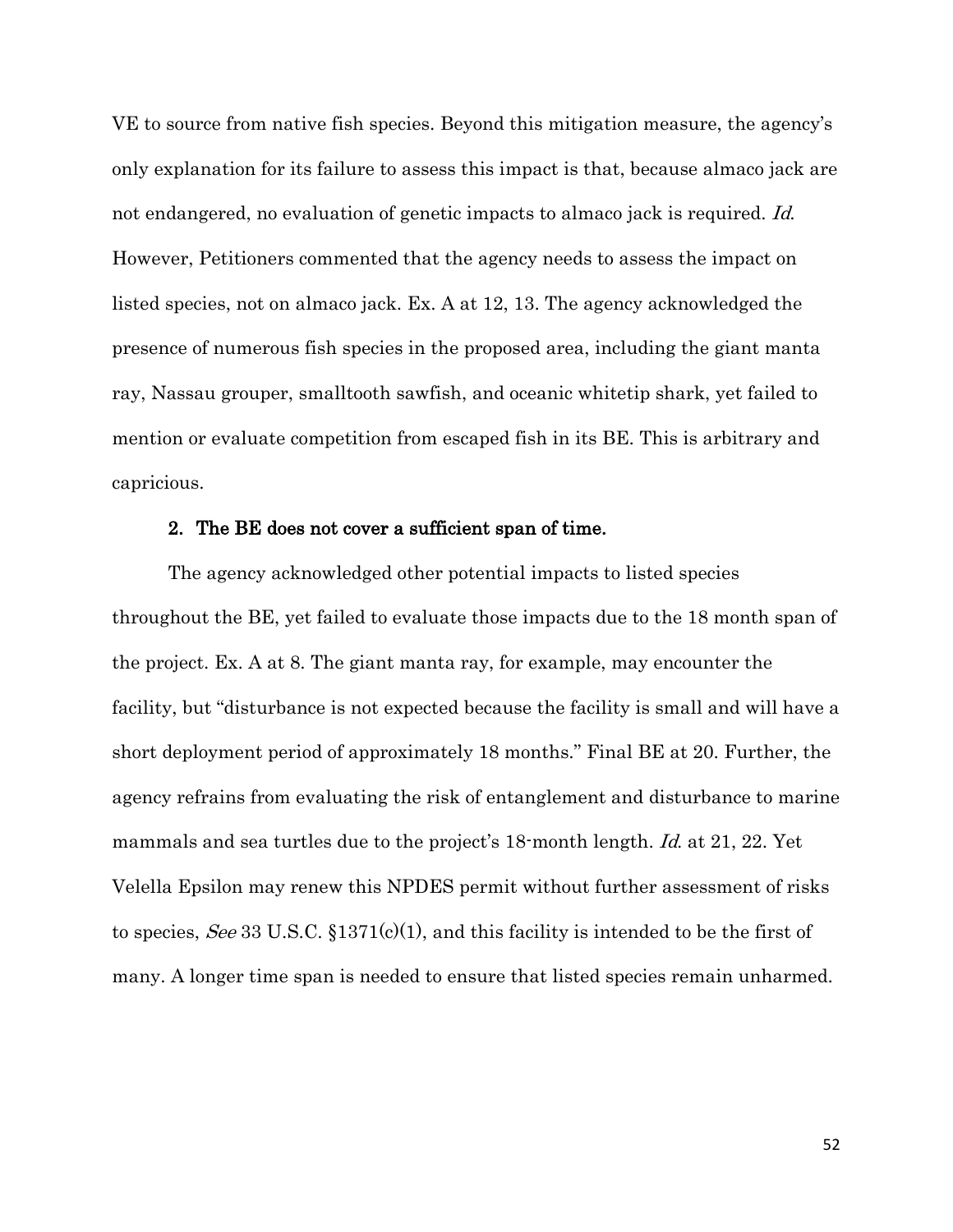#### <span id="page-63-3"></span><span id="page-63-0"></span>C. EPA must complete formal consultation.

Despite the project's adverse effects to these listed species and critical habitats, EPA did not conduct a formal Section 7 consultation on the project. Nor did the agency ever evaluate in any sort of Section 7 process regarding the indirect or cumulative impacts to listed species that will occur considering this facility will be one of many in this newly designated AOA. See 50 C.F.R. § 402.02 (defining "indirect effect" as one that is  $(1)$  "caused by the proposed action,"  $(2)$  occurs later in time than the action, and (3) is reasonably certain to occur"); id.  $\S$  402.14(g) (requiring a BiOp to evaluate the "effects of the action," which include the action's "indirect effects"); see also San Luis & Delta-Mendota Water Auth. v. Locke, 776 F.3d 971, 1009 (9th Cir. 2014).

<span id="page-63-2"></span>In short, EPA has failed to undertake the legally mandated process for formally and fully analyzing and addressing impacts to listed species and their habitat, although it is apparent that marine finfish aquaculture indisputably harms myriad such species in various ways.

#### <span id="page-63-1"></span>D. EPA must complete at Biological Opinion.

As set forth above, EPA has not provided sufficient data to support its conclusions, and made no attempt to quantify or analyze the potential harm from several significant impacts to the Listed Species. The threshold for triggering formal consultation is very low, and a Biological Opinion that meaningfully accounts for and addresses the action's adverse impacts on each listed species is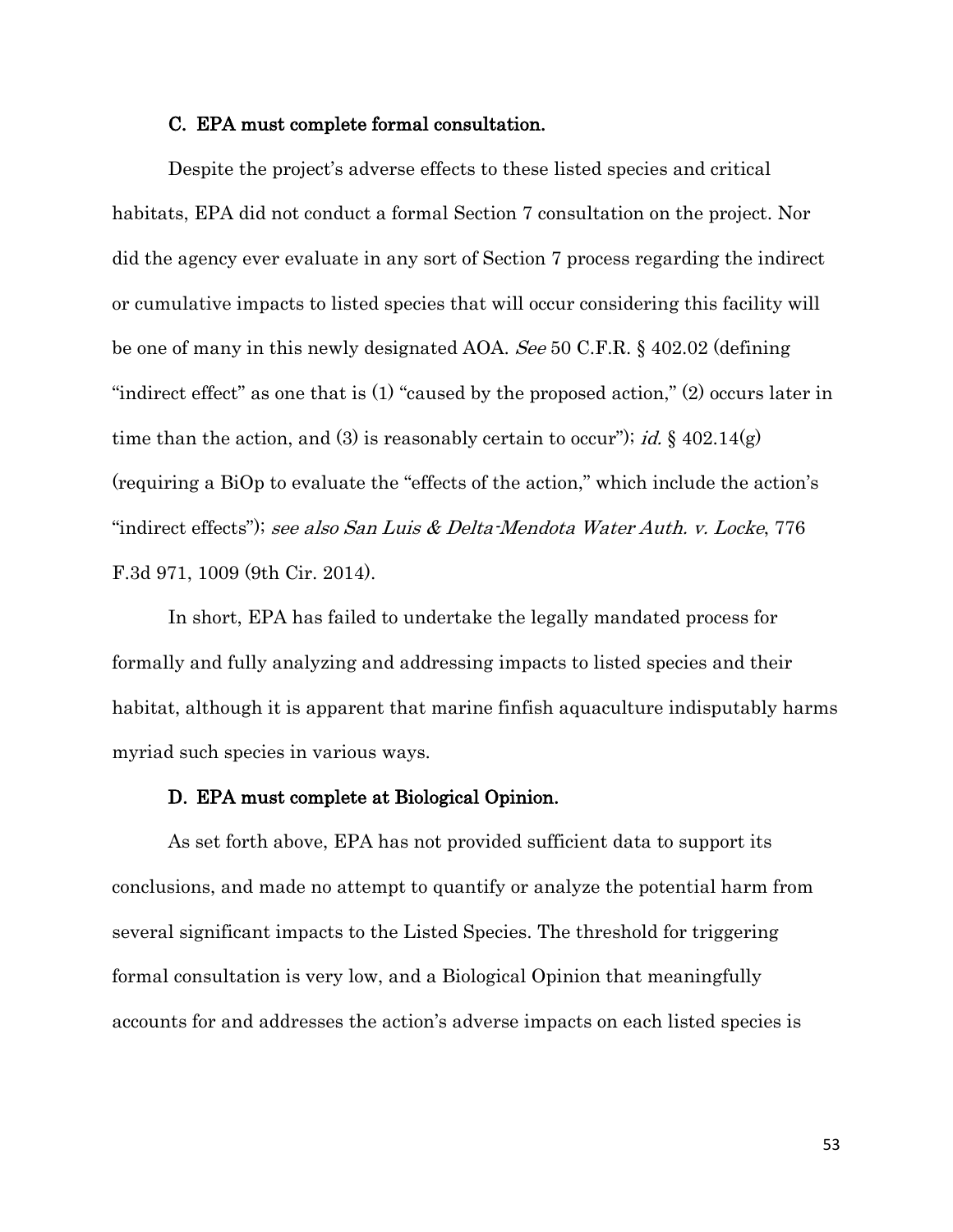mandated unless it can be clearly established that a proposed action is not likely to adversely affect a particular species. Ex. A at 13. EPA has not met this burden.

## <span id="page-64-3"></span><span id="page-64-0"></span>IV. The MMPA requires EPA to obtain proper authorization from NMFS before issuing the NPDES permit.

<span id="page-64-2"></span>Marine mammals in the project area are protected by the MMPA, 16 U.S.C. §§1361-1407; Ex. D at 5-9. This statute prohibits the "take" of marine mammals, 16 U.S.C. §1372, and broadly defines "take" to include "harassment," which includes any "pursuit, torment, or annoyance" of marine mammals that "has the potential to disturb a marine mammal or marine mammal stock in the wild by causing disruption of behavioral patterns, including, but not limited to, migration, breathing, nursing, breeding, feeding or sheltering." Id. §1362(13), (18)(A)(ii). The MMPA allows for the incidental taking of small numbers of marine mammals with authorization from NMFS. See Id.  $\S 1371(a)(5)$ .

## <span id="page-64-1"></span>A. "Takes" of marine mammals will occur as a result of the VE facility.

Due to the inevitable "takes" of marine mammals, USACE must obtain proper authorization from NMFS before authorizing this permit. EPA acknowledges that twenty-two marine mammal species may occur in the Gulf, including one sirenian species (a manatee), and twenty-one cetacean species (dolphins and whales). ODCE at 21. These species will be subjected to potential vessel strikes, entanglement, and increased ocean noise. EA at 39-40; Ex. D at 6. EPA must complete an accurate assessment of risks posed by this project to marine mammals and obtain proper authorization from NMFS.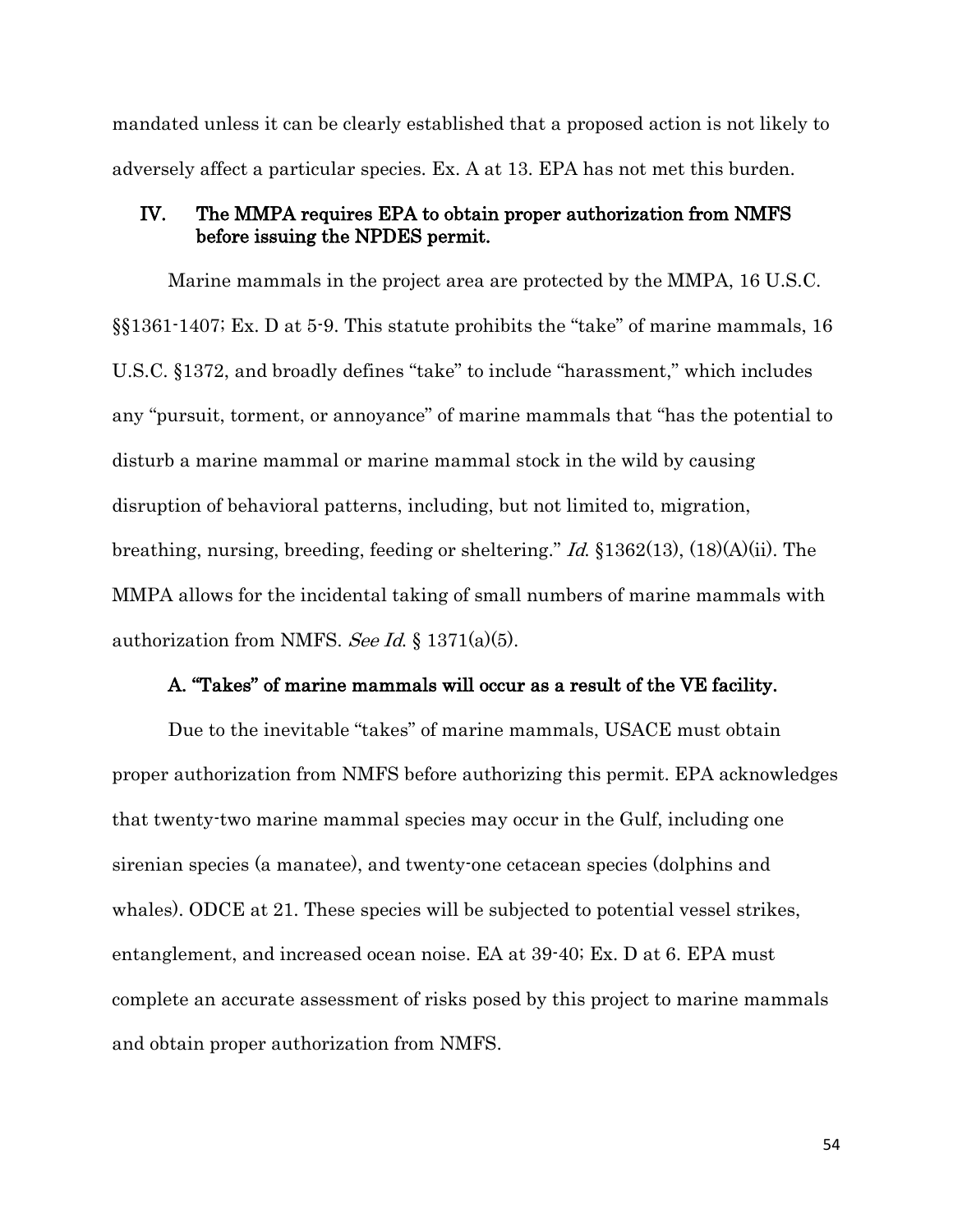### <span id="page-65-0"></span>RELIEF SOUGHT

<span id="page-65-1"></span>Petitioners respectfully requests that the Board hold the NPDES permit invalid and remand the Permits to the EPA to correct the deficiencies described above. See 40 C.F.R. § 124.19(1)(2)(iii). The EPA must provide a thorough explanation of its process and its ultimate finding. If the EPA cannot make an affirmative finding, based on the evidence before it, that the discharge will not significantly impact the surrounding environment, harm endangered species, or cause unreasonable degradation, then it must prohibit the discharge.

Respectfully submitted this 30th day of October, 2020,

/s/ Meredith Stevenson Meredith Stevenson Sylvia Shih-Yau Wu Center for Food Safety 303 Sacramento Street, 2nd Floor San Francisco, CA 94111 Phone: (415) 826-2770 Emails: swu@centerforfoodsafety.org mstevenson@centerforfoodsafety.org

Attorneys for Petitioners

Hallie Templeton Friends of the Earth

Joseph McClash Suncoast Keeper

Megan Eakins Tampa Bay Waterkeeper

Zach Corrigan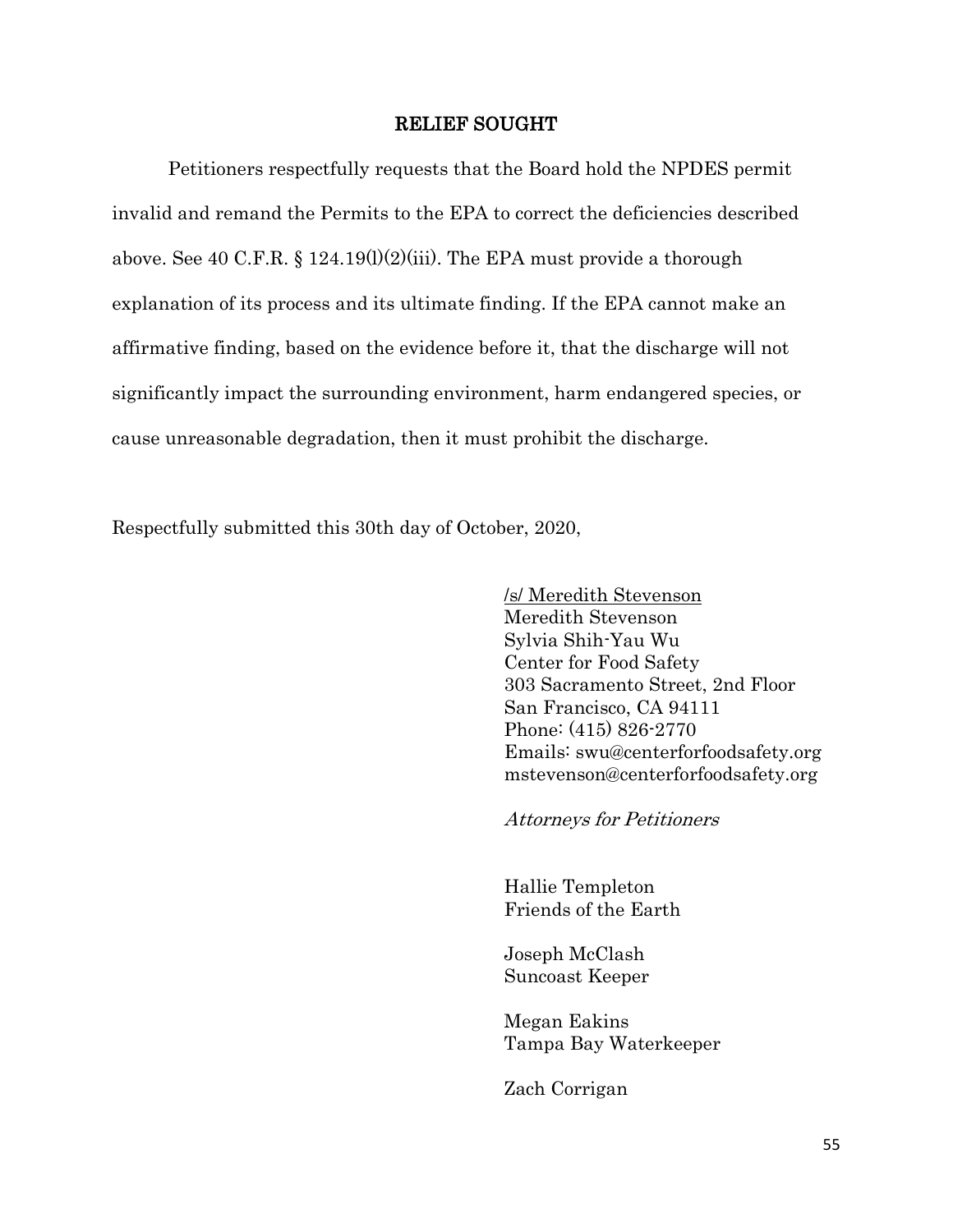Food & Water Watch

Raleigh Hoke Healthy Gulf

Cris Costello Sierra Club Florida

Marianne Cufone Recirculating Farms Coalition

Jacki Lopez Center for Biological Diversity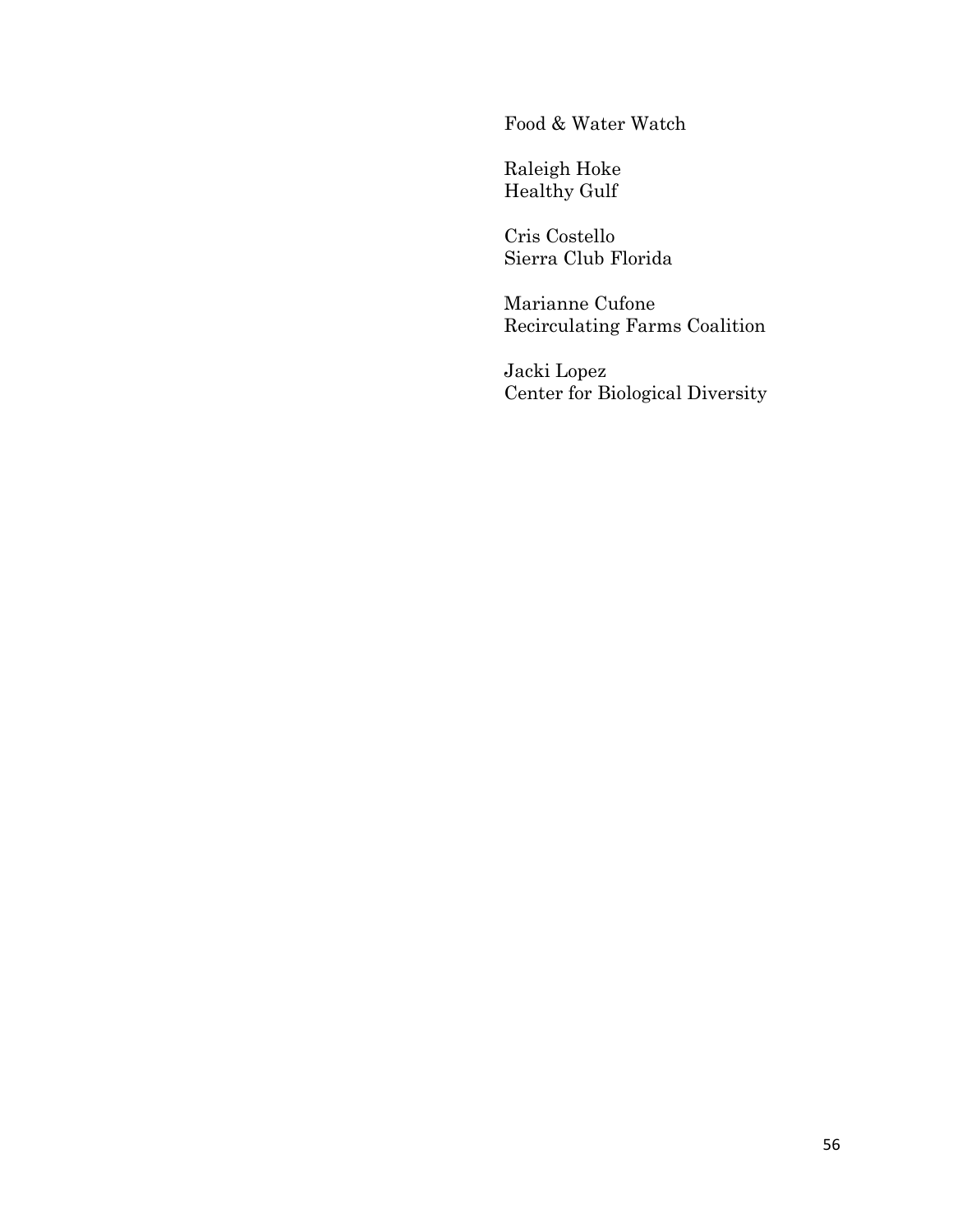## STATEMENT OF COMPLIANCE WITH WORD LIMITATION

This document contains 13,923 words, including headings, footnotes, and quotations.

> <span id="page-67-0"></span>/s/ Meredith Stevenson Meredith Stevenson Center for Food Safety 303 Sacramento Street, 2nd Floor San Francisco, CA 94111 Phone: (415) 826-2770 Email: mstevenson@centerforfoodsafety.org

Attorney for Petitioners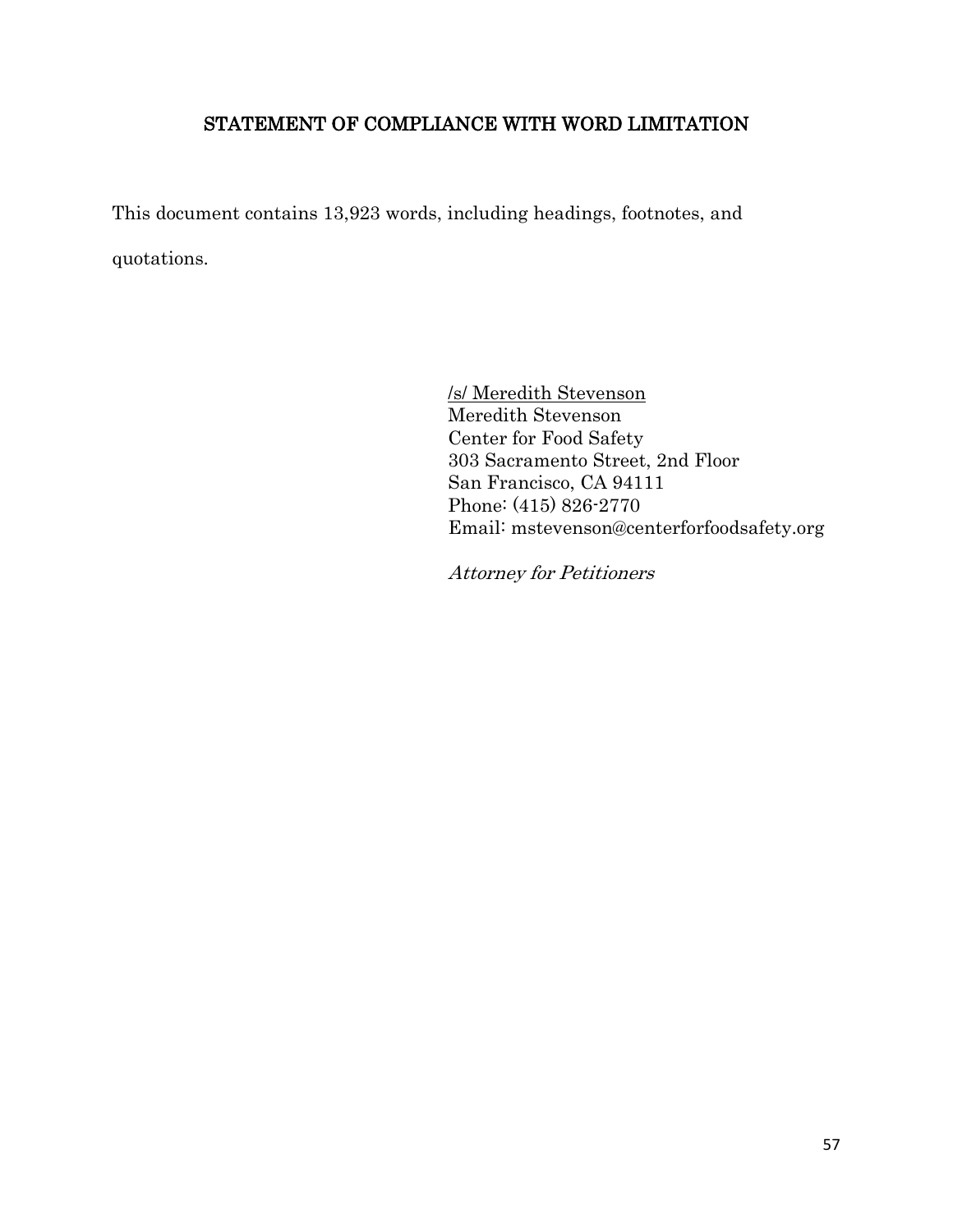## <span id="page-68-0"></span>LIST OF ATTACHMENTS

- Exhibit A Petitioners' Comments
- Exhibit B Friends of the Earth, Fact Sheet: Industrial Ocean Fish Farming
- Exhibit C Emails from VE CEO, Neil Sims
- Exhibit D Petitioners' Supplemental Comments